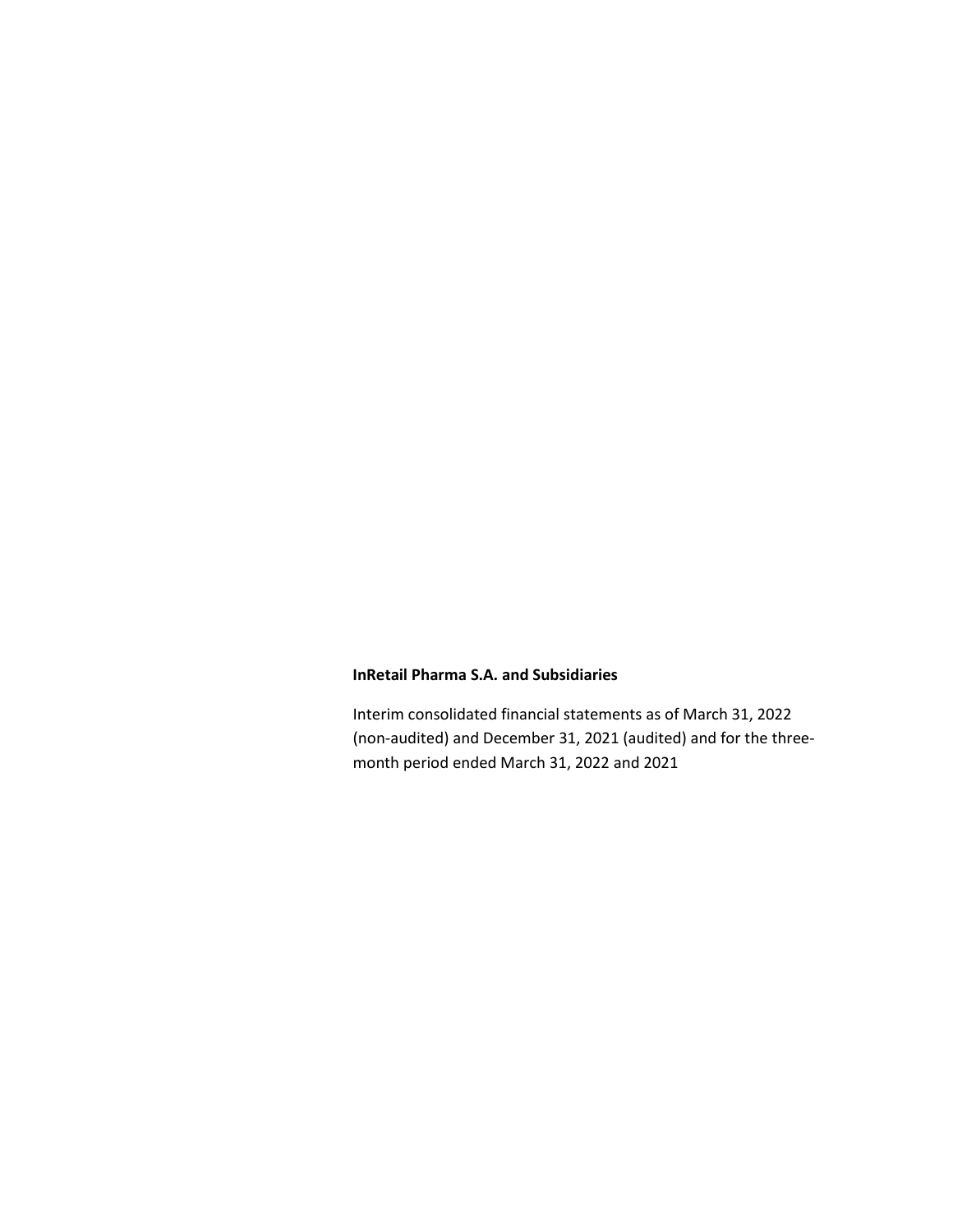Interim consolidated financial statements as of March 31, 2022 and December 31, 2021 and for the three-month period ended March 31, 2022 and 2021.

# **Contents**

# **Interim consolidated financial statements**

Interim consolidated statements of financial position Interim consolidated income statements Interim consolidated statements of comprehensive income Interim consolidated statements of changes in equity Interim consolidated statements of cash flows Notes to the interim consolidated financial statements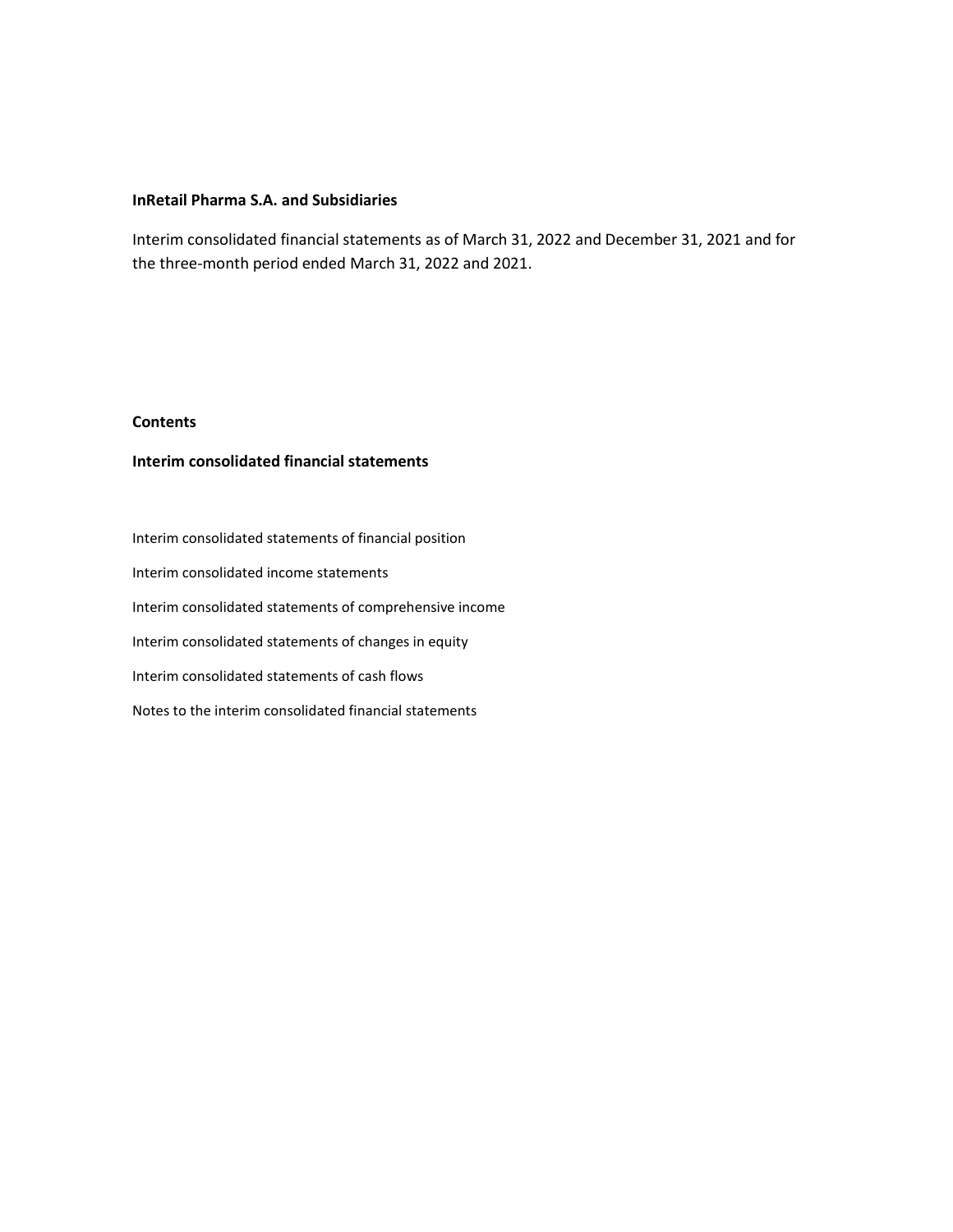# Interim consolidated statements of financial position

As of March 31, 2022 (unaudited) and December 31, 2021 (audited)

|                                           | <b>Note</b> | 2022      | 2021      |                                                               | <b>Note</b> | 2022      | 2021      |
|-------------------------------------------|-------------|-----------|-----------|---------------------------------------------------------------|-------------|-----------|-----------|
|                                           |             | S/(000)   | S/(000)   |                                                               |             | S/(000)   | S/(000)   |
| <b>Assets</b>                             |             |           |           | <b>Liabilities and equity</b>                                 |             |           |           |
| <b>Current assets</b>                     |             |           |           | <b>Current liabilities</b>                                    |             |           |           |
| Cash and short-term deposits              | 4           | 223,055   | 299,340   | Trade payables                                                | 11          | 1,861,785 | 1,671,957 |
| Trade receivables, net                    | 5           | 526,513   | 510,014   | Other payables                                                |             | 249,045   | 274,863   |
| Other receivables, net                    |             | 59,843    | 85,861    | Accounts payable to related parties                           | 19(b)       | 12,255    | 20,057    |
| Accounts receivables from related parties | 19(b)       | 8,844     | 10,341    | Interest-bearing loans and borrowings                         | 13          | 336,737   | 358,988   |
| Inventories, net                          | 6           | 1,549,022 | 1,367,590 | Lease liability                                               | 12(c)       | 177,824   | 184,389   |
| Taxes recoverable                         |             | 198,009   | 189,563   | Current income tax                                            | 14(b)       | 4,659     | 6,026     |
| Prepayments                               |             | 9,136     | 5,160     | <b>Total current liabilities</b>                              |             | 2,642,305 | 2,516,280 |
| <b>Total current assets</b>               |             | 2,574,422 | 2,467,869 |                                                               |             |           |           |
|                                           |             |           |           | <b>Non-current liabilities</b>                                |             |           |           |
|                                           |             |           |           | Other payables                                                |             | 2,956     | 2,231     |
|                                           |             |           |           | Accounts payable to related parties                           | 19(b)       | 1,317,592 | 1,402,583 |
|                                           |             |           |           | Interest-bearing loans and borrowings                         | 13          | 996,209   | 990,239   |
|                                           |             |           |           | Lease liability                                               | 12(c)       | 370,877   | 383,822   |
|                                           |             |           |           | Reserves for employee retirement pension funds                |             | 23,414    | 27,111    |
|                                           |             |           |           | Deferred income tax liabilities, net                          | 14(a)       | 166,278   | 167,087   |
|                                           |             |           |           | <b>Total non-current liabilities</b>                          |             | 2,877,326 | 2,973,073 |
|                                           |             |           |           | <b>Total liabilities</b>                                      |             | 5,519,631 | 5,489,353 |
| <b>Non-current assets</b>                 |             |           |           | <b>Equity</b>                                                 |             |           |           |
| Other receivables, net                    |             | 32,263    | 32,428    | Capital stock                                                 | 15(a)       | 15,840    | 15,840    |
| Investments at fair value through equity  | 7           | 157,063   | 172,206   | Capital premium                                               | 15(b)       | 482,835   | 482,835   |
| Derivative financial instrument           | 8           | 74,523    | 111,926   | Other reserves                                                |             | 32,883    | 32,883    |
| Property, furniture and equipment, net    | 9           | 678,584   | 643,770   | Unrealized results from derivative financial instruments      |             | (15, 974) | (54, 514) |
| Right-of-use assets, net                  | 12(b)       | 533,758   | 510,596   | Unrealized results from valuation of investment at fair value |             | 8,563     | 13,265    |
| Intangible assets, net                    | 10          | 1,848,232 | 1,853,939 | Unrealized results from actuarial reserve for retirement      |             | 739       | 739       |
| Deferred income tax assets, net           | 14(a)       | 103,652   | 112,340   | Unrealized results from foreign currency translation          |             | 3,830     | 4,094     |
| Other assets                              |             | 2,461     | 2,463     | <b>Retained earnings</b>                                      |             | (43, 389) | (76, 958) |
| <b>Total non-current assets</b>           |             | 3,430,536 | 3,439,668 | <b>Total equity</b>                                           |             | 485,327   | 418,184   |
| <b>Total assets</b>                       |             | 6,004,958 | 5,907,537 | <b>Total liabilities and equity</b>                           |             | 6,004,958 | 5,907,537 |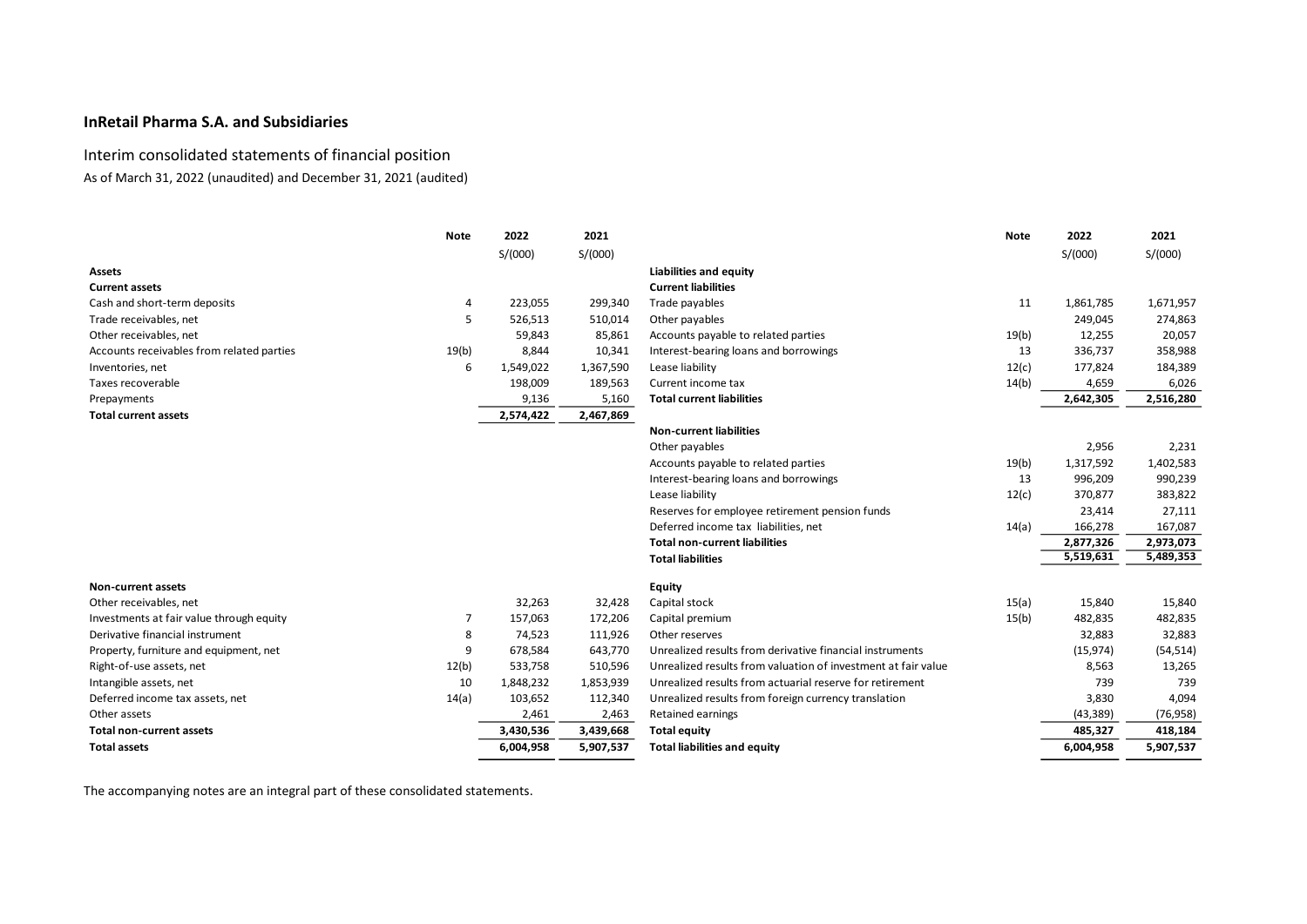# Interim consolidated Income statements

For the three-month period ended March 31, 2022 and 2021

|                                                | <b>Note</b> | 2022        | 2021        |
|------------------------------------------------|-------------|-------------|-------------|
|                                                |             | S/(000)     | S/(000)     |
| Net sales of goods                             |             | 1,964,720   | 1,921,292   |
| Rental income                                  |             | 20,691      | 26,506      |
| Rendering of services                          |             | 49,292      | 47,633      |
| Revenue                                        |             | 2,034,703   | 1,995,431   |
| Cost of sales                                  | 17          | (1,425,803) | (1,383,009) |
| <b>Gross profit</b>                            |             | 608,900     | 612,422     |
| Selling expenses                               | 17          | (375, 186)  | (403, 491)  |
| Administrative expenses                        | 17          | (78, 585)   | (63, 335)   |
| Other operating income, net                    |             | 6,767       | (2,654)     |
| <b>Operating profit</b>                        |             | 161,896     | 142,942     |
| Financial income                               |             | 2,521       | 1,966       |
| Financial expenses                             | 18          | (45, 595)   | (178,000)   |
| Exchange difference, net                       |             | 23,301      | (11,990)    |
| Profit (loss) before income tax                |             | 142,123     | (45,082)    |
| Income tax expense                             | 14(a)       | (48, 554)   | 14,584      |
| Net profit (loss)                              |             | 93,569      | (30, 498)   |
| Earnings (loss) per share:                     |             |             |             |
| Basic and diluted profit (loss) for the period | 20          | 5.907       | (1.925)     |

All items above are related to continuing operations.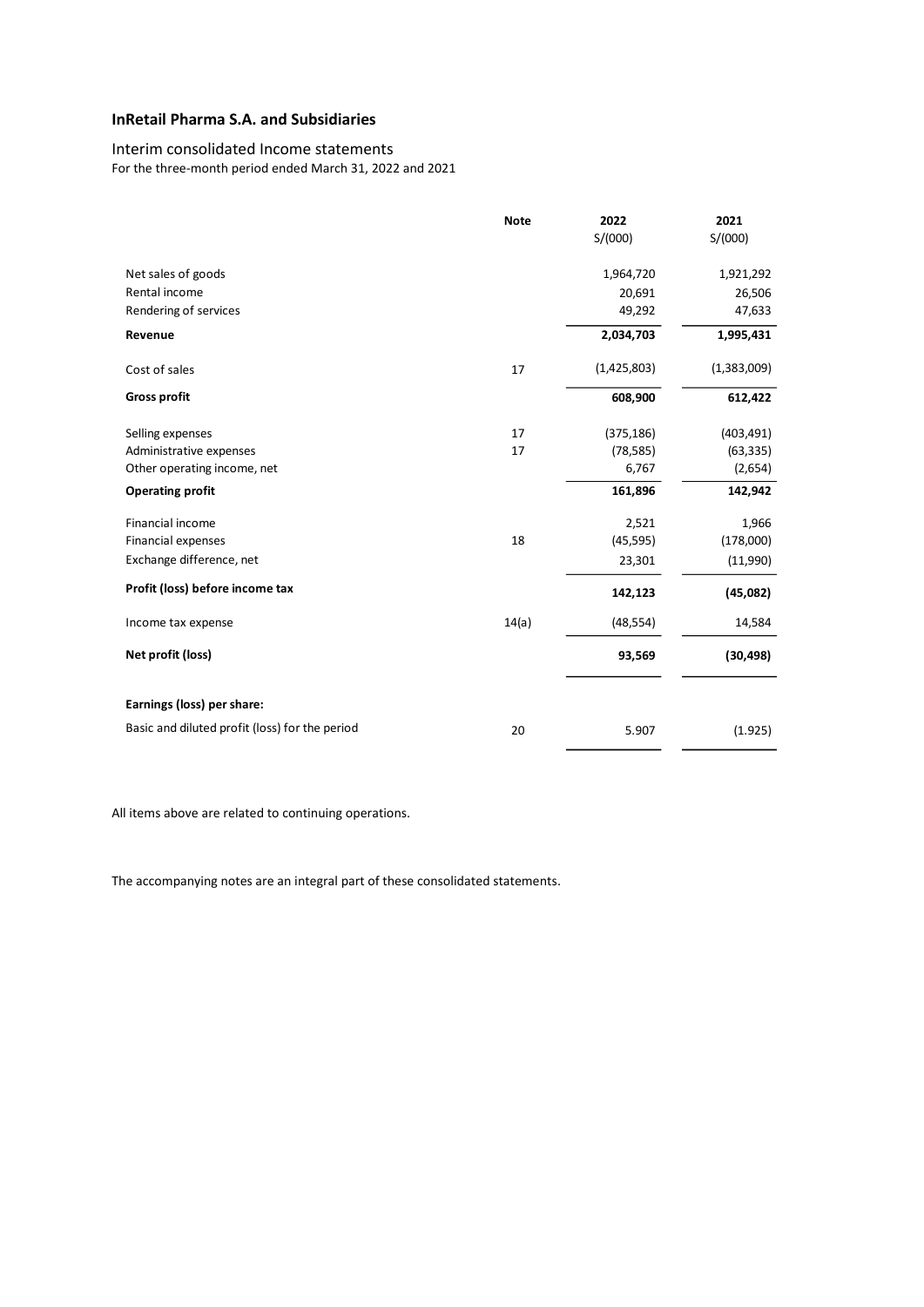Interim consolidated statements of comprehensive income For the three-month period ended March 31, 2022 and 2021

|                                                                      | 2022      | 2021      |
|----------------------------------------------------------------------|-----------|-----------|
|                                                                      | S/(000)   | S/(000)   |
| Profit (loss) for the period                                         | 93,569    | (30, 498) |
| Other comprehensive income                                           |           |           |
| Unrealized (loss) gain on investments at fair value through equity   | (6,670)   | 6,468     |
| Income tax effect                                                    | 1,968     | (1,908)   |
| Total other comprehensive income from investments at fair value      |           |           |
| through equity                                                       | (4,702)   | 4,560     |
| Unrealized gains from derivative financial instrument                | 54,667    | 47,052    |
| Income tax effect                                                    | (16, 127) | (13,880)  |
| Total comprehensive income from derivative financial instruments     | 38,540    | 33,172    |
| Unrealized (loss) gain from actuarial reserve for retirement         |           |           |
| Total comprehensive income from actuarial reserve for retirement     |           |           |
| Unrealized (loss) gain from foreign currency translation             | (264)     | 1,114     |
| Total comprehensive income from foreign currency translation         | (264)     | 1,114     |
| Other comprehensive income for the period, net of income tax effects | 33,574    | 38,846    |
| Total comprehensive income for the period                            | 127,143   | 8,348     |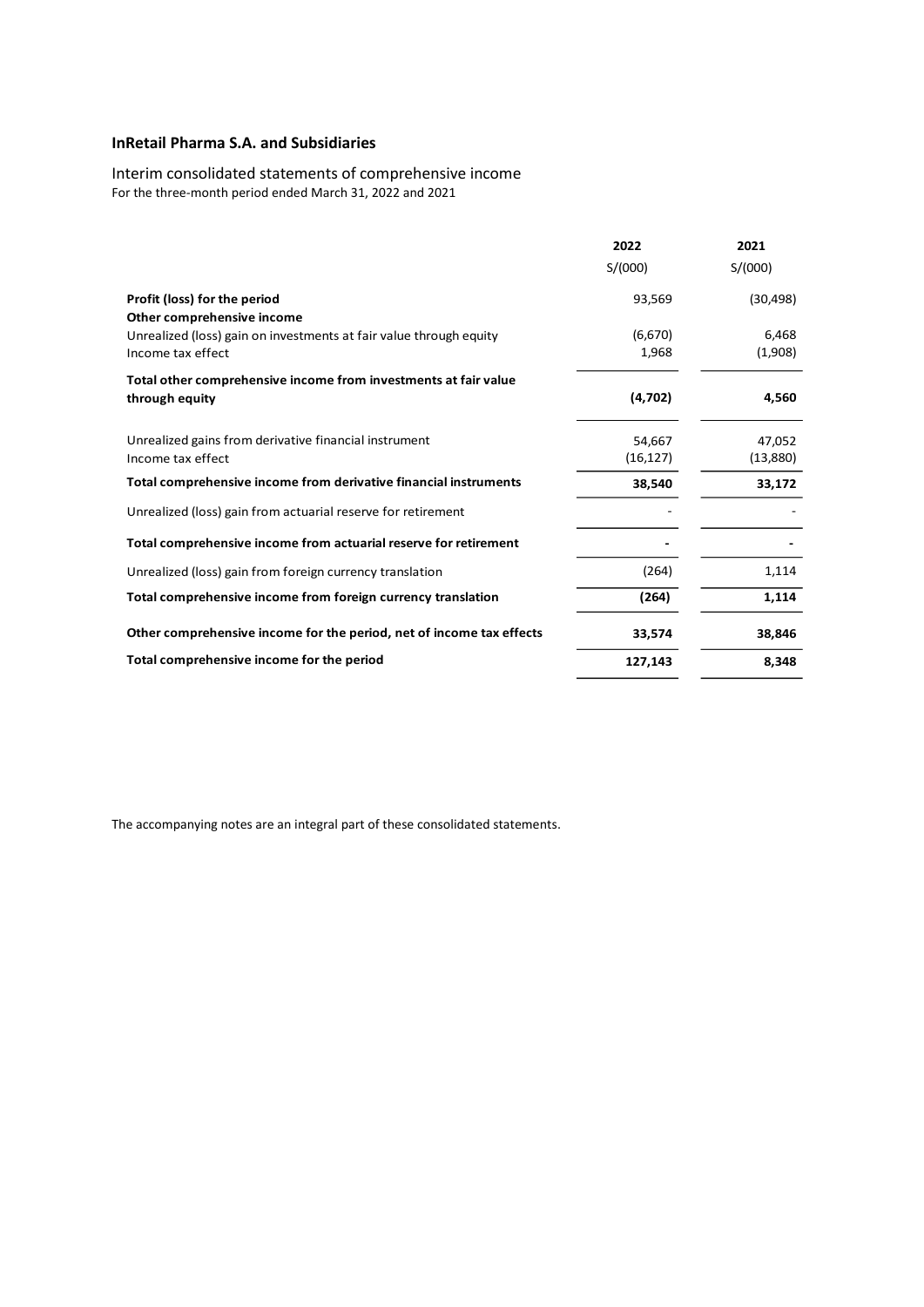Interim consolidated statements of change in equity For the three-month period ended March 31, 2022 and 2021

|                               | Capital stock<br>S/(000) | Capital<br>premium<br>S/(000) | Other<br>reserves<br>S/(000) | <b>Unrealized</b><br>results from<br>derivative<br>financial<br>instrument<br>S/(000) | Unrealized<br>results from<br>investment at<br>fair value<br>through equity<br>S/(000) | <b>Unrealized</b><br>results from<br>actuarial<br>reserve for<br>retirement<br>S/(000) | <b>Unrealized</b><br>results from<br>foreign<br>currency<br>translation<br>S/(000) | Retained<br>earnings<br>S/(000) | <b>Total equity</b><br>S/(000) |
|-------------------------------|--------------------------|-------------------------------|------------------------------|---------------------------------------------------------------------------------------|----------------------------------------------------------------------------------------|----------------------------------------------------------------------------------------|------------------------------------------------------------------------------------|---------------------------------|--------------------------------|
| Balance as of January 1, 2021 | 15,840                   | 482,835                       | 21,023                       | (46, 668)                                                                             | 14,774                                                                                 | 1,065                                                                                  | 2,115                                                                              | 323,767                         | 814,751                        |
| Loss for the period           |                          |                               |                              |                                                                                       |                                                                                        |                                                                                        |                                                                                    | (30, 498)                       | (30, 498)                      |
| Other comprehensive income    |                          |                               |                              | 33,172                                                                                | 4,560                                                                                  |                                                                                        | 1,114                                                                              |                                 | 38,846                         |
| Total comprehensive income    |                          |                               |                              | 33,172                                                                                | 4,560                                                                                  |                                                                                        | 1,114                                                                              | (30, 498)                       | 8,348                          |
| Dividends paid                |                          |                               |                              |                                                                                       |                                                                                        |                                                                                        |                                                                                    | (39)                            | (39)                           |
| Transfer to other reserve     |                          |                               | 90                           |                                                                                       |                                                                                        |                                                                                        |                                                                                    | (90)                            |                                |
| Other                         |                          |                               | (4,025)                      |                                                                                       |                                                                                        |                                                                                        | 166                                                                                | 3,856                           | (3)                            |
| Balance as of March 31, 2021  | 15,840                   | 482,835                       | 17,088                       | (13, 496)                                                                             | 19,334                                                                                 | 1,065                                                                                  | 3,395                                                                              | 296,996                         | 823,057                        |
| Balance as of January 1, 2022 | 15,840                   | 482,835                       | 32,883                       | (54, 514)                                                                             | 13,265                                                                                 | 739                                                                                    | 4,094                                                                              | (76, 958)                       | 418,184                        |
| Profit for the period         |                          |                               |                              |                                                                                       |                                                                                        |                                                                                        |                                                                                    | 93,569                          | 93,569                         |
| Other comprehensive income    |                          |                               | $\overline{\phantom{a}}$     | 38,540                                                                                | (4,702)                                                                                |                                                                                        | (264)                                                                              |                                 | 33,574                         |
| Total comprehensive income    |                          |                               | $\blacksquare$               | 38,540                                                                                | (4,702)                                                                                |                                                                                        | (264)                                                                              | 93,569                          | 127,143                        |
| Dividends paid                |                          |                               |                              |                                                                                       |                                                                                        |                                                                                        |                                                                                    | (60,000)                        | (60,000)                       |
| Balance as of March 31, 2022  | 15,840                   | 482,835                       | 32,883                       | (15, 974)                                                                             | 8,563                                                                                  | 739                                                                                    | 3,830                                                                              | (43, 389)                       | 485,327                        |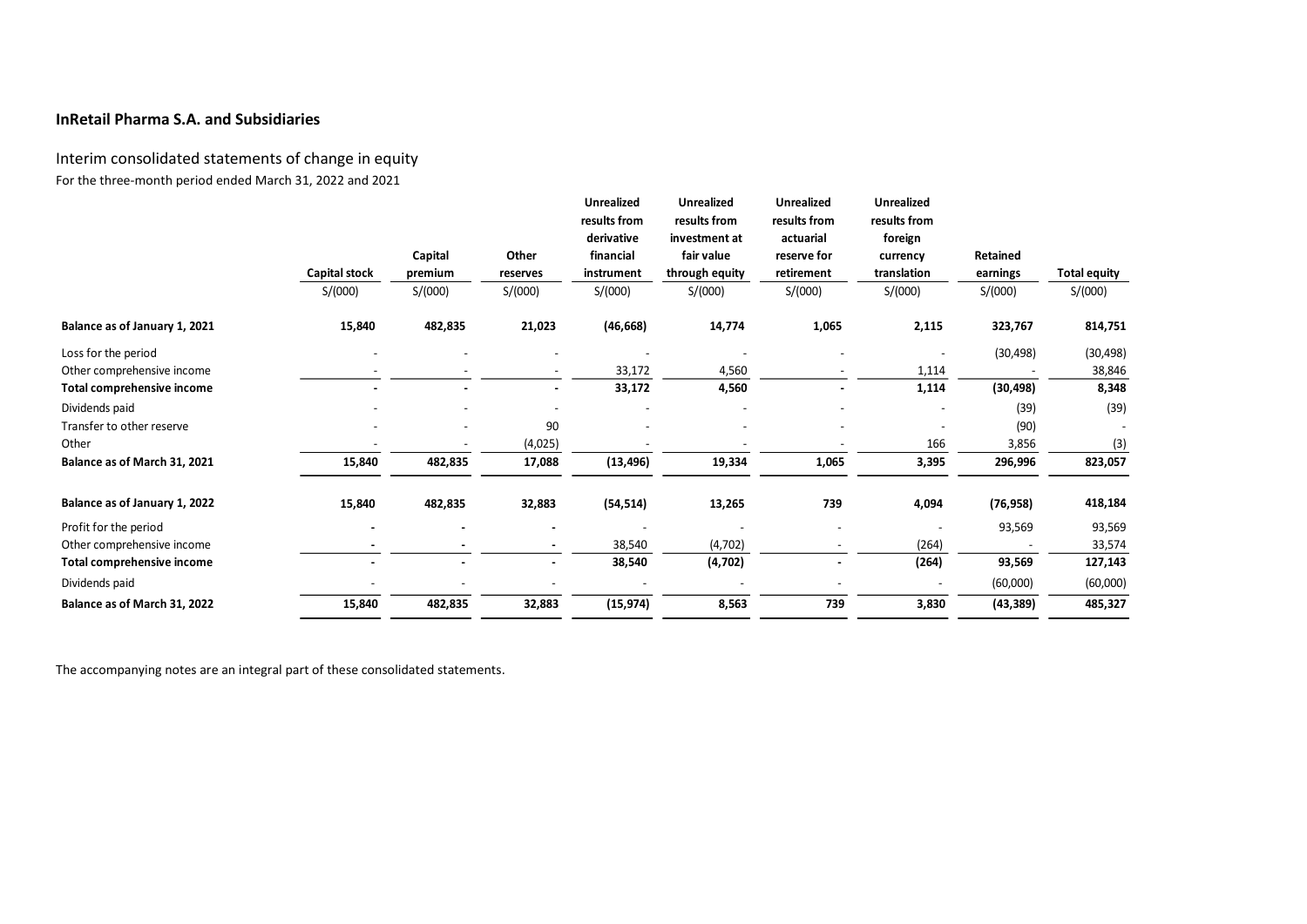## **Interim consolidated statements of cash flows**

For the three-month period ended March 31, 2022 and 2021

|                                                                                              | <b>Note</b> | 2022<br>S/(000) | 2021<br>S/(000) |
|----------------------------------------------------------------------------------------------|-------------|-----------------|-----------------|
| <b>Operating activities</b>                                                                  |             |                 |                 |
| Revenue                                                                                      |             | 2,018,846       | 1,914,648       |
| Payment of goods and services to suppliers                                                   |             | (1,570,646)     | (1,408,083)     |
| Payment of salaries and social benefits to employees                                         |             | (226, 734)      | (200, 137)      |
| Taxes paid                                                                                   |             | (100, 648)      | (61, 250)       |
| Recovery of taxes                                                                            |             |                 | 1,713           |
| Other payments, net                                                                          |             | 17,509          | 6,749           |
| Net cash flows from operating activities                                                     |             | 138,327         | 253,640         |
| <b>Investing activities</b>                                                                  |             |                 |                 |
| Sales of property, furniture and equipment                                                   |             | 4               |                 |
| Sale of subsidiary, net of cash delivered                                                    |             |                 | 36,792          |
| Purchase of property, furniture and equipment, net of acquisitions through leasing contracts |             | (42, 549)       | (15, 297)       |
| Purchase and development of intangible assets                                                |             | (8,816)         | (11, 397)       |
| Net cash flows (used in) from investing activities                                           |             | (51, 361)       | 10,098          |
| <b>Financing activities</b>                                                                  |             |                 |                 |
| Proceeds from interest-bearing loans and borrowings, net of structuring cost                 |             | 110,000         | 560,113         |
| Proceeds from related entity loans                                                           |             |                 | 1,351,808       |
| Proceeds from derivative financial instrument settlement                                     |             |                 | 21,385          |
| Payment of issued bonds                                                                      |             |                 | (1,449,600)     |
| Payment of premium for advanced cancelation of senior notes                                  |             |                 | (47, 530)       |
| Payment of interest-bearing loans and borrowings                                             |             | (139, 595)      | (236, 409)      |
| Payment of lease liability                                                                   | 12          | (55, 813)       | (54, 748)       |
| Interest payment of lease liability                                                          | 12          | (9,022)         | (10, 546)       |
| Payment of dividends                                                                         |             | (60,000)        | (39)            |
| Interest paid                                                                                |             | (8,821)         | (48, 454)       |
| Net cash flows (used in) from financing activities                                           |             | (163, 251)      | 85,980          |
| Net (decrease) increase of cash and short-term deposits                                      |             | (76, 285)       | 349,718         |
| Cash and short-term deposits at the beginning of the period                                  |             | 299,340         | 550,113         |
| Cash and short-term deposits at the end of the period                                        |             | 223,055         | 899,831         |
| <b>Non-cash transactions</b>                                                                 |             |                 |                 |
| Fixed assets purchased through leasing and other financial obligations                       |             | 13,429          | 8,408           |
| Addition of right-of-use assets                                                              |             | 81,202          | 55,474          |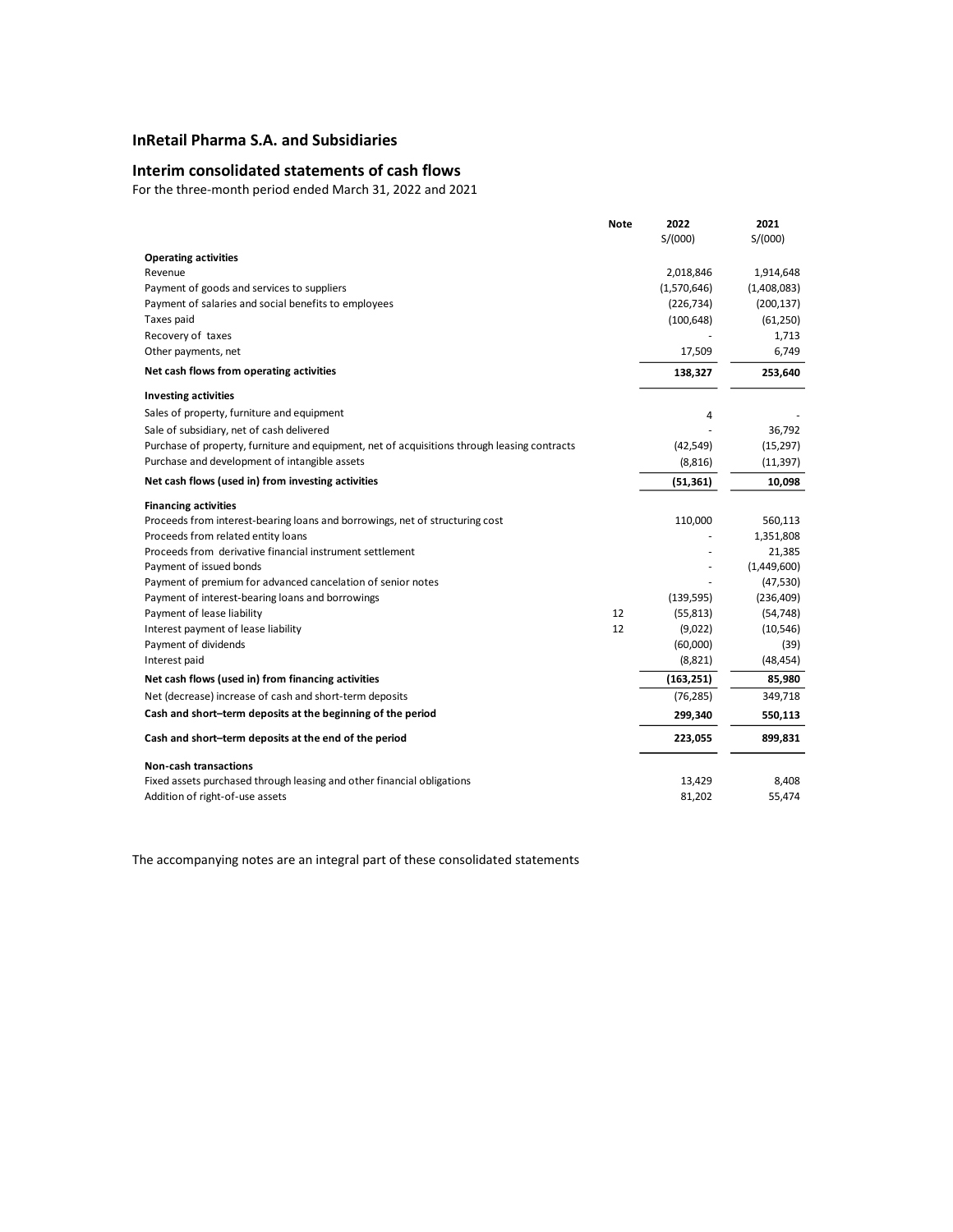# **InRetail Pharma S.A. and Subsidiaries**

### Notes to the interim condensed consolidated financial statements

As of March 31, 2022 and December 31, 2021 and for the three-month period ended March 31, 2022 and 2021

### **1. Identification, business activity, reorganization process, disposal subsidiaries and pandemic**

(a) Identification

InRetail Pharma S.A. (hereinafter "the Company"), was incorporated on August 2, 1996. As of March 31, 2022, the Company is a subsidiary of InRetail Perú Corp. which holds 100.00 percent of the Company's capital stock (87.02 as of December 31, 2021). Likewise, InRetail Perú Corp. is a subsidiary of Intercorp Retail Inc., which is one of the entities of the Intercorp Perú Group operating in Peru and abroad.

The Company's legal address, where its administrative offices operate, is Av. Defensores del Morro N ° 1277, Chorrillos, Lima, Republic of Peru.

(b) Business activity

The Company and its Subsidiaries Drogueria InRetail Pharma S.A.C., Farmacias Peruanas S.A.C., Mifarma S.A.C., Química Suiza S.A.C., Boticas IP S.A.C., Jorsa de la Selva S.A.C., Vanttive S.A.C., FP Servicios Generales S.A.C. and Quicorp S.A. and Subsidiaries (hereinafter and together "InRetail Pharma Group") are mainly dedicated to operating pharmacies and to the distribution of pharmaceutical products. The InRetail Pharma Group operations are concentrated in the Andean region, with its core market in Peru.

(c) Reorganization process

In order to present a more efficient and organized structure, during 2021 and 2020, several corporate reorganization processes were performed, which involve some subsidiaries as Droguería InRetail Pharma S.A.C., Farmacias Peruanas S.A.C., Mifarma S.A.C., Albis S.A.C., Cifarma S.A.C., Boticas del Oriente S.A.C., Eckerd Amazonia S.A.C. and Quicorp S.A.; however, considering that said subsidiaries were controlled, directly and indirectly, by the Company and/or its shareholders since previous years, such reorganization processes had no impact on the consolidated financial statements as of March 31, 2022 and December 31, 2021.

(d) Disposal of subsidiaries

On January 22 and February 26, 2021, InRetail Pharma Group transferred 100 percent of its participation in Química Suiza Colombia S.A.S. and Cifarma S.A.C. for approximately US\$1,958,000 (equivalent to S/7,093,000) and US\$9,545,000 (equivalent to S/34,879,000), to non-related entities.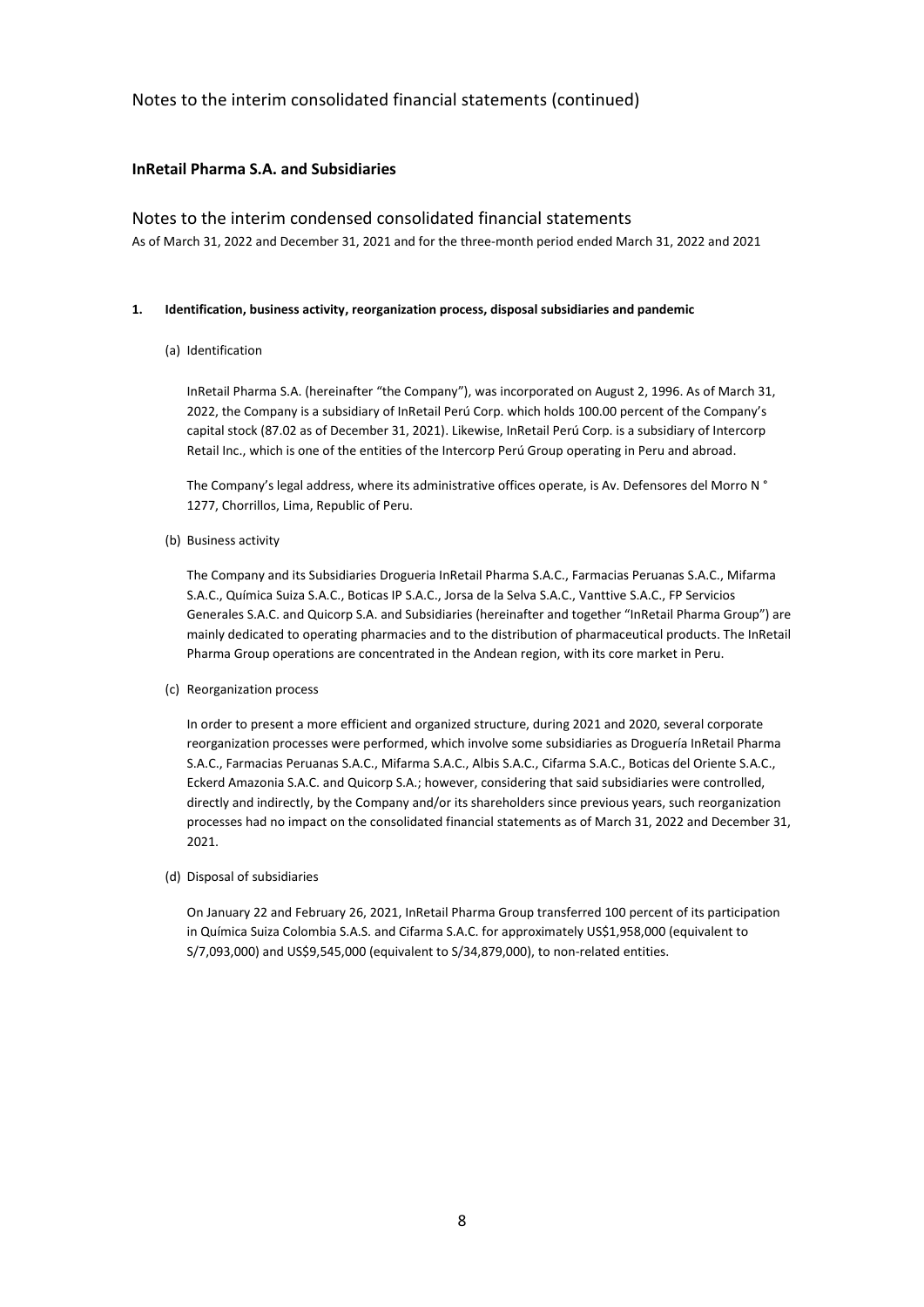The following are the assets and liabilities, at the date of disposals:

|                                        | Química Suiza<br>Colombia S.A.S. | Cifarma S.A.C.<br>(Peru) |
|----------------------------------------|----------------------------------|--------------------------|
|                                        | S/(000)                          | S/(000)                  |
| <b>Assets</b>                          |                                  |                          |
| Cash and short-term deposits           | 2,085                            | 2,514                    |
| Inventories                            | 4,487                            | 20,001                   |
| Property, furniture and equipment, net | 207                              | 10,617                   |
| Right-of-use assets, net               | 57                               | 16,960                   |
| Intangible assets, net                 |                                  | 6,907                    |
| Other                                  | 9,533                            | 25,475                   |
|                                        | 16,369                           | 82,474                   |
| <b>Liabilities</b>                     |                                  |                          |
| Trade accounts payables                | 6,709                            | 14,018                   |
| Lease liabilities                      | 92                               | 20,164                   |
| Other                                  | 5,154                            | 6,641                    |
|                                        | 11,955                           | 40,823                   |
| <b>Net value</b>                       | 4,414                            | 41,651                   |

#### e) Pandemic

In March 2020, the World Health Agency "WHO" declared the coronavirus outbreak as a pandemic. The Company and its Subsidiaries have taken all the appropriate measures to safeguard the health of workers and ensure their critical processes.

In this regard, on March 15, 2020, the Peruvian Government declared a state of emergency nationwide. Among the first actions taken within this National State of Emergency, that included the closing of the borders, compulsory social confinement, the closing of businesses deemed non-essential (exceptions were production, distribution and commercialization of food and pharmaceuticals, financial services and healthcare).

During 2020 and 2021, in order to continue containing and mitigating the spread of COVID-19, the Peruvian Government issued a series of Supreme Decrees, extending the Nacional State of Sanitary Emergency, defining alert levels: moderate, high, very high and extreme; that are granted to each of the regions of Peru, based on an evaluation carried out by the Ministries of Health, with a series of restrictions that vary depending on the level of each region.

In February 2021, after the Peruvian Government concluded its negotiations with different laboratories for the acquisition of vaccines, the distribution of doses to face Covid-19 in our country began. The vaccination schedule was carried out according to age groups, since not all citizens were exposed to the same level of risk of infection. The vaccination process has been developed throughout 2021, and at the end of October 2021, the protocol for applying the booster dose of the vaccine against Covid-19 was established.

Although the vaccination process was advancing rapidly as part of the plan designed to face a possible "third wave", it finally formally began in Peru at the beginning of 2022. As a measure to protect the health of citizens, the Peruvian Government, issued a series of Supreme Decrees, extending the State of Sanitary Emergency and State of National Emergency, until the end of August 2022.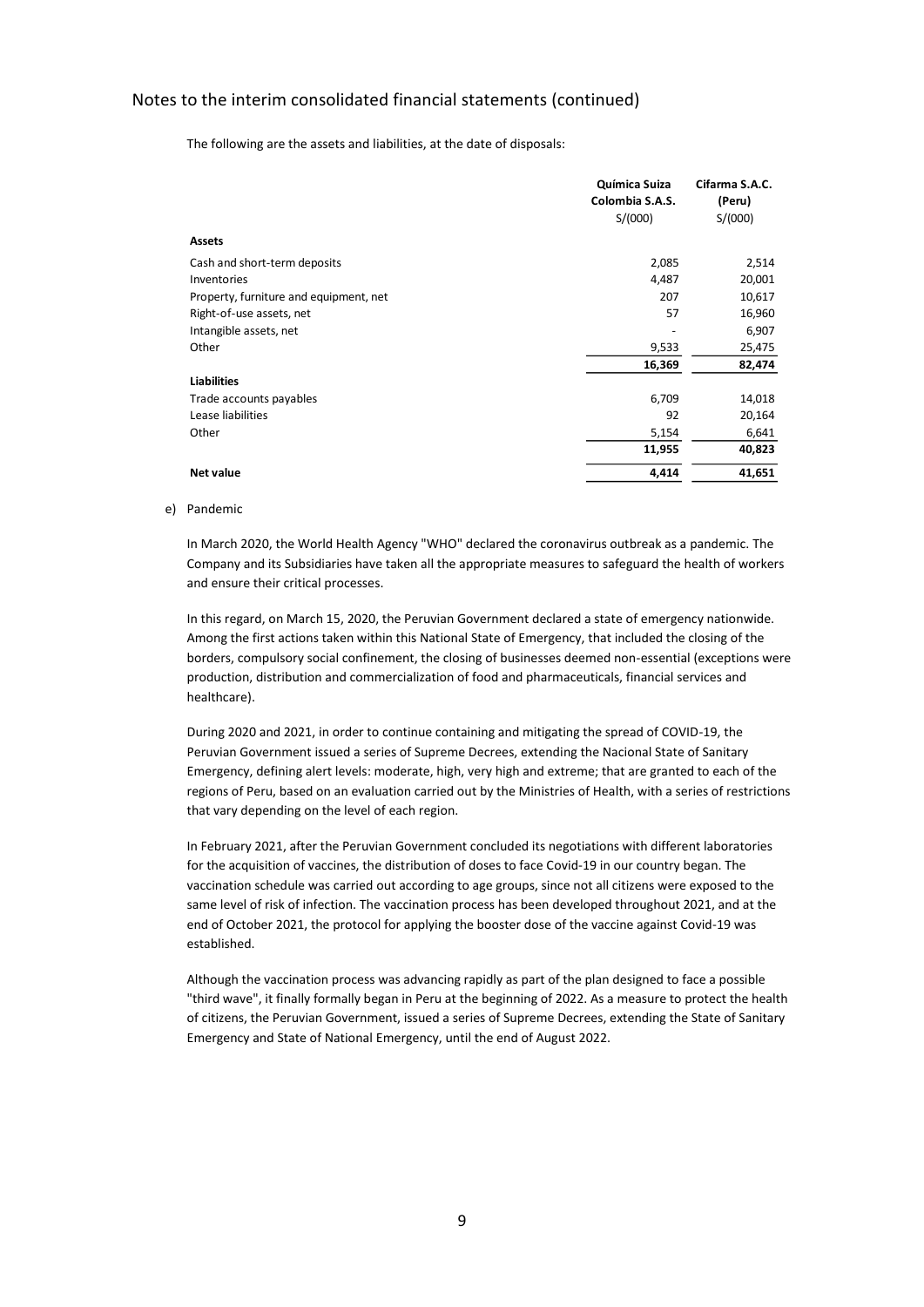In this context, all of the operations of InRetail Pharma S.A. and its Subsidiaries were considered essential and as a result, during the COVID-19 pandemic, their pharmacies have remained open to the public and their operations have not been materially affected. InRetail Pharma S.A. have not been immune to the negative effects of the COVID-19 pandemic, the impact of such effects to their business has not been as substantial as in other sectors and business.

As a result of the pandemic, the Company's assets have not presented impairment that have not been included in the financial statements and have not had any change in accounting judgments as of March 31, 2022 and December 31, 2021.

The accompanying interim consolidated financial statements as of March 31, 2022 and 2021 were approved by the Board of Directors on May 16, 2022.

### **2. Subsidiary activities**

The Company and its Subsidiaries (hereinafter the "InRetail Pharma Group") are dedicated to the commercialization, distribution and marketing, nationally and internationally, of pharmaceutical products, cosmetics, food for medical use and other foods intended for protection and recovery of health through its "Inkafarma" and "Mifarma" pharmacy chains. The company and its subsidiaries operate 2,262 stores as of March 31, 2022 (2,249 stores as of December 31, 2021) and have operations in Peru, Ecuador and Bolivia as of March 31, 2022 and December 31, 2021.

The description of the activities of the main Subsidiaries of the Company is as follows:

- (a) Droguería InRetail Pharma S.A.C. began operations in August 2020. Its economic activity is the purchase and wholesale of pharmaceutical products, personal care and other products for the protection and recovery of health.
- (b) Farmacias Peruanas S.A.C. started operations in August 2020. Its economic activity is to provide business, administrative and logistical services for the companies of the Pharma group.
- (c) Eckerd Amazonia S.A.C. was incorporated and started its activities in September 2001. It is dedicated to the commercialization of pharmaceutical products, cosmetic products, food for medical use and other elements aimed for health protection and recovery through its "Inkafarma" pharmacy chain. This Subsidiary's legal address is Alfonso Ugarte Avenue 1283, Loreto, Iquitos, Peru.

At the General Shareholders' Meeting of September 1, 2021, the merger of the Company with Jorsa de la Selva S.A.C. was agreed, in which the latter would act as the absorbing company, therefore, Eckerd Amazonia S.A.C. extinguished without the need to be dissolved or liquidated.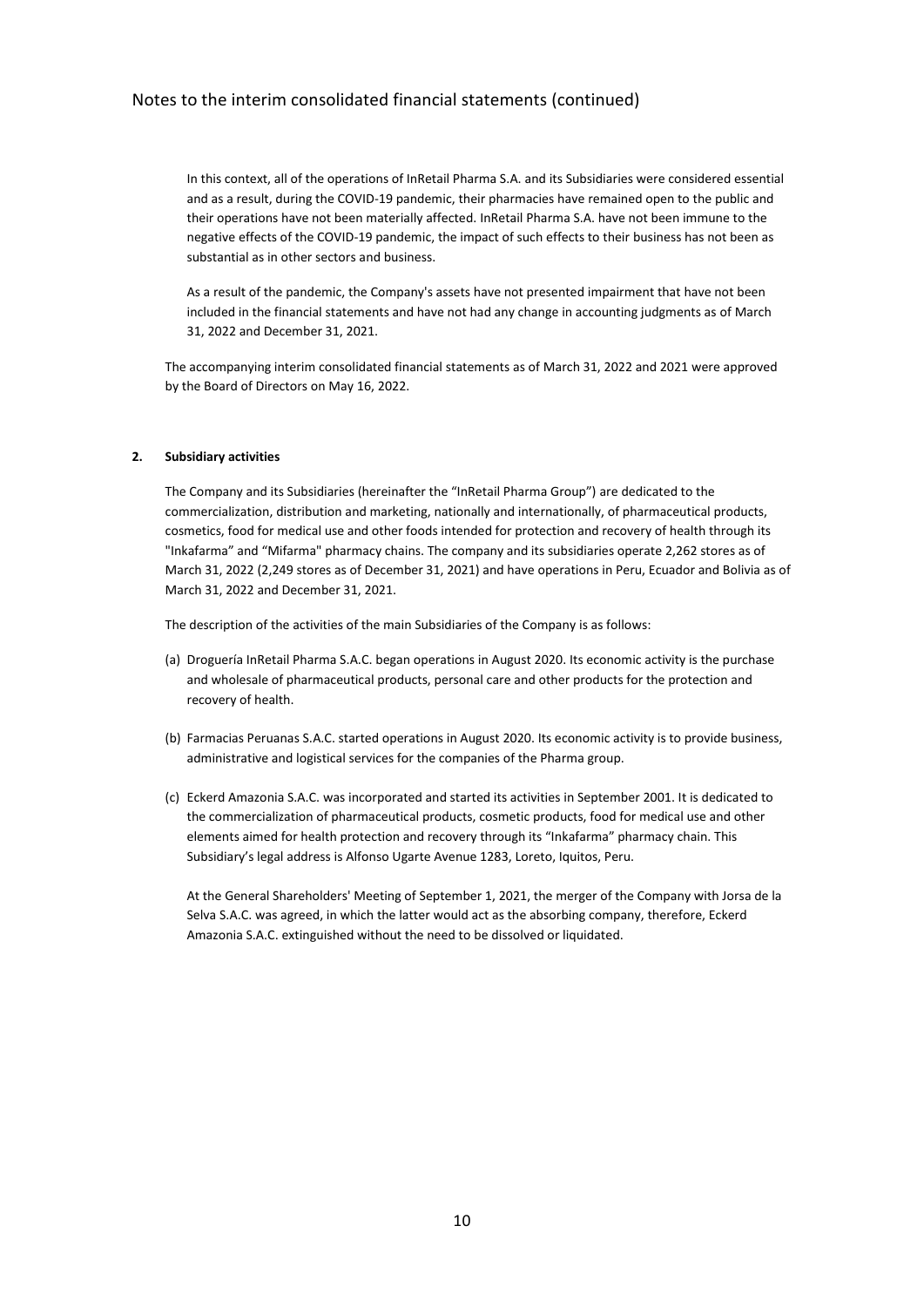(d) Boticas del Oriente S.A.C. was incorporated and started its activities in December 2007. It is dedicated to the commercialization of pharmaceutical products, cosmetic products, food for medical use and other elements aimed for health protection and recovery through its "Inkafarma" pharmacy chain. This Subsidiary's legal address is Alfonso Ugarte Avenue 1283, Loreto, Iquitos, Peru.

At the General Shareholders' Meeting of September 1, 2021, the merger of the Company with Jorsa de la Selva S.A.C. was agreed, in which the latter would act as the absorbing company, therefore, Boticas del Orientes S.A.C. extinguished without the need to be dissolved or liquidated.

(e) Mifarma S.A.C.

It is a subsidiary of InRetail Pharma S.A., product of the spin-off approved on September 1, 2021, which owns 99.99 percent of its capital. It was incorporated on November 22, 2005. Until August 31, 2021, it was a subsidiary of Quicorp S.A. Previously, it was a subsidiary of Química Suiza S.A.C. until April 30, 2019. The legal address of the subsidiary is Calle Víctor Alzamora N ° 147, Urb. Santa Catalina, Lima, Peru.

It is dedicated to retail of pharmaceutical products, cosmetics, perfumery, hygiene, hygiene and personal care and other products for the protection and recovery of health.

The company maintains 99.99 percent of the equity of the following companies:

i. Albis S.A.C.

It is a legal entity established in 1998 as a result of the merger of Distribuidora Albis S.A. with Albis Data S.A. It is a subsidiary of Mifarma S.A.C., which owns 99.99 percent of its capital.

It is dedicated to the commercialization of pharmaceutical, cosmetic, perfumery, health, hygiene and personal care products and other products for the protection and recovery of health throughout the country.

At the General Shareholders' Meeting, on August 1, 2019, of Albis S.A.C. and Cifarma S.A.C. the reorganization of both companies was approved, through this reorganization, Albis S.A.C. segregates and transfers an equity block to Cifarma S.A.C. composed of assets and liabilities related to the laboratory business. The net value of the equity block is S/9,555,163, which was contributed to Cifarma S.A.C.

At the General Shareholders' Meeting of October 1, 2021, was approved, the merger of Albis S.A.C. with Mifarma S.A.C. in which the latter acts as absorbent, therefore, Albis S.A.C. is extinguished without the need to be dissolved or liquidated.

ii. Jorsa de la Selva S.A.C.

It is a legal entity, a subsidiary of Albis S.A.C., dedicated mainly to the commercialization of pharmaceutical products, cosmetics, perfumery, hygiene, personal care and other products for the protection and recovery of health. The Company's legal address is located at Av. Elías Aguirre 1107, Loreto, Peru.

At the General Shareholders' Meeting on September 1, 2021, the merger of the Jorsa de la Selva S.A.C. with Eckerd Amazonia S.A.C. and Boticas del Oriente S.A.C., was approved in which Jorsa de la Selva S.A.C. would act as the absorbing company, therefore, Eckerd Amazonia S.A.C. and Boticas del Oriente S.A.C. extinguished without the need to be dissolved or liquidated.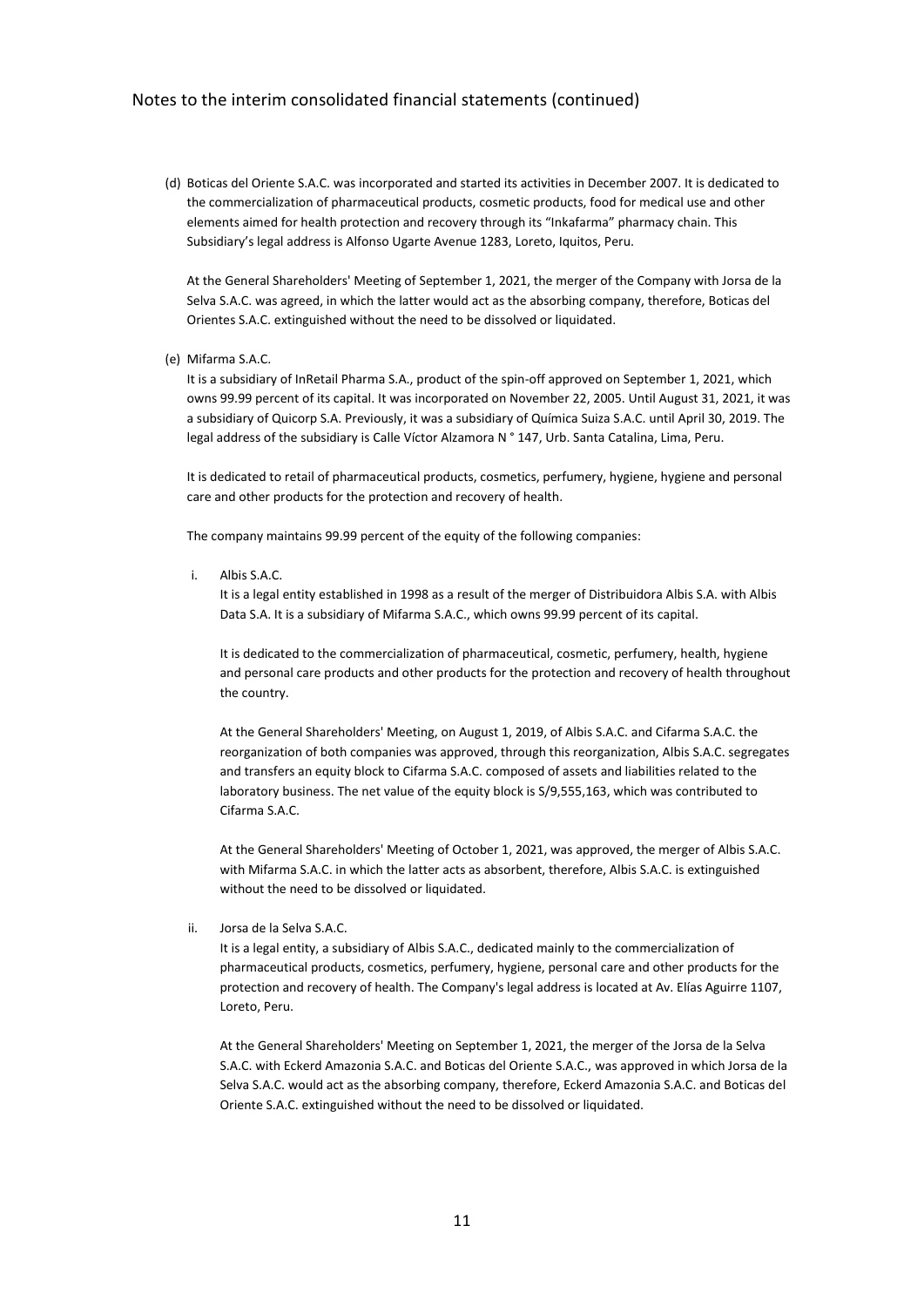### (f) Química Suiza S.A.C.

Incorporated in Peru on March 6, 1939 and its legal address is located at Av. República de Panamá N°2577, Lima, Peru. It is a subsidiary of InRetail Pharma S.A., as result of the spin-off approved by the General Shareholders' Meeting on September 1, 2021, who owns 99.99 percent of its capital.

It is dedicated to the import, representation and commercialization of pharmaceutical, food, cosmetic, chemical, liquor and consumer products in general. Additionally, it obtains commissions for the intermediation in the sale of raw materials on behalf of foreign suppliers.

The company holds 99.99 percent of the equity of Vanttive S.A.C.

i. Vanttive S.A.C.

It was incorporated in Peru on July 11, 2012. It is a direct subsidiary of Química Suiza S.A.C., a company incorporated in Peru, which owns 99.99 percent of its capital stock as of March 31, 2022 and December 31, 2021. Its Legal address is located in Av. República de Panamá N ° 2577, La Victoria, Lima.

It is engaged in the wholesaling and retailing, warehousing, distribution, over the counter and manufacturing of natural and pharmaceutical health products, specifically for patients undergoing cancer treatment.

In addition, it can engage in the provision of services as a medical center in the category of doctor's office for the purpose of prevention, promotion, diagnosis, medical treatment and rehabilitation in order to keep people in a healthy state.

(g) Quicorp S.A. is a Holding incorporated in Peru in September 2010. At the General Shareholders' Meeting on September 1, 2021, the division of an equity block in favor of InRetail Pharma S.A. of the shares of Química Suiza S.A.C. and Mifarma S.A.C. was approved.

The Company maintains 99.99 percent of the equity of the following Companies:

i. Quifatex S.A. S.A.C.

It was incorporated on May 26, 1978 in the city of Quito, Ecuador. The registered office is located at Av. 10 de Agosto 10640 y Manuel Zambrano, Quito, Ecuador. It is controlled and supervised by the Superintendence of Corporations in the Republic of Ecuador.

It is dedicated to the commercialization, distribution, representation, import, and export of pharmaceutical, nutrition, chemical, cosmetic, food, veterinary, insecticidal, fertilizing products and liquors and well as tools and machinery in general.

The company maintains 99.99 percent of the equity of Vanttive Cía. Ltda.

Vanttive Cía. I tda.

It was incorporated on July 17, 2003 in the city of Quito, Ecuador. The registered office is located at Av. 10 de Agosto 10640 y Manuel Zambrano, Quito, Ecuador. It is controlled and supervised by the Superintendence of Corporations in the Republic of Ecuador.

It is dedicated to the import, export, commercialization, distribution, and intermediation of specialized pharmaceutical products.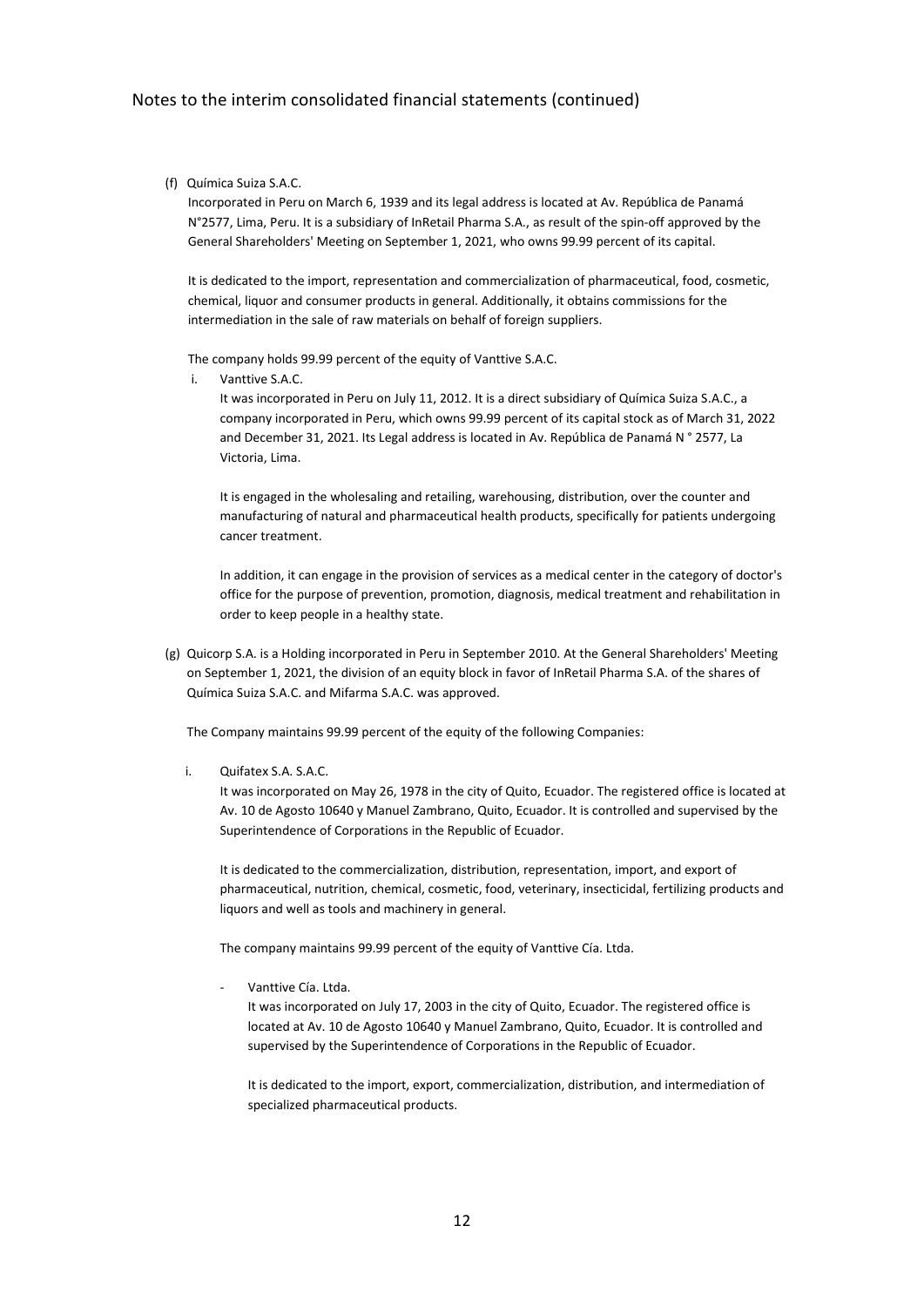ii. Quimiza Ltda.

It was incorporated on August 26, 1978. It is a distributor in the cities of Tarija, Oruro, and Potosí, as well as a distribution center in Santa Cruz, Bolivia. In addition, it has offices, agencies, and branches in other districts of the country. Currently, it has four offices in the cities of Santa Cruz (main office), La Paz, Cochabamba, and Sucre.

It is dedicated to the manufacture, commercialization, distribution, import, export, and representation of chemical, pharmaceutical, dietary, veterinary, cosmetic, insecticidal and fertilizing products, as well as machinery and equipment for the industry and consumables in general. Currently, it imports and commercializes pharmaceutical, industrial, consumption and veterinary products, expanding its market by signing new representation agreements.

iii. Cifarma S.A.C.

It was incorporated in Peru on July 1, 1992. It is a Subsidiary of Quicorp S.A., product of the spin-off approved on May 1, 2019, who owns 99.99 percent of its share capital. Until April 30, 2019, it was a subsidiary of Química Suiza S.A.C. and up to September 30, 2010, Cifarma S.A.C. was a Subsidiary of Roxilan S.A., a company incorporated in Switzerland, which owned 71.96 percent of its capital. The registered office of Cifarma S.A. is located at Carretera Central Km. 3 N° 1315 Santa Anita, Lima, Perú.

Cifarma S.A.C. provides services related to manufacturing and packaging of pharmaceutical, cosmetic and chemical products, with Química Suiza S.A.C. as its main client.

In February 2021, Cifarma S.A.C., was sold to an unrelated third party, the amount of the sale was S/34,879,000. See Note 1 (d).

iv. Química Suiza Colombia S.A.S. (Formerly Quideca S.A.) It was incorporated on March 13, 2006 in Bogota, Colombia and is legally effective up to March 13, 2056.

It is dedicated to the purchase, sale, commercialization, promotion, distribution, representation, import, and export of health and pharmaceutical products, including vaccines, food, cosmetics, hygiene, personal care and home products. It also trades pesticides, herbicides, insecticides, fertilizers, chemical and agrochemical products, construction additives, tools, and equipment.

In January 2021, Química Suiza Colombia S.A.S., was sold to an unrelated third party, the amount of the sale was S/7,093,000. See Note 1 (d).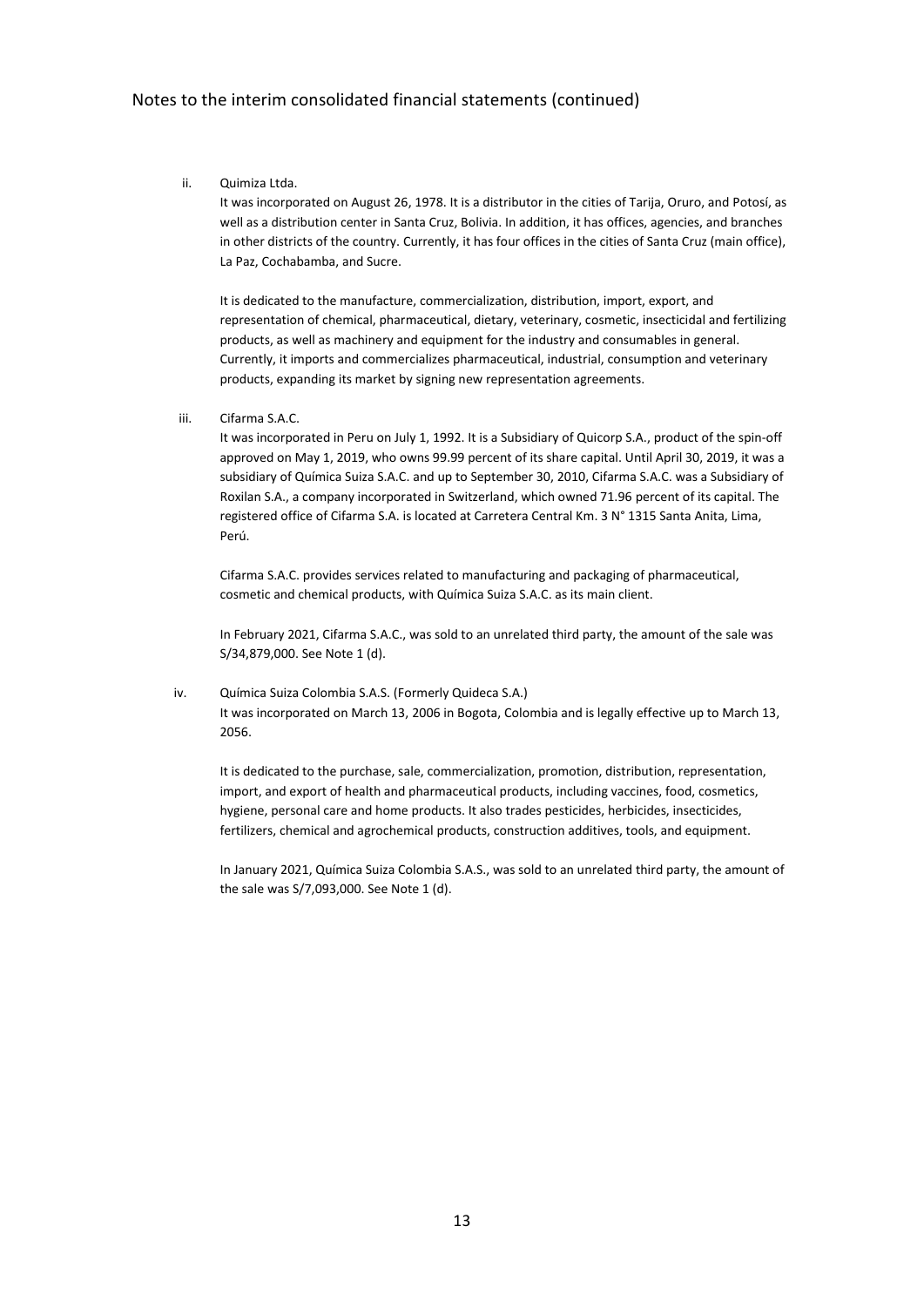### **3. Basis of preparation and presentation, changes in the accounting policies of the Pharma group**

#### (a) Interim financial statements

The consolidated financial statements of the InRetail Pharma Group have been prepared in accordance with International Financial Reporting Standards (IFRS) as issued by the International Accounting Standards Boards (IASB), effective as of March 31, 2022 and December 31, 2021, respectively.

The interim financial statements of the InRetail Pharma Group have been prepared in accordance with IAS 34 "Interim Financial Reporting".

The interim financial information does not include all the information and disclosures required in the annual financial statements and should be read in conjunction with the audited annual information.

The consolidated financial statements have been prepared on a historical cost basis, except for financial instruments at fair value through profit and loss, financial instruments at fair value through other comprehensive income and derivative financial instruments. The consolidated financial statements are presented in Soles and all values are rounded to the nearest thousand (S/(000)), except when otherwise indicated.

The functional currency of the subsidiaries domiciled in Ecuador and Bolivia are the local currency in those countries. These currencies do not belong to hyperinflationary economies. All transactions are measured in the functional currency.

The result and the financial position of all the Group companies (none of which has the currency for a hyperinflationary economy), that have a functional currency other than the InRetail Pharma S.A.'s presentation currency are translated into the presentation currency as follows:

- Assets and liabilities for each statement of financial position presented (including comparatives) shall be translated at the closing exchange rate at the date of the statement of financial position;
- Income and expenses for each statement presenting profit or loss and other comprehensive income (including comparatives) shall be translated at the average exchange rates for the corresponding year;
- Equity accounts shall be translated at the exchange rates at the date of the transactions; and
- All resulting exchange differences shall be recognized in other comprehensive income as profit or loss on translation.

At the date of this report, all the entities consolidated into the accompanying financial statements are legal subsidiaries of InRetail Pharma S.A.

### (b) Basis of consolidation

The consolidated financial statements comprise the financial statements of the Company and its subsidiaries, see Note 2.

Subsidiaries are fully consolidated from the date of acquisition, being the date on which the InRetail Pharma Group obtains control, and continues to be consolidated until the date when such control ceases. The financial statements of the subsidiaries are prepared for the same period as the parent company, using consistent accounting policies. All intra-group balances, transactions, unrealized gains and losses resulting from intra-group transactions and dividends are eliminated in full.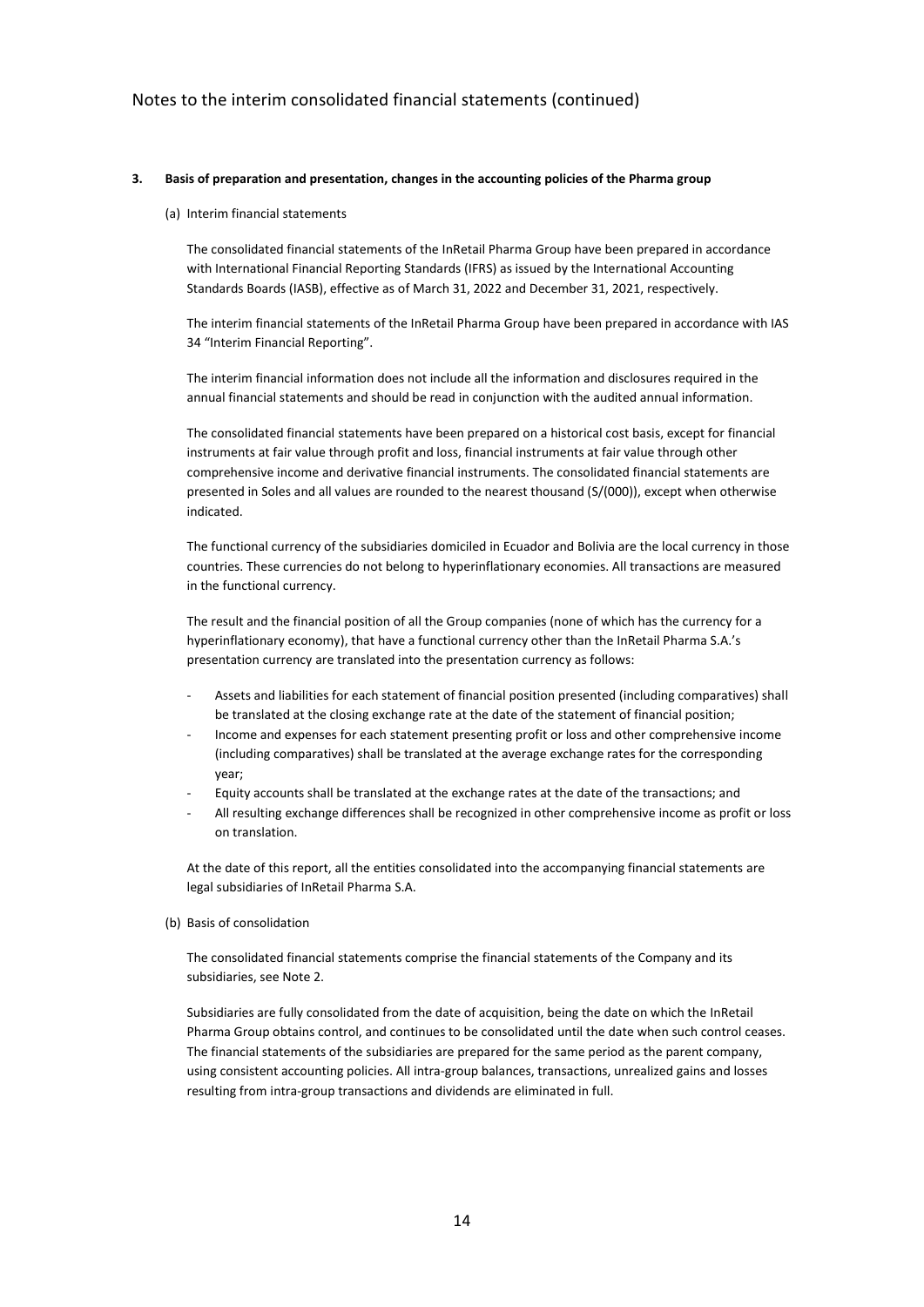The non-controlling interests have been determined in proportion to the participation of minority shareholders in the net equity and the results of the subsidiaries in which they hold shares, and they are presented separately in the consolidated statement of financial position and the consolidated statement of comprehensive income.

Losses in a subsidiary are attributed to the non-controlling interest even if that results in a deficit balance. A change in the ownership interest of the subsidiary, without a loss of control, is accounted as an equity transaction.

The accounting policies followed in the preparation of the consolidated financial statements are consistent with those followed in the preparation of the consolidated financial statements as of December 31, 2021.

(c) New accounting standards

The accounting policies adopted in the preparation of the interim combined financial statements are consistent with those followed in the preparation of the Companies annual combined financial statements for the year ended December 31, 2021, except for the adoption of the new standards and interpretations as of January 1, 2022.

The standards and amendments, and improvements to the standards that are issued, and effective up to the date of issuance of the accompanying consolidated financial statements, are disclosed below:

(i) Amendments to IFRS 3 "Business combinations": Reference to the Conceptual Framework

In May 2020, the IASB issued Amendments to IFRS 3, intended to replace a reference to the Framework for the Preparation and Presentation of Financial Statements, issued in 1989 with a reference to the Conceptual Framework for Financial Reporting issued in March 2018 without significantly changing its requirements. The Board also added an exception to the recognition principle of IFRS 3 to avoid the issue of potential ´Day 2´ gain or losses arising for liabilities and contingent liabilities that would be within the scope of IAS 37 or IFRIC 21 "Levies", if uncured separately.

At the same time, the Board decided to clarify existing guidance in IFRS 3 for contingent assets that would not be affected by replacing the reference to the Framework for the Preparation and Presentation of Financial Statements. The amendments are effective for annual reporting periods beginning on or after January 1, 2022 and apply prospectively.

Since the amendments apply prospectively to transactions or other events that occur on or after the date of the first application, the InRetail Group will not be affected by these amendments on transition.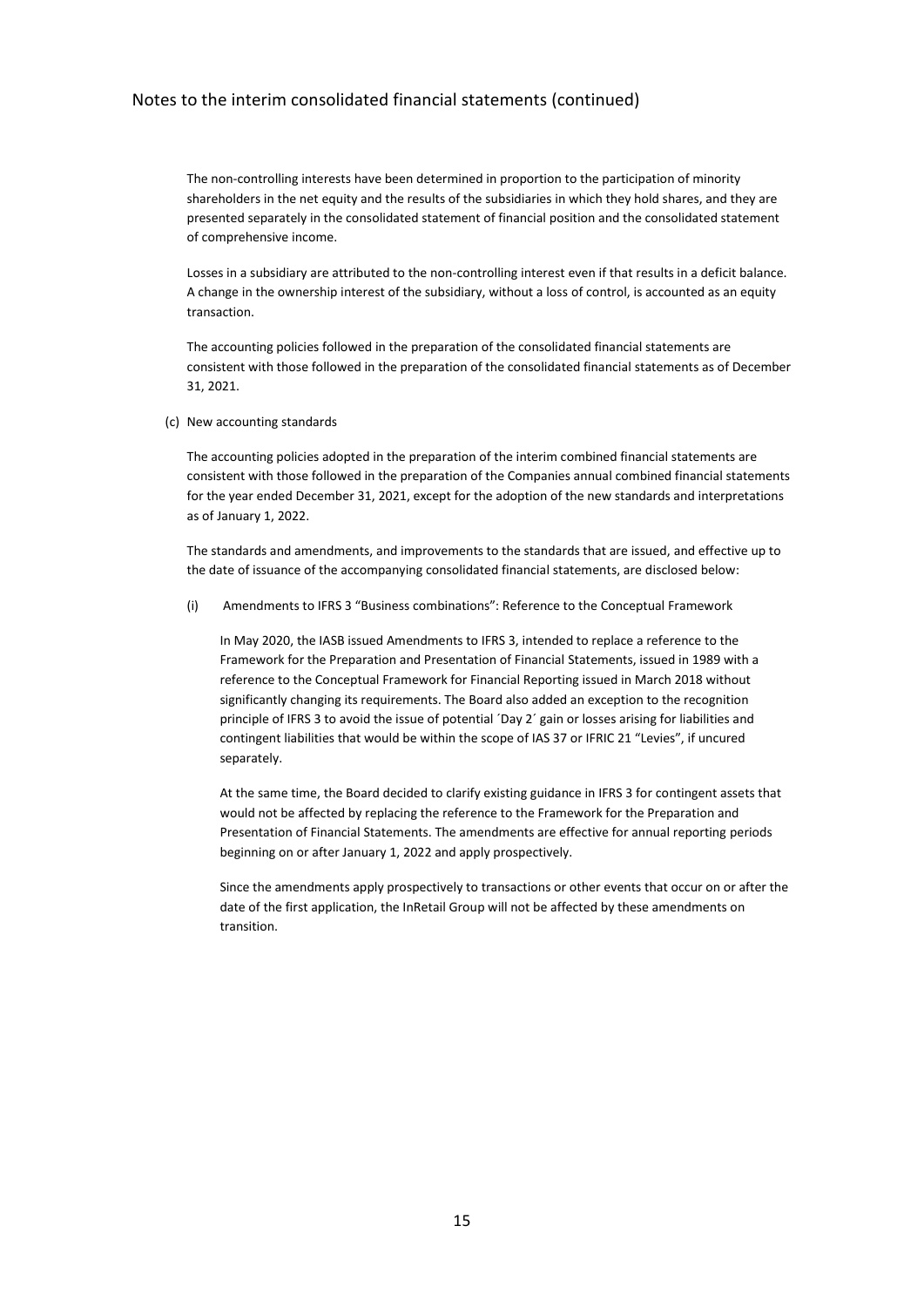(ii) Modifications to IAS 1 "Presentation of financial statements" Classification of Liabilities as Current or Non- current

In January 2020, the IASB issued amendments to paragraphs 69 to 76 of IAS 1 to specify the requirements for classifying liabilities as current or non-current. The amendments clarify: (i) what is meant by a right to defer settlement; (ii) that a right to defer must exist at the end of the reporting period; (iii) that classification is unaffected by the likelihood that an entity will exercise its deferral right; and, (iv) that only if an embedded derivative in a convertible liability is itself an equity instrument would the terms of a liability not impact its classification. The amendments are effective for annual reporting periods beginning on or after January 1, 2023 and must be applied retrospectively.

The InRetail Pharma Group is currently assessing the impact the amendments will have on current practice and whether existing loan agreements may require renegotiation.

(iii) Amendments to IAS 16 "Property, plant and equipment": Proceeds before intended Use

In May 2020, the IASB issued amendments to IAS 16, which prohibits entities deducting fom the cost of an item of property, plant and equipment, any proceeds from selling items produced while bringing that asset to the location and condition necessary for it to be capable of operating in the manner intended by management. Instead, an entity recognizes the proceeds from selling such items, and the costs of producing those items, in profit or loss. The amendment is effective for annual reporting periods beginning on or after January 1, 2022 and must be applied retrospectively to items of property, plant and equipment made available for use on or after the beginning of the earliest period presented when the entity first applies the amendment.

The amendments are not expected to have a material impact on the InRetail Pharma Group.

(iv) Amendments to IAS 37 "Provisions, contingent liabilities and contingent assets": Onerous Contracts – Costs of Fulfilling a Contract

In May 2020, the IASB issued amendments to IAS 37 to specify which costs an entity needs to include when assessing whether a contract is onerous or loss-making. The amendments apply a "directly related cost approach". The costs that relate directly to a contract to provide goods or services include both incremental costs and an allocation of costs directly related to contract activities. General and administrative costs do not relate directly to a contract and are excluded unless they are explicitly chargeable to the counterparty under the contract. The amendments are effective for annual reporting periods beginning on or after January 1, 2022.

The InRetail Group will apply these amendments to contracts for which it has not yet fulfilled all its obligations at the beginning of the annual reporting period in which it first applies the amendments.

(v) IFRS 1 "First-time adoption of international financial reporting standards": Subsidiary as a first-time adopter

The amendment permits a subsidiary that elects to apply paragraph D16(a) of IFRS1 to measure cumulative translation differences using the amounts reported by the parent, based on the parent's date of transition to IFRS. This amendment is also applied to an associate or joint venture that elects to apply paragraph D16(a) of IFRS 1. The amendment is effective for annual reporting periods beginning on or after January 1, 2022 with earlier adoption permitted.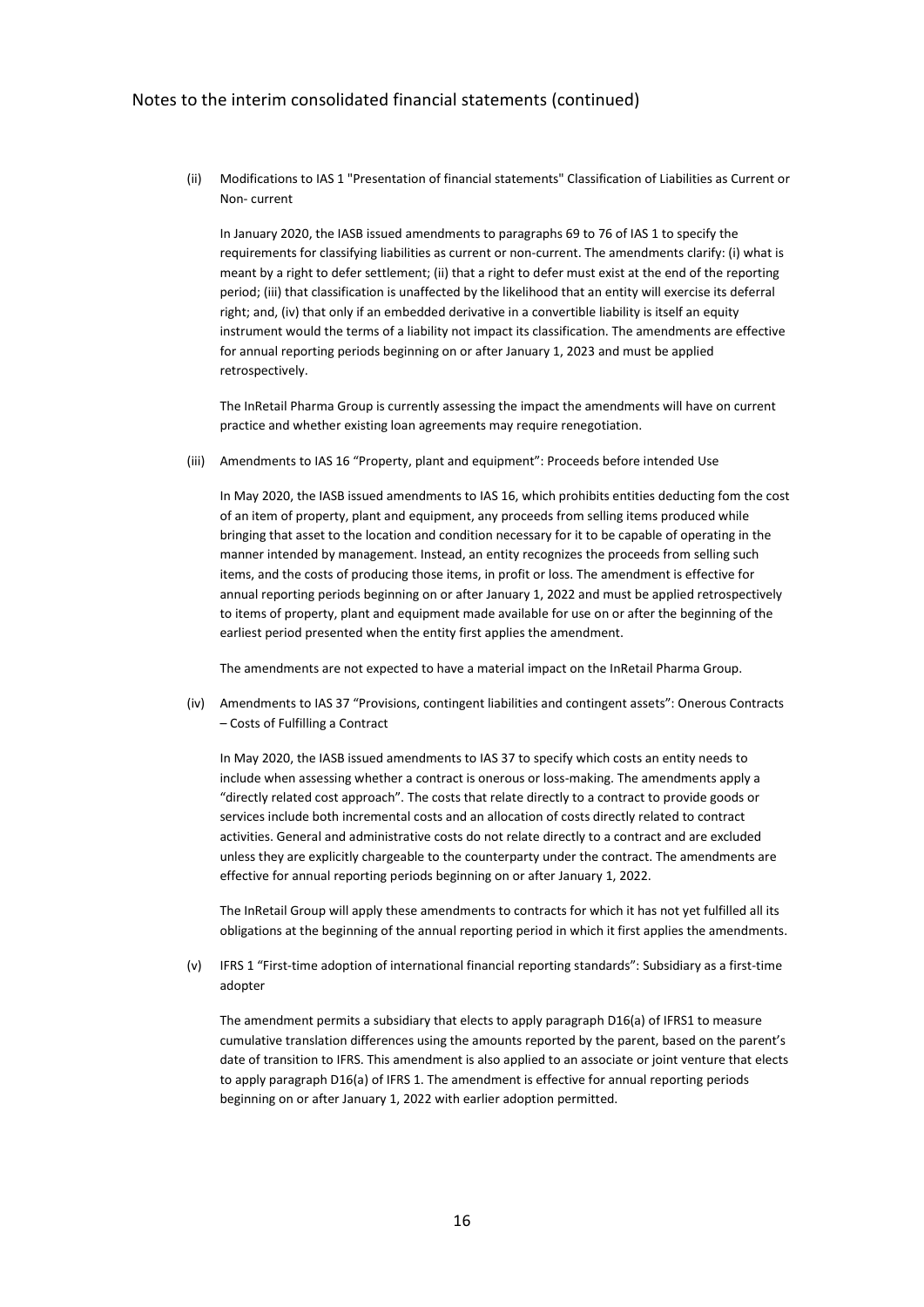(vi) IFRS 9 "Financial instruments": Fees in the '10 percent' test for derecognition of financial liabilities

The amendment clarifies the fees that an entity includes when assessing whether the terms of a new or modified financial liability are substantially different from the terms of the original financial liability. These fees include only those paid or received between the borrower and the lender, including fees paid or received by either the borrower or lender on the other's behalf. An entity applies the amendment to financial liabilities that are modified or exchanged on or after the beginning of the annual reporting period in which the entity first applies the amendment. The amendment is effective for annual reporting periods beginning on or after January 1, 2022 with earlier adoption permitted.

(vii) IAS 41 "Agriculture": Taxation in fair value measurements

The amendment removes the requirement in paragraph 22 of IAS 41 that entities exclude cash flows for taxation when measuring the fair value of assets within the scope of IAS 41. An entity applies the amendment prospectively to fair value measurements on or after the beginning of the first annual reporting period beginning on or after January 1, 2022 with earlier adoption permitted.

(viii) Amendments to IAS 8 "Accounting policies, changes in estimates and errors": Definition of accounting estimates In February 2021, the IASB issued amendments to IAS 8, in which it introduces a definition of

accounting estimates. The amendments clarify the distinction between changes in accounting estimates and changes in accounting policies and the correction of errors. Also, they clarify how entities use measurement techniques and inputs to develop accounting estimates.

The amendments are effective for annual reporting periods beginning on or after January 1, 2023 and apply to changes in accounting Policies and changes in accounting estimates that occur on or after the start of that period. Earlier application is allowed as long as this fact is disclosed.

(ix) Amendments to IAS 1 and IFRS Practice Statement 2: Disclosure of Accounting Policies In February 2021, the IASB issued amendments to IAS 1 and IFRS Practice Statement 2 "Making Materiality Judgements", in which it provides guidance and examples to help entities apply materiality judgments to accounting policy disclosures. The amendments aim to help entities provide accounting policy disclosures that are more useful by replacing the requirement for entities to disclose their "significant" accounting policies with a requirement to disclose their material accounting policies and adding guidance on how entities apply the concept of materiality in making decisions about accounting policy disclosures.

The amendments to IAS 1 are applicable for annual periods beginning on or after January 1, 2023, with earlier application permitted. Since the amendments to the IFRS Practice Statement 2 provide non-mandatory guidance on the application of the definition of material to accounting policy information, an effective date for these amendments is not necessary.

In the Management's opinion, these standards will not have a significant impact on the consolidated financial statements of the InRetail Pharma Group.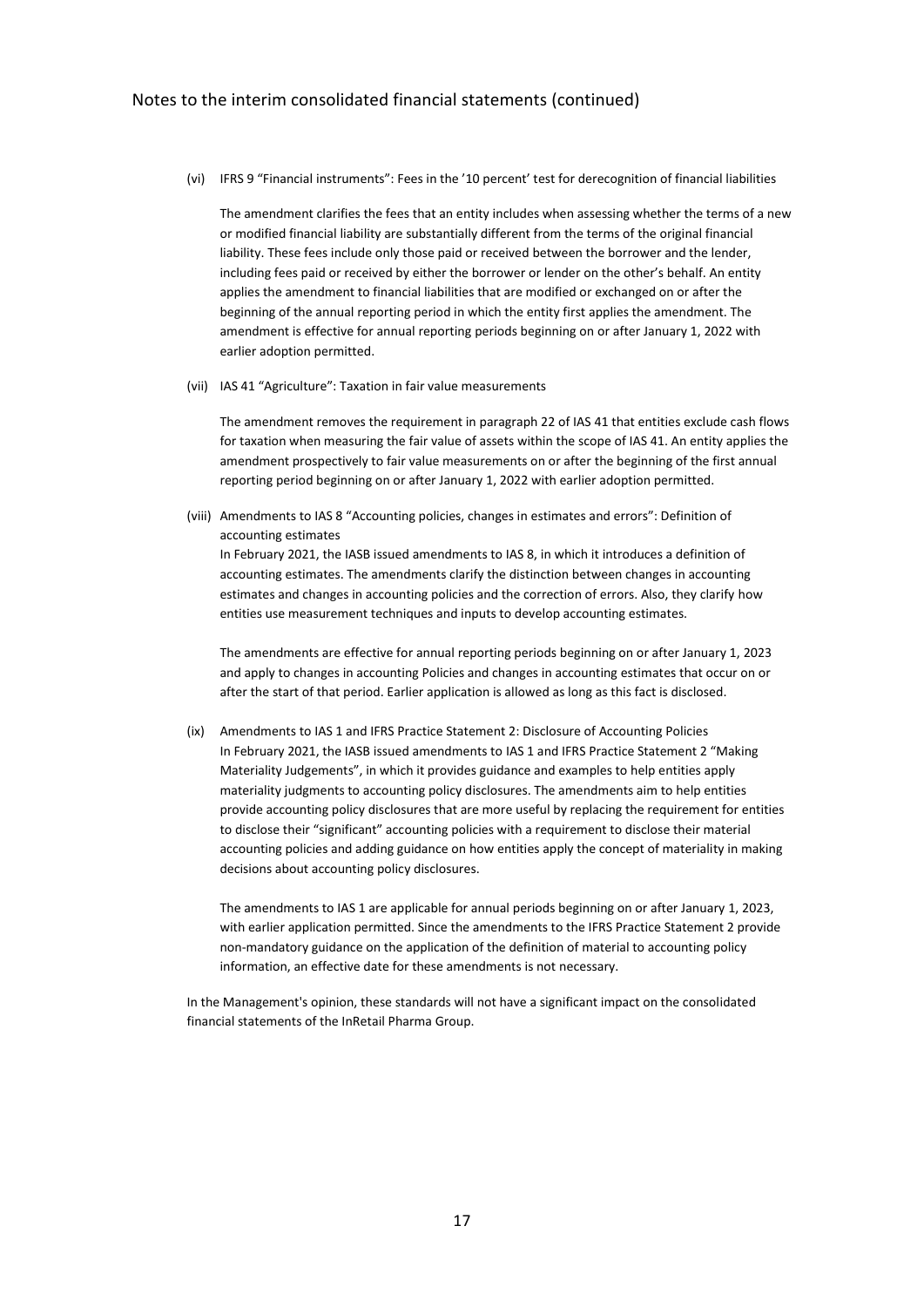### **4. Cash and short-term deposits**

(a) The table below presents the components of this account:

|                      | As of March 31,<br>2022<br>S/(000) | As of December 31,<br>2021<br>S/(000) |
|----------------------|------------------------------------|---------------------------------------|
| Cash (b)             | 6,287                              | 5,896                                 |
| Current accounts (c) | 157,696                            | 242,126                               |
| Other deposits (d)   | -                                  | 4                                     |
| Cash in transit      | 59,072                             | 51,314                                |
| Total                | 223,055                            | 299,340                               |

- (b) Comprises mainly cash held by subsidiaries in the premises of their store chains and in the vaults of a security company, corresponding to sales during the last days of the period.
- (c) The company and its Subsidiaries maintain current accounts in local banks in the currency of each country and US Dollars. They do not accrue interest and are freely available.
- (d) As of December 31, 2021, corresponds to a savings account balance in U.S. dollars of a foreign subsidiary.

### **5. Trade receivables, net**

(a) The table below presents the components of this item:

|                                     | As of March 31,<br>2022<br>S/(000) | As of December 31,<br>2021<br>S/(000) |
|-------------------------------------|------------------------------------|---------------------------------------|
| Trade accounts receivable (b)       | 540,958                            | 530,162                               |
| Credit card operators (c)           | 20,880                             | 18,110                                |
| Total                               | 561,838                            | 548,272                               |
| Provision for doubtful accounts (d) | (35,325)                           | (38,258)                              |
| Total                               | 526,513                            | 510,014                               |

- (b) Trade receivables are denominated in the currency of each country and US Dollars, have current maturity and do not bear interest.
- (c) Corresponds mainly to pending deposits in favor of InRetail Pharma Group for the last days of the month, held by credit card operators and originated from the sale of goods with credit cards in the different stores of InRetail Pharma Group.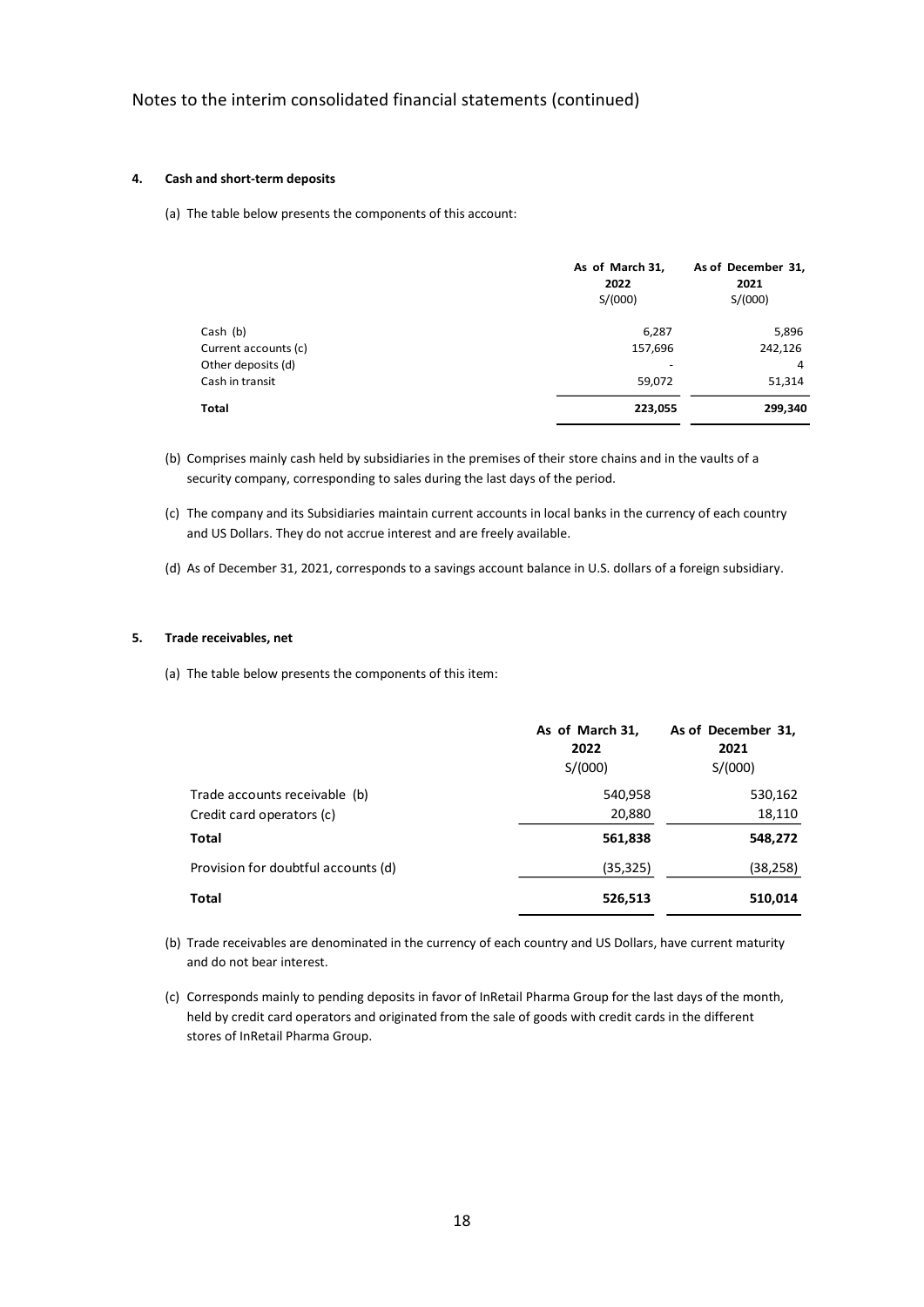(d) The movement in the provision for doubtful accounts receivables for the three-month period ended March 31, 2022 and 2021, were as follows:

|                                              | 2022    | 2021    |
|----------------------------------------------|---------|---------|
|                                              | S/(000) | S/(000) |
| Balance at the beginning of the period       | 38,258  | 48,744  |
| Provision recognized as expense, Note 17 (a) | 1,544   | 3,816   |
| Recoveries, Note 17 (a)                      | (689)   | (513)   |
| Write-offs                                   | (2,282) | (395)   |
| Foreign currency translation                 | (1,506) | 789     |
| Balance at the end of the period             | 35,325  | 51,700  |
| Balance as of December 31, 2021              |         | 38,258  |

As of March 31, 2022 and December 31, 2021, the amount of overdue account receivables but nonimpaired amounted to approximately S/58,567,000 and S/77,423,000, respectively.

In the opinion of Management of the InRetail Pharma Group, the provision for doubtful accounts receivables as of March 31, 2022 and December 31, 2021, appropriately covers the credit risk of this item at those dates.

### **6. Inventories, net**

(a) The composition of this item is presented below:

|                                                       | As of March 31,<br>2022 | As of December 31,<br>2021 |
|-------------------------------------------------------|-------------------------|----------------------------|
|                                                       | S/(000)                 | S/(000)                    |
| Goods, Note 17 (a)                                    | 1,393,117               | 1,235,753                  |
| In transit inventories (b)                            | 168,236                 | 137,741                    |
| Raw material, Note 17 (a)                             | 272                     | 860                        |
| Miscellaneous supplies                                | 7,290                   | 6,968                      |
| Miscellaneous supplies for manufacturing, Note 17 (a) | 1,064                   | 874                        |
| Finished goods, Note 17 (a)                           |                         |                            |
| Total                                                 | 1,569,979               | 1,382,196                  |
| <b>Minus</b>                                          |                         |                            |
| Provision for impairment of inventories (c)           | (20, 957)               | (14,606)                   |
| <b>Total</b>                                          | 1,549,022               | 1,367,590                  |

(b) Corresponds to goods and miscellaneous supplies imported by the Company and its Subsidiaries in order to satisfy customers' demand in its pharmacies.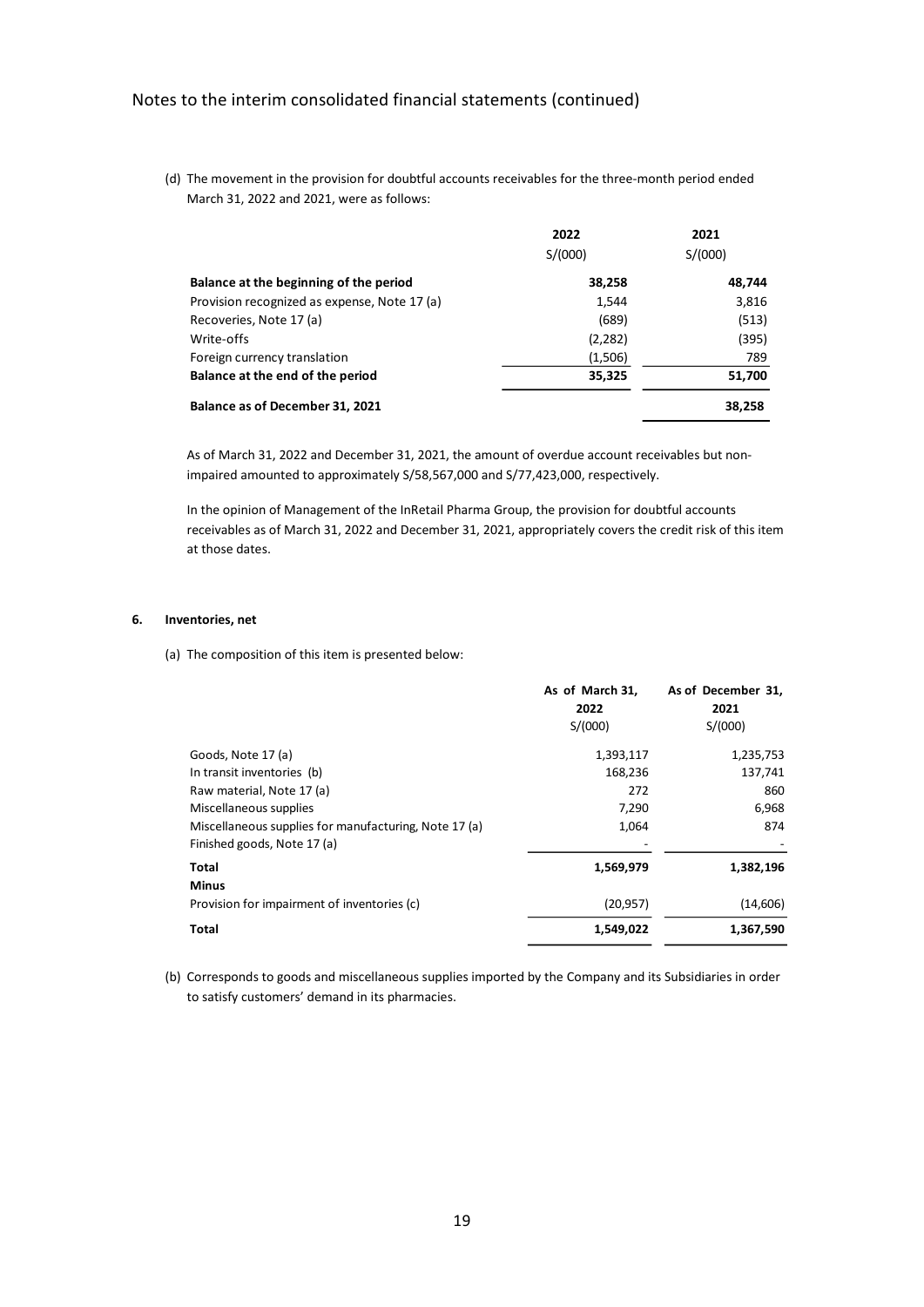(c) The movement in the provision for inventory impairment for the three-month period ended March 31, 2022 and 2021, were as follows:

|                                        | 2022    | 2021     |
|----------------------------------------|---------|----------|
|                                        | S/(000) | S/(000)  |
| Balance at the beginning of the period | 14,606  | 15,643   |
| Provision of the period, Note 17 (a)   | 8,453   | 7,158    |
| Recovery                               | (1,636) | (3, 453) |
| Write-off                              |         | (1,008)  |
| Foreign currency translation           | (466)   | 91       |
| Balance at the end of the period       | 20,957  | 18,431   |
| Balance as of December 31, 2021        |         | 14,606   |

The provision for inventory impairment is determined based on stock turnover, discounts granted for the liquidation of the merchandise and other characteristics based on periodic evaluations performed by the Management of the Company and its Subsidiaries.

### **7. Investments at fair value through equity**

In August and September 2021, the Company acquired financial investments corresponding to bonds issued by InRetail Consumer, the acquisition value was US\$30,260,000 equivalent to S/124,345,000 maturing in 2028 and accruing annual interest of 3.25 percent and presented in the consolidated statement of cash flow. As of March 31, 2022, these financial instruments amount to US\$28,205,000 equivalent to S/104,218,000 (as of December 31, 2021, US\$30,000,000 equivalent to S/119,250,000).

As of March 31, 2022, the Company has other investments at fair value through equity for an amount of US\$14,302,000 equivalent to S/52,845,000 (US\$13,322,000 equivalent to S/52,956,000 as of December 31, 2021).

The fair value of these instruments is determined by the price quotes published in an active market.

As of March 31, 2022 and December 31, 2021, the unrealized result net of deferred tax is S/8,563,000 and S/13,265,000 respectively and is presented in the consolidated statement of changes in equity.

#### **8. Derivatives financial instruments**

As of March 31, 2022 and December 31, 2021, this item comprises of three contracts of derivative financial instruments (currency). These contracts were designated to hedge cash flows and were recorded at its fair value. The detail of this operation is are follows:

|                   |                |        |         | Book value of |            |                   |
|-------------------|----------------|--------|---------|---------------|------------|-------------------|
|                   | <b>Nominal</b> |        | Pay fix | the hedged    | Fair value | <b>Fair value</b> |
| Counterparty      | value          | Due    | at      | item          | 2022       | 2021              |
|                   | US\$(000)      |        | %       | S/(000)       | S/(000)    | S/(000)           |
| Citibank N.A. (b) | 138,000        | Mar-28 | ٠       | 510,738       | 36,137     | 44,665            |
| Citibank N.A. (b) | 100,000        | Mar-28 | 1.50    | 370,100       | 25,722     | 44,979            |
| Citibank N.A. (b) | 50,000         | Mar-28 | 1.50    | 185,050       | 12,664     | 22,282            |
| Total             |                |        |         |               | 74,523     | 111,926           |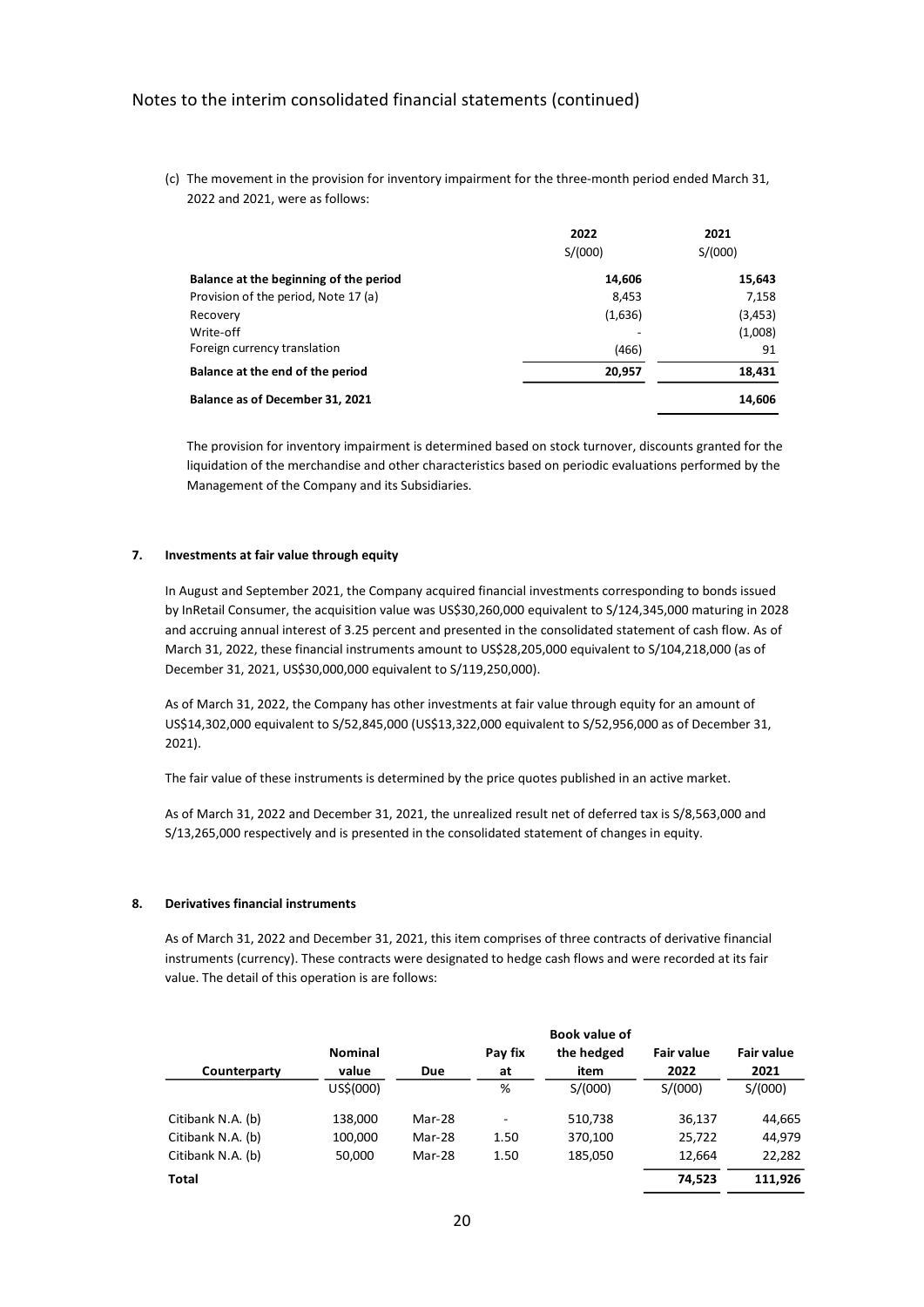- (a) In March 2021, InRetail Pharma settled the Call Spread early, which maturity was in May 2023 and which hedged the issuance of senior notes by InRetail Pharma up to a value of US\$400,000,000. As a result of this transaction, a total net expense of S/70,141,000 was generated, which is presented as "Financial expenses from the early settlement of call spread" in the consolidated income statement; see note 18.
- (b) In March 2021, InRetail Pharma S.A., decided to hedge the foreign currency exposure of its US\$288,000,000, Intercompany loan with InRetail Consumer (a related Special Purpose Entity) through a Call Spread structure, see note 19 (c), these instruments cover 100 percent of the exposure in foreign currency of the principal of the issues and protects exchange rate variations between S/3.70 and S/4.20 per US\$1.00.

On September 16, 2021, InRetail Pharma S.A. decided to exchange each US\$150,000,000 of its Call Spread with two Range Only Principal Swaps of US\$100,000,000 and US\$50,000,000, on the intercompany loan, which fixed the exchange of currency at the exchange rate of S/4.1045 and S/4.1100 per US\$1.00, respectively and that protects variations in the exchange rate between S/3.70 and S/6.00 per US\$1.00, which for the purposes of IFRS 9, qualifies as an effective hedging instruments.

The exchange of the "Call Spread" for the "Range Only Principal Swaps" allows the hedging objective to be met, therefore, the time value of the instrument exchange at the date of the transaction of S/50,400,000 will be recognized in results on a straight-line basis until the maturity of the hedge. As a result of this transaction, a total net expense of S/1,750,000 was generated as of March 31, 2022. See Note 18.

From the date of receipt of the loan from the related entity, for the purposes of IFRS 9, it was classified as, see note 19 (c).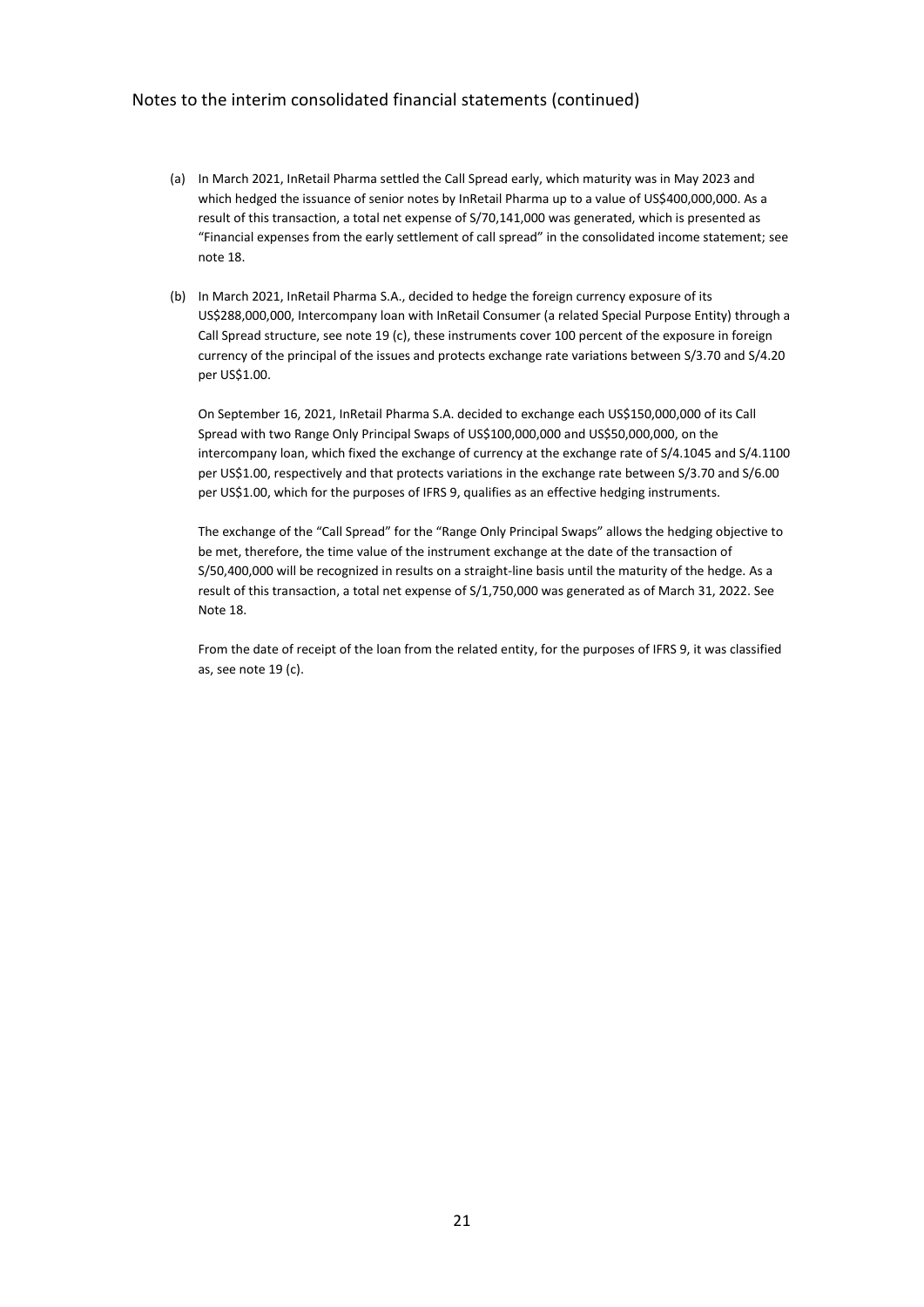### **9. Property, furniture and equipment, net**

(a) The table below presents the movement and composition of this item:

|                                 |                              | <b>Building</b> |                  |                          |                      |                          |            |           |
|---------------------------------|------------------------------|-----------------|------------------|--------------------------|----------------------|--------------------------|------------|-----------|
|                                 |                              | infrastructure  | <b>Furniture</b> |                          | <b>Miscellaneous</b> | Work in                  | Total      | Total     |
|                                 | Land                         | and facilities  | and fixture      | <b>Vehicles</b>          | equipment            | progress                 | 2022       | 2021      |
|                                 | S/(000)                      | S/(000)         | S/(000)          | S/(000)                  | S/(000)              | S/(000)                  | S/(000)    | S/(000)   |
| Cost                            |                              |                 |                  |                          |                      |                          |            |           |
| <b>Initial balance</b>          | 257,591                      | 478,957         | 164,913          | 1,553                    | 356,545              | 16,567                   | 1,276,126  | 1,183,633 |
| Additions (b)                   | $\qquad \qquad \blacksquare$ | 20,663          | 9,738            |                          | 18,408               | 7,169                    | 55,978     | 167,040   |
| Sales (c)                       | $\qquad \qquad \blacksquare$ | (202)           | (50)             |                          | (615)                | $\overline{a}$           | (867)      | (6,483)   |
| Disposal (c)                    | $\qquad \qquad \blacksquare$ | (65, 430)       | (38,038)         | (61)                     | (30, 966)            | $\overline{a}$           | (134, 495) | (19,686)  |
| Disposal of subsidiaries        |                              |                 |                  |                          |                      |                          |            | (54, 834) |
| Transfer                        |                              | 4,969           | 606              | $\overline{\phantom{a}}$ | 2,499                | (8,074)                  |            |           |
| Foreign currency translation    | (20)                         | (472)           | (719)            |                          | (3,865)              | (11)                     | (5,087)    | 6,456     |
| <b>Final balance</b>            | 257,571                      | 438,485         | 136,450          | 1,492                    | 342,006              | 15,651                   | 1,191,655  | 1,276,126 |
| <b>Accumulated depreciation</b> |                              |                 |                  |                          |                      |                          |            |           |
| <b>Initial balance</b>          | ۰                            | 266,127         | 106,703          | 1,309                    | 258,217              | $\blacksquare$           | 632,356    | 613,127   |
| Additions (d)                   | $\overline{\phantom{0}}$     | 9,411           | 3,075            | 18                       | 7,030                | $\overline{\phantom{a}}$ | 19,534     | 82,882    |
| Sales (c)                       | ۰                            | (202)           | (50)             |                          | (615)                | -                        | (867)      | (6, 296)  |
| Disposal (c)                    |                              | (65, 346)       | (37, 890)        | (61)                     | (30, 803)            | $\overline{a}$           | (134, 100) | (18, 418) |
| Disposal of subsidiaries        | $\overline{a}$               |                 |                  | $\overline{\phantom{a}}$ |                      | $\overline{a}$           |            | (44, 010) |
| Foreign currency translation    | $\overline{\phantom{a}}$     | (292)           | (623)            |                          | (2,937)              | $\overline{\phantom{a}}$ | (3,852)    | 5,071     |
| <b>Final balance</b>            |                              | 209,700         | 71,215           | 1,266                    | 230,890              | $\blacksquare$           | 513,071    | 632,356   |
| Net book value                  | 257,571                      | 228,785         | 65,235           | 226                      | 111,116              | 15,651                   | 678,584    | 643,770   |

(b) Additions for the three-month period ended March 31, 2022 and December 31, 2021, correspond mainly to the construction and equipment of new premises for InRetail Pharma Group.

(c) It mainly corresponds to assets sold and to the disposals of unused assets as a result of the process of change of format in some premises and closing of pharmacies. The resulting income or expense has been included in the "Other operating income (expenses) net" of the consolidated income statement, respectively.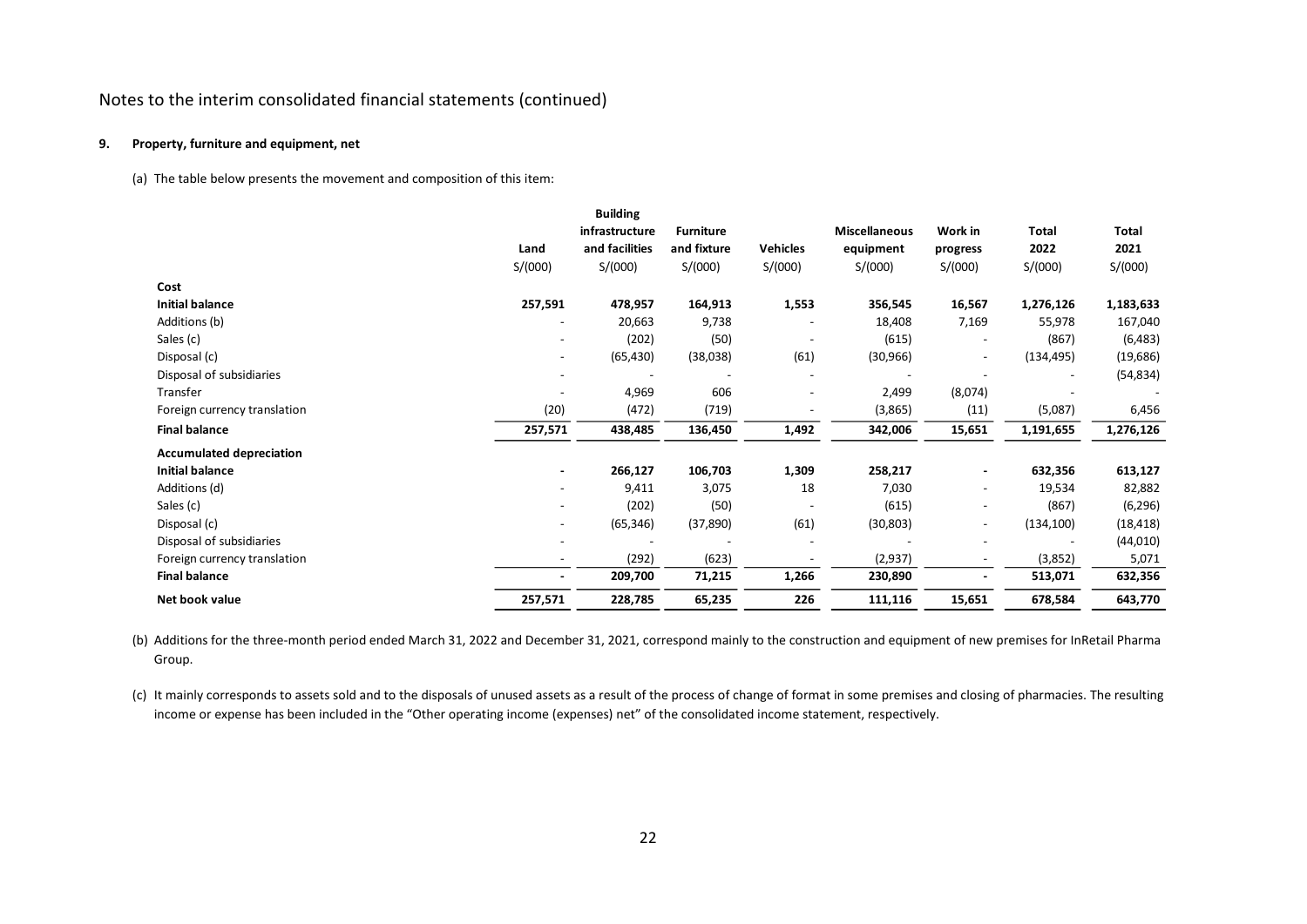(d) Depreciation expense for the three-month period ended March 31, 2022 and 2021, was recorded as follows in the income statement:

|                                      | 2022<br>S/(000) | 2021<br>S/(000) |
|--------------------------------------|-----------------|-----------------|
| Sales expenses, Note 17 (a)          | 16,611          | 15,188          |
| Administrative expenses, Note 17 (a) | 2.646           | 1,649           |
| Cost of sales, Note 17 (a)           | 277             | 678             |
| <b>Balance as of March 31</b>        | 19,534          | 17,515          |
| Balance as of December 31, 2021      |                 | 82,882          |

- (e) As of March 31, 2022, the cost and corresponding accumulated depreciation of assets acquired through financial leases amount to approximately S/102,555,000 and S/66,606,000, respectively (S/92,152,000 and S/67,265,000, as of December 31, 2021).
- (f) The InRetail Pharma Group maintains insurance policies on their main assets in accordance with the policies established by Management.

### **10. Intangible assets, net**

(a) The table below presents the movement and composition of this item:

| As of March 31, | As of December 31, |
|-----------------|--------------------|
| 2022            | 2021               |
| S/(000)         | S/(000)            |
|                 |                    |
| 902,533         | 867,950            |
| 8,816           | 43,024             |
| (36,661)        | (532)              |
|                 | (8,499)            |
| (365)           | 590                |
| 874,323         | 902,533            |
|                 |                    |
| 321,228         | 200,114            |
| 14,490          | 122,672            |
| (36,661)        | (510)              |
|                 | (1,592)            |
| (332)           | 544                |
| 298,725         | 321,228            |
|                 |                    |
| 1,272,634       | 1,272,634          |
|                 |                    |
| 1,272,634       | 1,272,634          |
| 1,848,232       | 1,853,939          |
|                 |                    |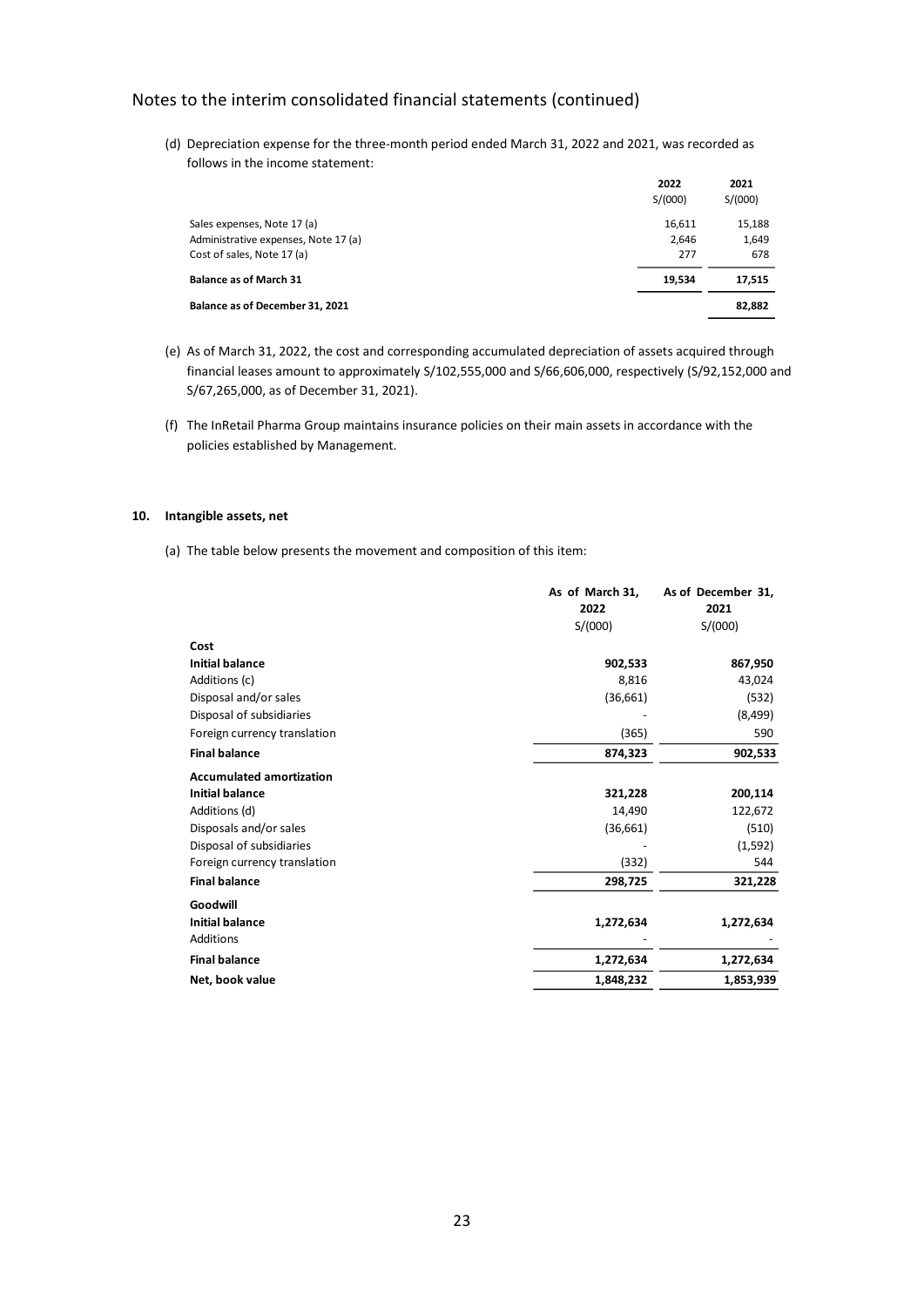- (b) As of March 31, 2022 and December 31, 2021, this item mainly includes the goodwill, related to the acquisition of the Quicorp Group. Purchase price for the acquisition of Quicorp was approximately US\$591,351,000 equivalent to S/1,898,255,000 at the date of acquisition.
- (c) As of March 31, 2022 and December 31, 2021, additions mainly correspond to: (i) disbursements for the acquisition of a commercial software program, a general planning system (ERP) and related licenses; and (ii) disbursements for implementation of software and licenses in new stores of InRetail Group.
- (d) Amortization expense for the three-month period March 31, 2022 has been recorded in the following items of the combined statements:

|                                        | 2022<br>S/(000) | 2021<br>S/(000) |
|----------------------------------------|-----------------|-----------------|
| Sales expenses, Note 17 (a)            | 10.991          | 72,846          |
| Administrative expenses, Note 17 (a)   | 3,499           | 1,834           |
| Cost of sales, Note 17 (a)             | $\overline{a}$  | 78              |
| <b>Balance as of March 31</b>          | 14.490          | 74,758          |
| <b>Balance as of December 31, 2021</b> |                 | 122,672         |

### **11. Trade payables**

The table below presents the composition of this item:

|                                        | As of March 31, | As of December 31, |
|----------------------------------------|-----------------|--------------------|
|                                        | 2022            | 2021               |
|                                        | S/(000)         | S/(000)            |
| Bills payable from purchase of goods   | 1,681,861       | 1,473,882          |
| Bills payable from commercial services | 179.924         | 198,075            |
| Total                                  | 1,861,785       | 1,671,957          |

This item mainly includes the obligations to non-related local and foreign suppliers, denominated in local currency and US Dollars, originated mainly from the acquisition of goods, with current maturities and that do not bear any interest. There have been no liens granted on these obligations.

InRetail Pharma Group offers its suppliers access to an accounts payable service arrangement provided by third party financial institutions. This service allows the suppliers to sell their receivables to the financial institutions in an arrangement separately negotiated by the supplier and the financial institution, enabling suppliers to better manage their cash flow and reduce payment processing costs. InRetail Pharma Group has no direct financial interest in these transactions. All of InRetail Pharma Group's obligations, including amounts due, remain due to its suppliers as stated in the supplier agreements.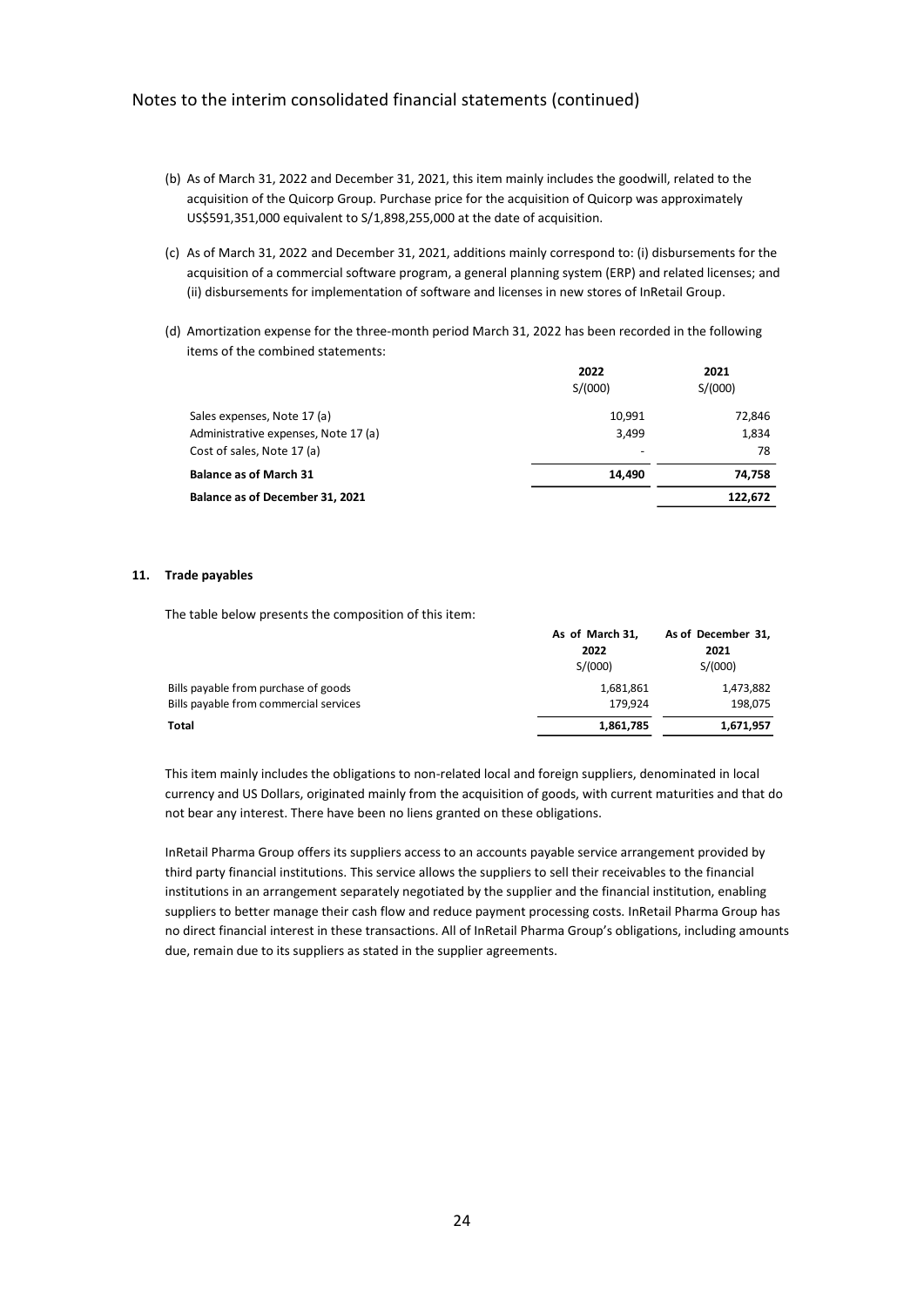### **12. Leases**

a) The InRetail Pharma Group maintains leasing contracts for buildings, facilities and vehicles used for its operations. Leases of buildings and facilities generally have terms of 1 to 5 years, and leases of vehicles have terms of 3 to 4 years. The InRetail Pharma Group's obligations under its leases are guaranteed by the lessor's title of the leased assets.

There are several leases that include extension and termination options and variable payments. The InRetail Pharma Group has also entered into certain leases of premises with terms of 12 months or less and leases of low-value office equipment. The InRetail Pharma Group applies the short-term and lowvalue lease exemptions for this kind of leases.

b) The movement of this item for the three-month period ended as of March 31, 2022 and December 31, 2021, is as follows:

|                                 | <b>Buildings</b> |                 |              |            |
|---------------------------------|------------------|-----------------|--------------|------------|
|                                 | infrastructure   |                 | <b>Total</b> | Total      |
|                                 | and facilities   | <b>Vehicles</b> | 2022         | 2021       |
|                                 | S/(000)          | S/(000)         | S/(000)      | S/(000)    |
| Cost                            |                  |                 |              |            |
| <b>Initial balance</b>          | 974,805          | 3,751           | 978,556      | 1,028,713  |
| Additions                       | 81,202           |                 | 81,202       | 190,031    |
| Disposal and/or sales           | (136)            |                 | (136)        | (219, 664) |
| Disposal subsidiaries           |                  |                 |              | (25, 568)  |
| Foreign currency translation    | (3,391)          | (254)           | (3,645)      | 5,044      |
| <b>Final balance</b>            | 1,052,480        | 3,497           | 1,055,977    | 978,556    |
| <b>Accumulated depreciation</b> |                  |                 |              |            |
| <b>Initial balance</b>          | 466,137          | 1,823           | 467,960      | 455,863    |
| Additions, Note 17 (a)          | 55,720           | 219             | 55,939       | 237,543    |
| Disposal and/or sales           | (109)            |                 | (109)        | (218, 844) |
| Disposal subsidiaries           |                  |                 |              | (8,552)    |
| Foreign currency translation    | (1, 445)         | (126)           | (1,571)      | 1,950      |
| <b>Final balance</b>            | 520,303          | 1,916           | 522,219      | 467,960    |
| Net book value                  | 532,177          | 1,581           | 533,758      | 510,596    |

Depreciation expense for the three-month period ended March 31, 2022 and 2021, was recorded as follows in the income statement:

|                                      | 2022    | 2021    |
|--------------------------------------|---------|---------|
|                                      | S/(000) | S/(000) |
| Sales expenses, Note 17 (a)          | 54,543  | 53,726  |
| Administrative expenses, Note 17 (a) | 830     | 1,510   |
| Cost of sales, Note 17 (a)           | 566     | 993     |
| <b>Balance as of March 31</b>        | 55,939  | 56,229  |
| Balance as of December 31, 2021      |         | 237.543 |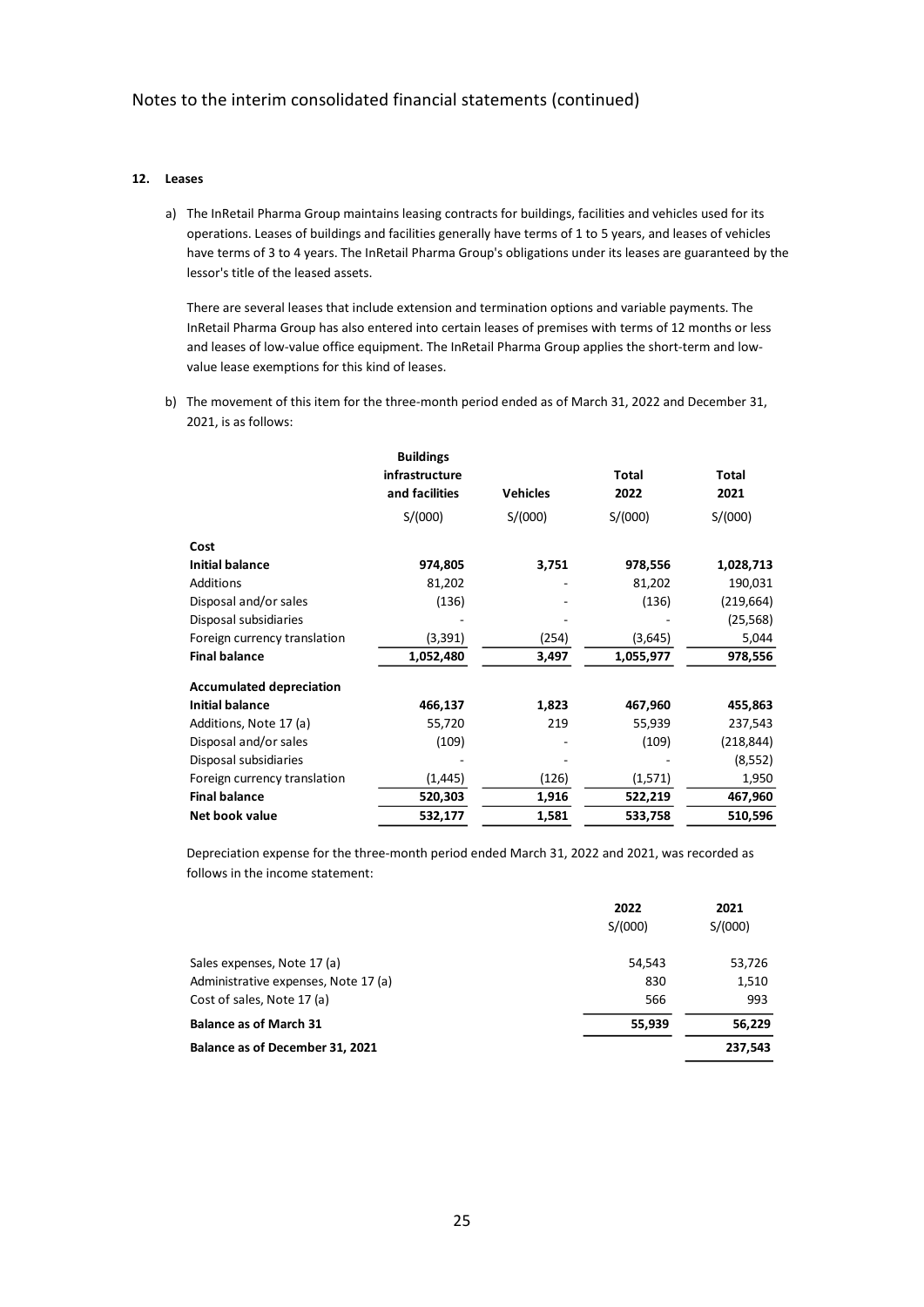|                                                 | As of March 31,<br>2022 | As of December 31,<br>2021 |
|-------------------------------------------------|-------------------------|----------------------------|
|                                                 | S(000)                  | S(000)                     |
| <b>Initial balance</b>                          | 568,211                 | 608,298                    |
| Additions                                       | 81,202                  | 190,031                    |
| Increase for accrued interest, Note 18          | 9,022                   | 43,347                     |
| Amortization                                    | (64, 749)               | (285, 401)                 |
| Disbursements made at the start of the contract | (86)                    | (20)                       |
| Disposal                                        | (31)                    | (878)                      |
| Disposal subsidiary                             |                         | (20, 254)                  |
| Prepayment rents                                | (16,510)                | (1,827)                    |
| Exchange rate                                   | (26, 226)               | 31,782                     |
| Foreign currency translation                    | (2, 132)                | 3,133                      |
| <b>Final balance</b>                            | 548,701                 | 568,211                    |
| Current                                         | 177,824                 | 184,389                    |
| Non-current                                     | 370,877                 | 383,822                    |
| <b>Final balance</b>                            | 548,701                 | 568,211                    |

c) The movement of the lease liability item, as of March 31, 2022 and December 31, 2021, is as follows:

Additionally, in the three-month period ended as of March 31, 2022 and 2021, interest related to the lease liability of S/9,022,000 and S/10,546,000, respectively, was accrued and is presented under "Financial expenses" in the consolidated financial statement of income. See Note 18.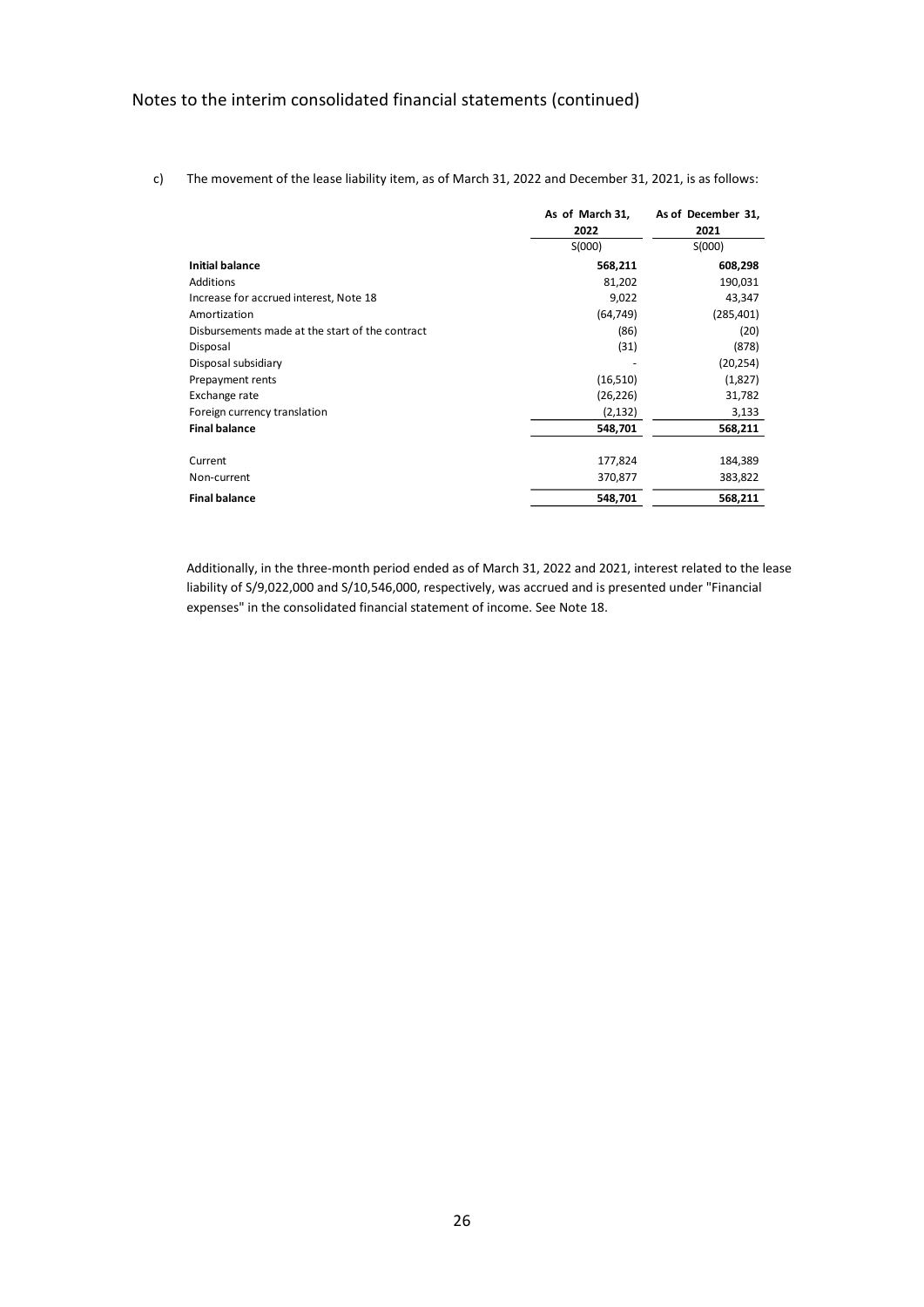# **13. Interest-bearing loans and borrowings**

# (a) The table below presents the composition of this item:

|                                                                 | Original   |                                  | Final         |                          |                             |                          | Total                    |                          | Current          |                          | Non-current     |                 |
|-----------------------------------------------------------------|------------|----------------------------------|---------------|--------------------------|-----------------------------|--------------------------|--------------------------|--------------------------|------------------|--------------------------|-----------------|-----------------|
| <b>Type of obligation</b>                                       | currency   | Interest rate %                  | maturity      | US\$ (000)               | Original amount<br>\$ (000) | S/(000)                  | 2022<br>S/(000)          | 2021<br>S/(000)          | 2022<br>S/(000)  | 2021<br>S/(000)          | 2022<br>S/(000) | 2021<br>S/(000) |
| <b>Senior Notes Unsecured (b)</b>                               |            |                                  |               |                          |                             |                          |                          |                          |                  |                          |                 |                 |
| Senior Notes Unsecured                                          | PEN        | 6.438                            | 2025          |                          |                             | 385,800                  | 384,495                  | 384,413                  |                  |                          | 384,495         | 384,413         |
|                                                                 |            |                                  |               |                          |                             | 385,800                  | 384,495                  | 384,413                  |                  |                          | 384,495         | 384,413         |
| <b>Leasings</b>                                                 |            |                                  |               |                          |                             |                          |                          |                          |                  |                          |                 |                 |
| Non related entities                                            |            |                                  |               |                          |                             |                          |                          |                          |                  |                          |                 |                 |
| <b>Banco Santander</b>                                          | PEN        | 7.650                            | 2022          |                          |                             | 874                      | 86                       | 136                      | 86               | 136                      |                 |                 |
| <b>Banco Santander</b>                                          | PEN        | 6.920                            | 2022          |                          | $\overline{\phantom{a}}$    | 545                      | 82                       | 131                      | 82               | 131                      |                 |                 |
|                                                                 |            |                                  |               | $\overline{\phantom{a}}$ | $\overline{\phantom{a}}$    | 1,419                    | 168                      | 267                      | 168              | 267                      |                 |                 |
| <b>Notes and Loans</b><br><b>Related entities</b>               |            |                                  |               |                          |                             |                          |                          |                          |                  |                          |                 |                 |
| Banco Internacional del Perú-Interbank (f)                      | PEN        | 3.750                            | 2026          |                          |                             | 220,000                  | 218,246                  | 218,109                  |                  | $\overline{\phantom{a}}$ | 218,246         | 218,109         |
| Banco Internacional del Perú-Interbank                          | PEN        | 0.031                            | 2022          |                          |                             | 17,900                   | $\overline{\phantom{a}}$ | 17,900                   |                  | 17,900                   | $\sim$          |                 |
| <b>Non related entities</b>                                     |            |                                  |               |                          |                             |                          |                          |                          |                  |                          |                 |                 |
| Banco Scotiabank (c)                                            | PEN        | 3.750                            | 2026          |                          |                             | 330,000                  | 327,369                  | 327,166                  |                  |                          | 327,369         | 327,166         |
| Citibank (e)                                                    | <b>USD</b> | 5.000                            | 2022          | 10,000                   |                             |                          | 10,281                   | 16,660                   | 10,281           | 16,660                   |                 |                 |
| Banco Scotiabank                                                | PEN        | 1.280                            | 2022          |                          |                             | 15,000                   | $\sim$                   | 15,000                   |                  | 15,000                   |                 |                 |
| Banco Scotiabank (c)                                            | PEN        | Between 3.630 and 4.450          | 2022          |                          |                             | 30,000                   | 30,000                   | $\sim$                   | 30,000           |                          |                 |                 |
| <b>Banco Scotiabank</b>                                         | PEN        | 0.600                            | 2022          |                          |                             | 21,000                   | $\sim$                   | 21,000                   |                  | 21,000                   |                 |                 |
| <b>Banco Scotiabank</b>                                         | PEN        | 1.980                            | 2022          |                          |                             | 15,000                   | $\sim$                   | 15,000                   |                  | 15,000                   |                 |                 |
| Banco Scotiabank (c)                                            | PEN        | Between 4,600 and 4,800          | 2022          |                          | $\overline{\phantom{a}}$    | 21,000                   | 21,000                   | $\sim$                   | 21,000           |                          |                 |                 |
| Banco de Crédito del Perú                                       | PEN        | 1.170                            | 2022          |                          |                             | 20,000                   | <b>COL</b>               | 20,000                   |                  | 20,000                   |                 |                 |
| Banco de Crédito del Perú                                       | PEN        | 3.090                            | 2022          |                          |                             | 30,000                   | $\sim$                   | 30,000                   |                  | 30,000                   |                 |                 |
| Banco de Crédito del Perú                                       | PEN        | Between 3.500 and 3.600          | 2022          |                          |                             | 60,000                   | $\sim$                   | 60,000                   |                  | 60,000                   |                 |                 |
| Banco de Crédito del Perú (d)                                   | PEN        | 5.020                            | 2022          |                          | $\overline{\phantom{a}}$    | 20,000                   | 20,000                   |                          | 20,000           |                          |                 |                 |
| <b>BBVA Banco Continental (g)</b>                               | PEN        | Between 4.820 and 5.170          | 2022          |                          | $\overline{\phantom{a}}$    | 30,000                   | 30,000                   | $\overline{\phantom{a}}$ | 30,000           |                          |                 |                 |
| Banco de Crédito del Perú (d)                                   | PEN        | Between 3.500 and 3.600          | 2022          |                          |                             | 40,000                   | 40,000                   |                          | 40,000           |                          |                 |                 |
| Banco Financiero (h)                                            | PEN        | 3.090                            | 2022          |                          | $\overline{\phantom{a}}$    | 30,000                   | 30,000                   | ٠                        | 30,000           |                          |                 |                 |
| Citibank (e)                                                    | PEN        | Between 3.840 and 4.030          | 2022          |                          |                             | 40,000                   | 40,000                   | $\overline{\phantom{a}}$ | 40,000           |                          |                 |                 |
| <b>BBVA Banco Continental</b>                                   | PEN        | 0.029                            | 2022          |                          |                             | 40,000                   | $\sim$                   | 40,000                   |                  | 40,000                   |                 |                 |
| <b>Banco Scotiabank</b>                                         | PEN        | 3.090                            | 2022          |                          |                             | 30,000                   | $\sim$                   | 30,000                   |                  | 30,000                   |                 |                 |
| Banco Scotiabank (c)                                            | PEN<br>PEN | Between 4.600 and 4.800<br>5.170 | 2022<br>2022  |                          |                             | 40,000                   | 40,000                   | 40,000                   | 40,000           | 40,000                   |                 |                 |
| BBVA Banco Continental (g)<br><b>BBVA Banco Continental (g)</b> | PEN        | 3.060                            | 2022          |                          |                             | 20,000<br>40,000         | 20,000<br>40,000         | $\sim$<br>40,000         | 20,000<br>40,000 | 40,000                   |                 |                 |
|                                                                 |            |                                  |               | 10,000                   | $\overline{\phantom{a}}$    | 1,109,900                | 866,896                  | 890,835                  | 321,281          | 345,560                  | 545,615         | 545,275         |
| Derivative financial instrument financing, Note 8               |            |                                  |               |                          |                             |                          |                          |                          |                  |                          |                 |                 |
| Citibank N.A.                                                   | PEN        | Between 8.441 and 8.665          | 2028          |                          |                             | 48,931                   | 43,624                   | 46,364                   | 5,872            | 5,640                    | 37,752          | 40,724          |
|                                                                 |            |                                  |               | $\overline{\phantom{a}}$ | $\overline{\phantom{a}}$    | 48,931                   | 43,624                   | 46,364                   | 5,872            | 5,640                    | 37,752          | 40,724          |
| Other obligations (h)                                           |            |                                  |               |                          |                             |                          |                          |                          |                  |                          |                 |                 |
| Hewlett Packard S.A.                                            | <b>USD</b> | Between 2.850 and 4.360          | 2024 and 2026 | 11,327                   |                             |                          | 37,473                   | 27,348                   | 9,338            | 7,521                    | 28,135          | 19,827          |
| Inversiones Nueva Capital Peru S.A.                             | <b>USD</b> | 6.293                            | 2025          | 83                       |                             |                          | 290                      |                          | 78               |                          | 212             |                 |
|                                                                 |            |                                  |               | 11,410                   | $\overline{\phantom{a}}$    | $\overline{\phantom{a}}$ | 37,763                   | 27,348                   | 9,416            | 7,521                    | 28,347          | 19,827          |
| Total                                                           |            |                                  |               | 21,410                   |                             | 1,546,050                | 1,332,946                | 1,349,227                | 336,737          | 358.988                  | 996,209         | 990.239         |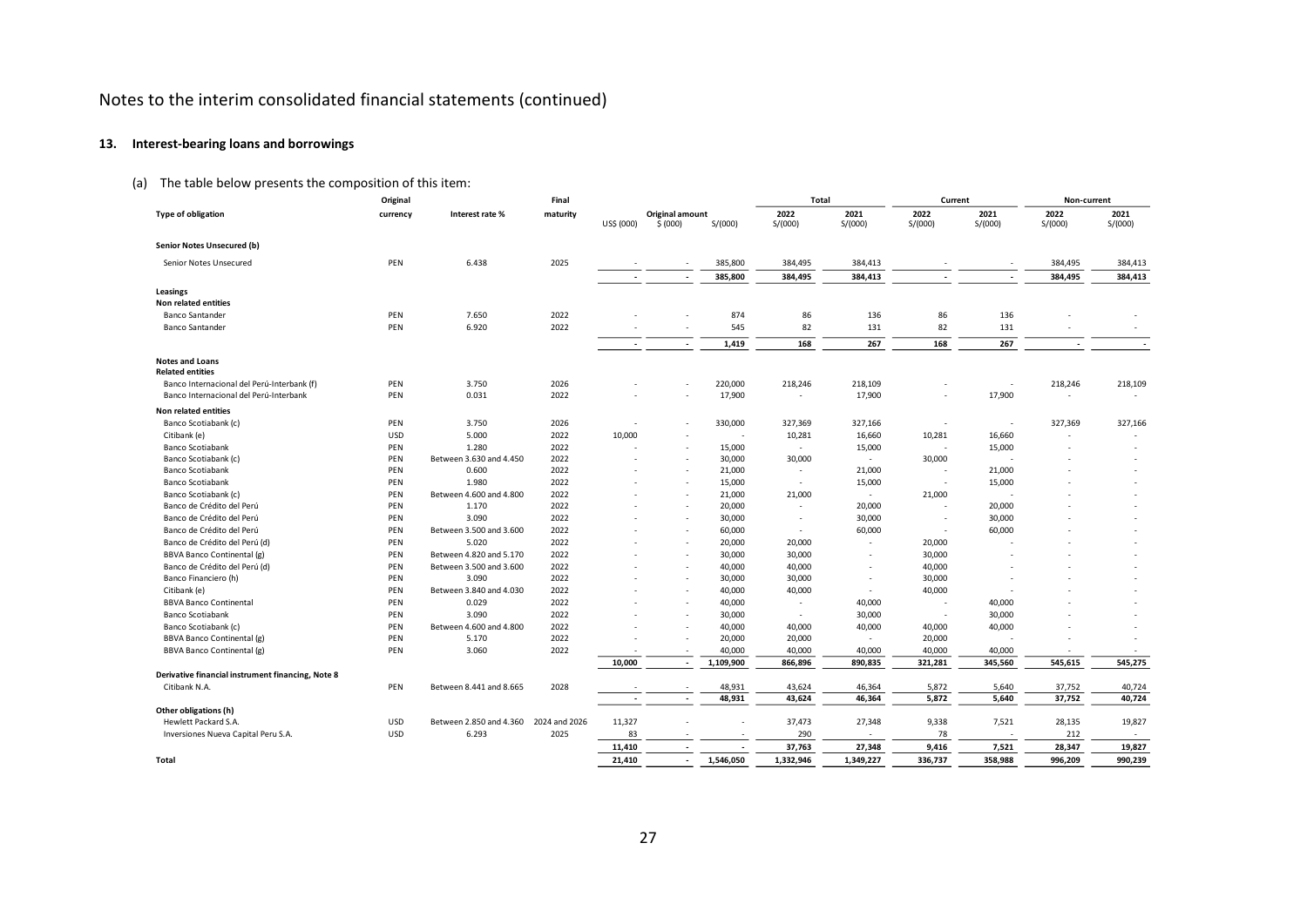(b) In May 2018, the Company issued debt instruments ("Notes") denominated in US Dollars through a private offer to institutional investors under Rule 144 A and Regulation S, for US\$400,000,000, equivalent to S/1,449,600,000 as of December 31, 2020, that accrues an interest of 5.375 percent annual, with a maturity of 5 years and with semiannual payments of interest and the principal in a single installment upon maturity of the securities. In March 2021, the "Senior Notes Unsecured" were prepaid in full.

As indicated in note 8 (a), the Call Spread related to these bonds was settled early in March 2021.

Additionally, in May 2018, the Company issued debt instruments ("Notes") denominated in Soles for S/385,800,000 that bear an annual interest rate of 6.438 percent, with a maturity of 7 years and with semiannual interest payments and the principal in a single installment upon maturity of the securities. This borrowing was recorded in the consolidated financial statement at amortized cost to an effective interest rate of 6.559 percent, after considering the respective up-front fees that amounted to S/1,305,000 as of March 31, 2022 (S/1,387,000 as of December 31, 2021).

As a result of these issues, InRetail Pharma must comply, until their maturity and full payment, with certain obligations and covenants.

In the opinion of Management, these covenants do not limit the operations of the Company and its Subsidiaries and have been complied satisfactorily and are within the agreed limits as of March 31, 2022 and December 31, 2021. Likewise, 100 percent of the "Senior Notes Unsecured" is guaranteed by the shares of InRetail Pharma S.A. and Subsidiaries.

### (c) Scotiabank Perú

#### Química Suiza S.A.C.

It corresponds to four loans of S/15,000,000, S/15,000,000, S/11,000,000 and S/10,000,000 with maturity in July and September 2022. The annual accrued interest rates are 3.63, 4.45, 4.60 and 4.80 percent. There are no specific guarantees.

#### InRetail Pharma S.A.

It corresponds to one loan amounting of S/161,950,000. The annual accrued interest rate is 4.70 percent with maturity in April 2025, and quarterly payments. This borrowing was recorded in the consolidated financial statement at amortized cost to an effective interest rate of 4.775 percent, after considering the respective up-front fees that amounted of S/731,000 as of December 31, 2020.

InRetail Pharma S.A. amortized the debt for the amount of S/57,839,000 as of December 31, 2020. In March 2021, the loan was fully paid.

In March,2021, the company obtained a loan for S/330,000,000 that accrues an annual nominal interest of 3.750 percent maturing in March 2026, payable in quarterly installments. Said loan is recorded at its amortized cost at an effective annual rate of 4.031 percent, after considering the additional charges of S/2,631,000 as of March 31, 2022 (S/2,834,000 as of December 31, 2021).

### (d) Banco de Crédito del Perú

Química Suiza S.A.C.

Corresponds to two loans of S/10,000,000 and S/10,000,000 with maturity in June 2022. The annual accrued interest rate is 5.02 percent. There are no specific guarantees.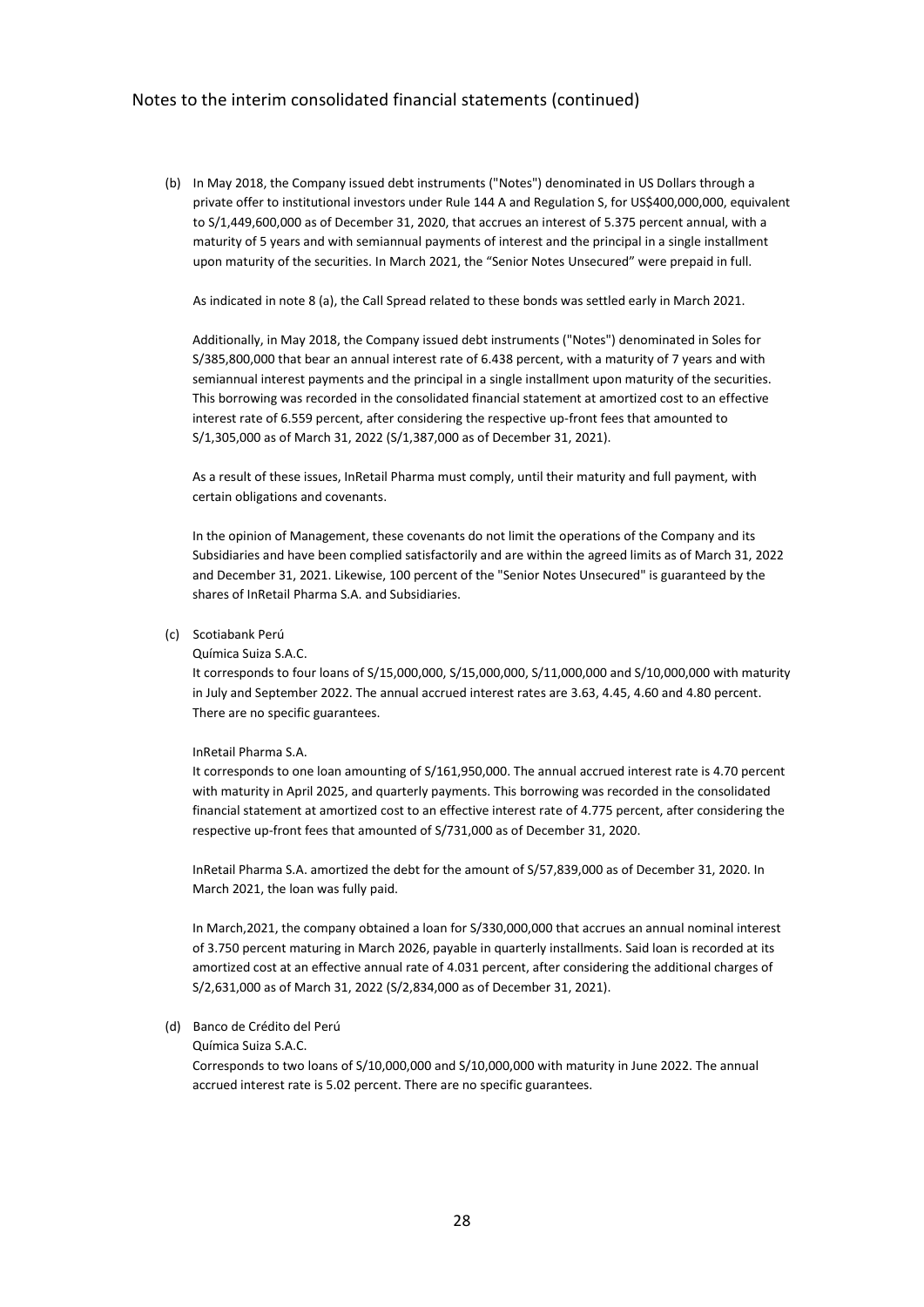#### Droguería InRetail Pharma S.A.C.

Corresponds to two loans of S/20,000,000 and S/20,000,000 with maturity in April and May 2022. The annual accrued interests rate are 3.50 and 3.60 percent. There are no specific guarantees.

(e) Citibank

Quifatex S.A.

It corresponds to one loan amounting to US\$10,000,000 with maturity in July 2022 and accrued interest rate of 4.250 percent annual.

Droguería InRetail Pharma S.A.C.

Corresponds to three loans of S/10,000,000, S/15,000,000 and S/15,000,000 with maturity in July and August 2022. The annual accrued interests rate are 3.84 and 4.03 percent. There are no specific guarantees.

### (f) Banco Internacional del Perú-Interbank

#### InRetail Pharma S.A.

Corresponds to a loan granted for S/161,950,000 that accrues an annual nominal interest of 4.70 percent, with maturity in April 2025, payable quarterly. This loan is recorded at amortized cost at an effective rate of 4.775 percent, after considering the initial charges of S/748,000 as of December 31, 2020.

The Company amortized the debt for the amount of S/57,839,000 as of December 31, 2020. In March 2021, was paid fully.

In March 2021, the company obtained a loan for S/220,000,000 that accrues an annual nominal interest of 3.750 percent maturing in March 2026, payable in quarterly installments. Said loan is recorded at its amortized cost at an effective annual rate of 4.031 percent, after considering the additional charges of S/1,754,000 as of March 31, 2022 (S/1891,000 as of December 31, 2021).

### (g) BBVA Banco Continental

Droguería InRetail Pharma S.A.C.

Corresponds to two loans of S/15,000,000 and S/15,000,000 with maturity in July and September 2022. The annual accrued interests rate are 4.92 and 5.17 percent. There are no specific guarantees.

Química Suiza S.A.C.

Corresponds to two loans of S/40,000,000 and S/20,000,000 with maturity in May and September 2022. The annual accrued interests rate are 3.06 and 5.17 percent. There are no specific guarantees.

(h) Banco Financiero

Droguería InRetail Pharma S.A.C.

Corresponds to one loan of S/30,000,000 with maturity in April 2022. The annual accrued interests rate is 3.09 percent. There are no specific guarantees.

(i) Corresponds to the debt acquired with Hewlett Packard S.A., for the purchase and leasing of computer equipment. These contracts do not have specific guarantees.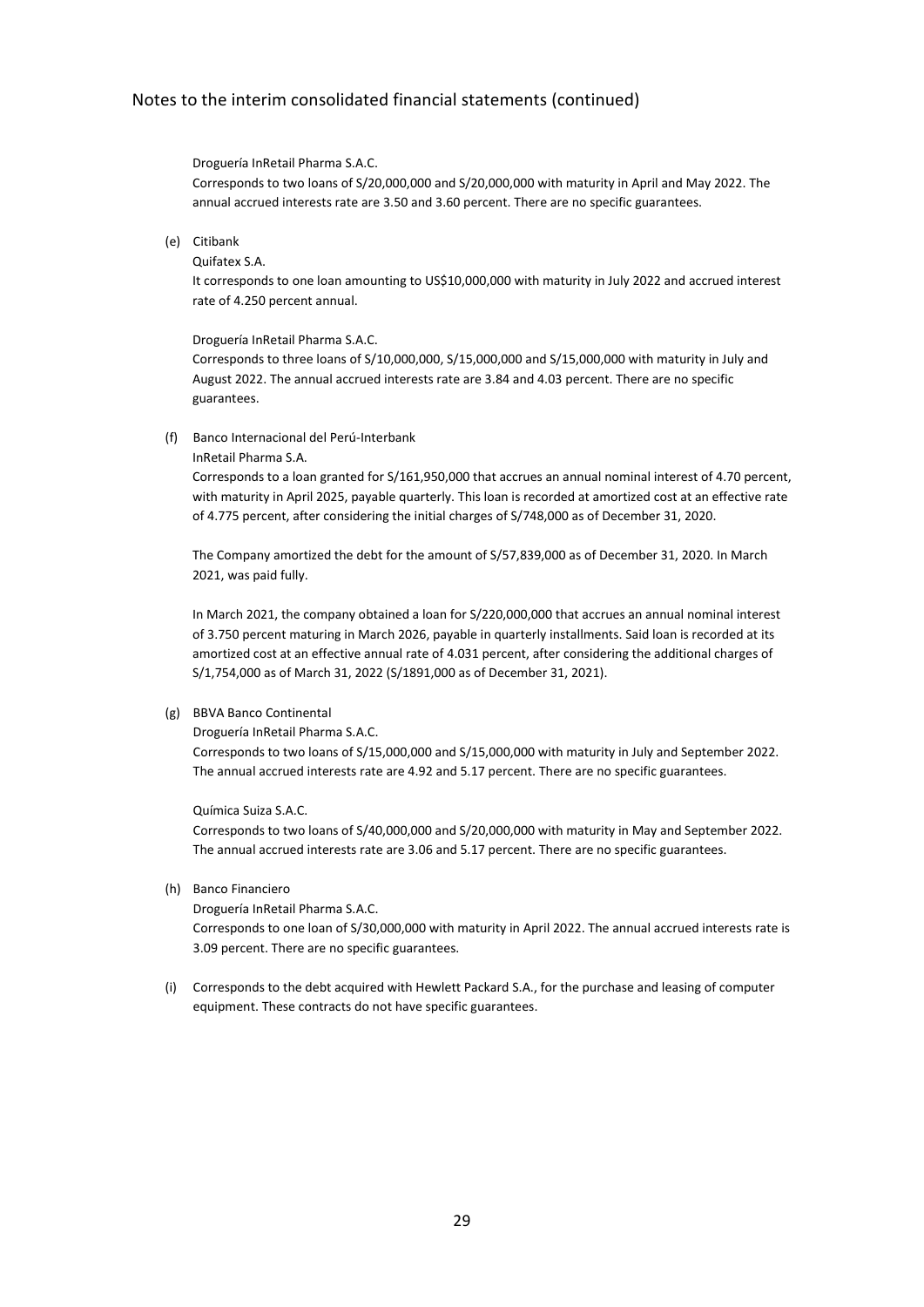- (j) During the three-month period ended March 31, 2022 and 2021, loans and borrowings accrued interests are recorded in the "Financial expenses" item of the consolidated income statement, see Note 18. Also, as of March 31, 2022 and December 31, 2021, there are interests payable which are recorded in the "Other payables" item of the consolidated statements of financial position.
- (k) Some of the interest-bearing loans and borrowings include standard clauses requiring the InRetail Pharma Group to meet financial ratios, use of funds criteria and other administrative matters. In Management's opinion, as of March 31, 2022 and December 31, 2021, standard clauses do not limit the normal operation of the InRetail Pharma Group and have been fulfilled.
- (l) Financial obligations are payable as follows:

|              | 2022<br>S/(000) | 2021<br>S/(000) |
|--------------|-----------------|-----------------|
| 2022         | 331,403         | 358,988         |
| 2023         | 15,856          | 13,341          |
| 2024         | 15,418          | 397,530         |
| 2025         | 670,255         | 283,100         |
| 2026         | 285,604         | 283,316         |
| 2027 onwards | 14,410          | 12,952          |
| Total        | 1,332,946       | 1,349,227       |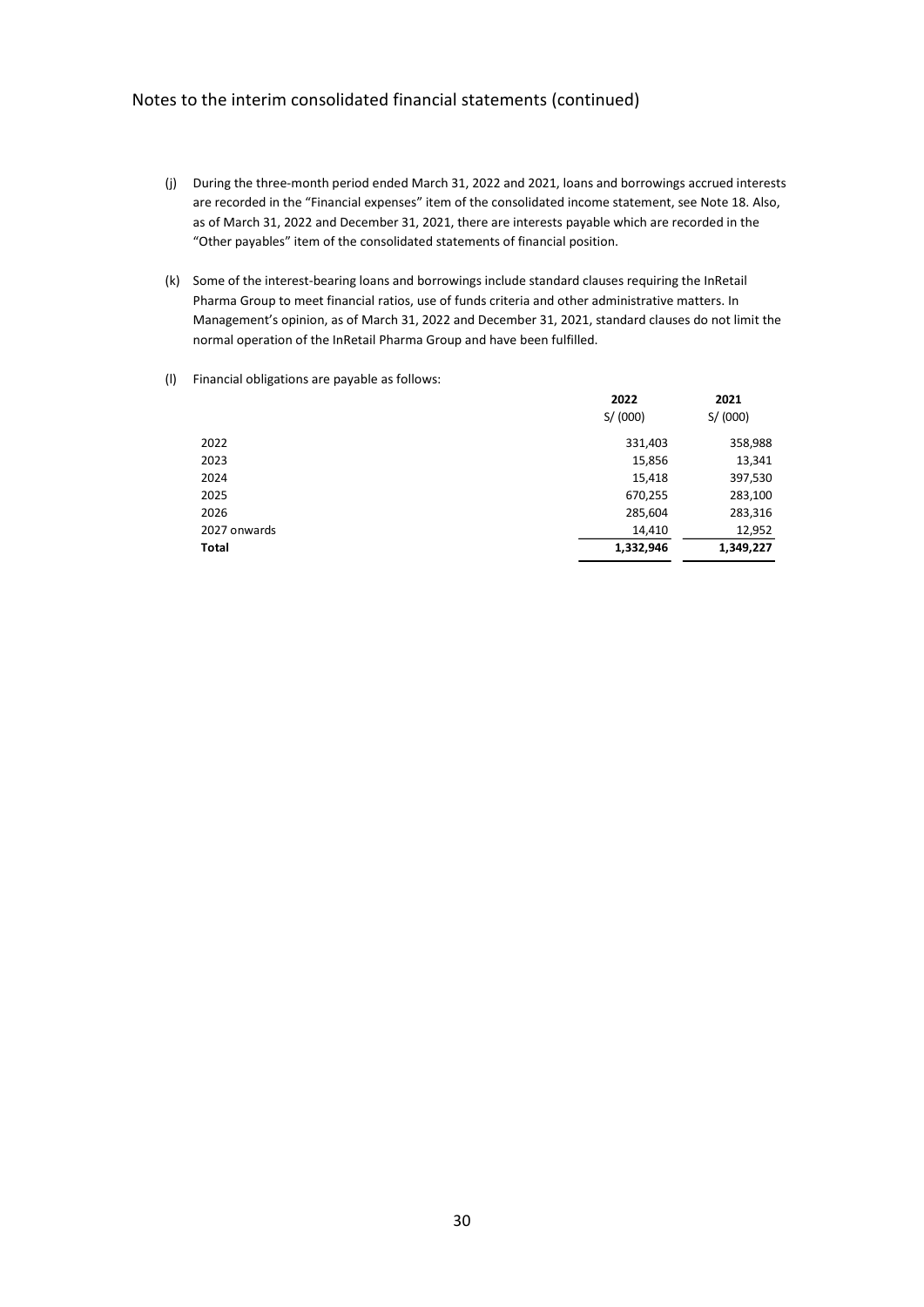### **14. Income tax**

(a) The amounts presented in the statement of financial position as of March 31, 2022 and December 31, 2021, as well as the consolidated income statements for the three-month period ended March 31, 2022 and 2021 are shown below:

| <b>Statements of financial position</b> | As of March 31, 2022 |                    |               | As of December 31, 2021 |  |  |
|-----------------------------------------|----------------------|--------------------|---------------|-------------------------|--|--|
|                                         | <b>Assets</b>        | <b>Liabilities</b> | <b>Assets</b> | <b>Liabilities</b>      |  |  |
|                                         | S/(000)              | S/(000)            | S/(000)       | S/(000)                 |  |  |
| InRetail Pharma S.A.                    | 27,933               |                    | 30,889        |                         |  |  |
| Química Suiza S.A.C.                    |                      | 46,420             |               | 47,065                  |  |  |
| Vanttive S.A.C.                         | 56                   |                    | 44            |                         |  |  |
| Droguería InRetail Pharma S.A.C.        | 3,863                |                    | 2,780         |                         |  |  |
| Quicorp S.A.                            | 8                    |                    | 20            |                         |  |  |
| Quifatex S.A.                           | 8,131                |                    | 8,740         |                         |  |  |
| Vanttive Cía. Ltda.                     | 133                  |                    | 128           |                         |  |  |
| Farmacias Peruanas S.A.C.               | 4,578                |                    | 4,668         |                         |  |  |
| Quimiza Ltda.                           | 885                  |                    | 927           |                         |  |  |
| Mifarma S.A.C.                          | 39,254               |                    | 42,858        |                         |  |  |
| Boticas IP S.A.C.                       | 16,196               |                    | 18,501        |                         |  |  |
| Jorsa de la Selva S.A.C.                | 2,615                |                    | 2,785         |                         |  |  |
| Consolidation adjustment                |                      | 119,858            |               | 120,022                 |  |  |
| Total                                   | 103,652              | 166,278            | 112,340       | 167,087                 |  |  |

| Statements of comprehensive income | Income tax for the three-months period<br>ended March 31, 2022 and 2021 |           |  |  |
|------------------------------------|-------------------------------------------------------------------------|-----------|--|--|
|                                    | 2022                                                                    | 2021      |  |  |
|                                    | S/(000)                                                                 | S/(000)   |  |  |
| Current                            | (55, 619)                                                               | (57, 423) |  |  |
| Deferred                           | 7,065                                                                   | 72,007    |  |  |
| Income tax expense                 | (48,554)                                                                | 14,584    |  |  |

(b) As of March 31, 2022 and December 31, 2021, the liability for income tax, net of the advanced tax, amounted to approximately S/4,659,000 and S/6,026,000, respectively. Also, as of March 31, 2022 and December 31, 2021, the income tax credit amounted to approximately S/162,793,000 and S/119,131,000, respectively.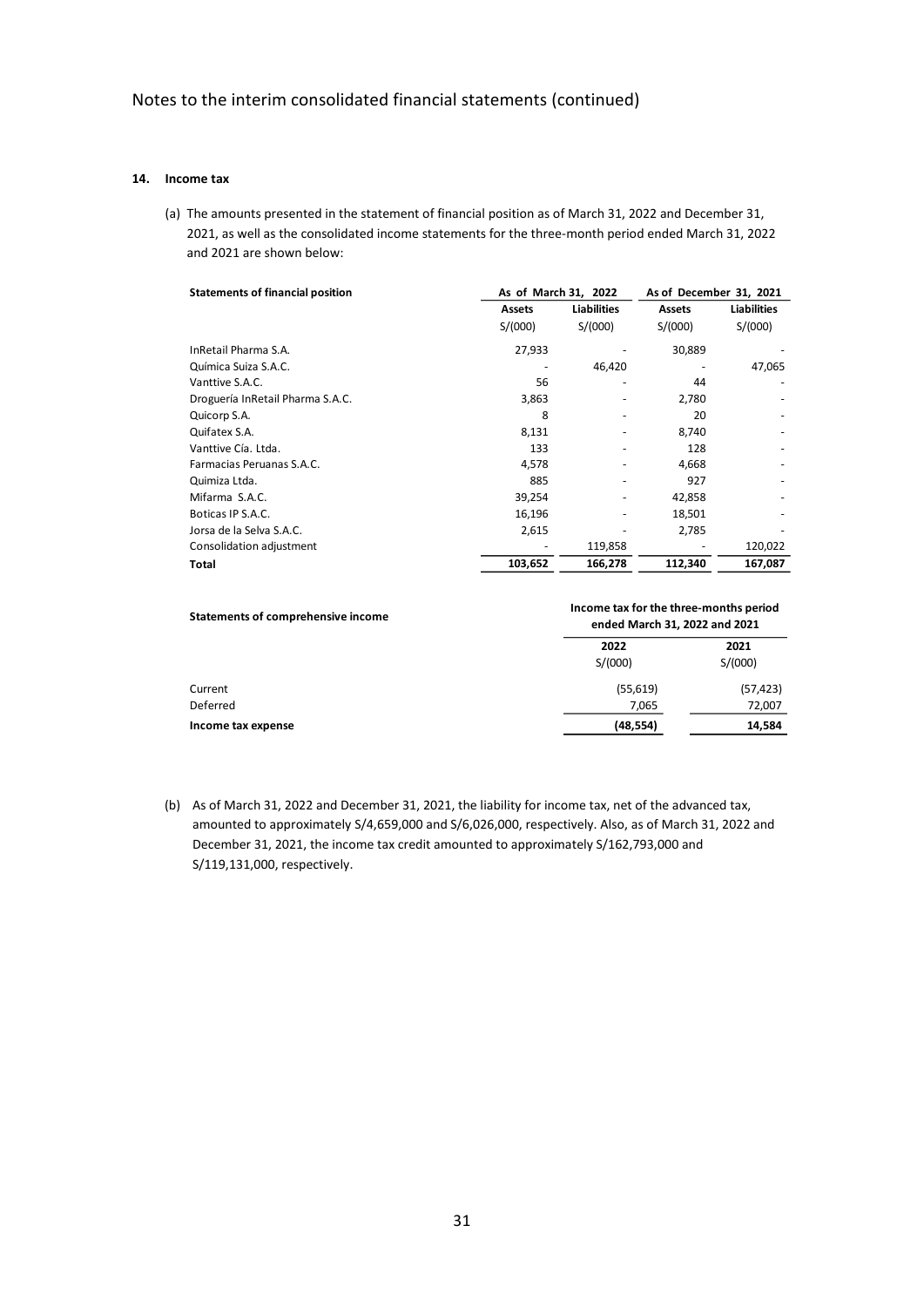# **15. Equity**

### (a) Capital stock

As of March 31, 2022 and December 31, 2021, the capital stock of the Company is represented by 15,839,379 common shares, with a nominal value of S/1.00 each, which are entirely authorized and paid.

(b) Capital premium

Corresponds to cash contributions for a total amount of approximately S/4,182,000. In accordance with the agreements of the General Shareholders Meetings of July 2008, an amount of S/791,000 was recorded as capital stock and the difference of approximately S/3,391,000 was recorded as a capital premium, which is presented in the item "Capital premium" in the consolidated statement of financial position.

In April 2018, the merger by absorption of IR Pharma S.A.C., generated an exchange of shares for an equity received of S/481,500,000, issuing shares of S/2,056,000 and recognizing a capital premium of S/479,444,000.

(c) Legal reserve

As of March 31, 2022 and December 31, 2021, this item includes the legal reserve established by the Company and its Subsidiaries. As provided in the General Corporations Law, it is required that a minimum of 10 percent of distributable income for each year is transferred to a legal reserve until such reserve equals 20 percent of the capital. The legal reserve can absorb losses or be capitalized, in both cases it must be replenished. The legal reserve is appropriated when the General Shareholders' Meeting approves it.

(d) Distribution of dividends

At the General Shareholders' Meeting held on February 16 and March 16, 2022, the distribution of dividends was approved for a value of S/60,000,000, which was paid during the first quarter of 2022.

At the General Shareholders' Meeting of InRetail Pharma S.A. held in February 2021, dividend distributions for a total of S/39,000 were approved.

### **16. Tax Situation**

(a) The Company and its Subsidiaries domiciled in Peru, Ecuador, Bolivia y Colombia, are subject to the tax regime of each country and calculate the income tax based on their individual financial statements. As of March 31, 2022 and December 31, 2021, the income tax rate was:

| Country | %    |
|---------|------|
| Peru    | 29.5 |
| Ecuador | 25.0 |
| Bolivia | 25.0 |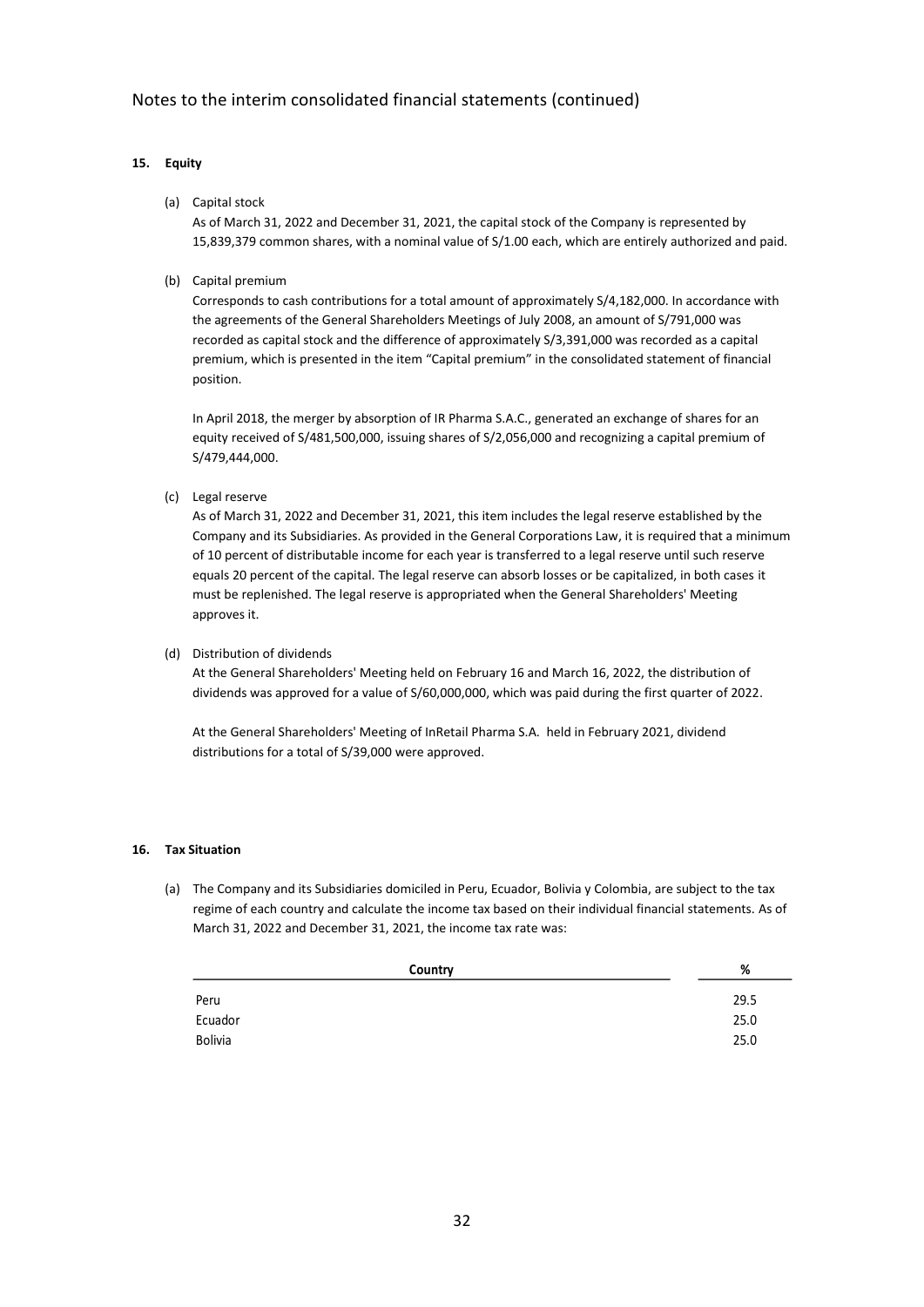(b) The Subsidiaries of the Company domiciled in Peru, Ecuador, Bolivia and Colombia are subject to the tax regime of each country and calculate the income tax based on their individual financial statements. As of March 31, 2022 and December 31, 2021, the income tax rate is:

|         | Tax rate |      |  |
|---------|----------|------|--|
|         | 2022     | 2021 |  |
|         | %        | %    |  |
| Peru    | 5.0      | 5.0  |  |
| Ecuador | 10.0     | 10.0 |  |
| Bolivia | 12.5     | 12.5 |  |

(c) Law No. 29663, later amended by law No. 29757, established Peruvian source income as that obtained by the indirect sales of shares representing the capital stock of companies domiciled in the country.

To this end, an indirect transference is configured when the following two assumptions occur together:

- (i) In first place, 10 percent or more of shares of the non domiciled company must be sold within a period of twelve months.
- (ii) In second place, the market value of the Peruvian company's shares must represent 50 percent or more of the market value of the non domiciled company, in a period of twelve months.
- (d) For purposes of determining the Income Tax, transfer pricing of transactions with related companies and companies domiciled in territories with low or no taxation must be supported with documentation and information on assessment methods applied and criteria considered. Based on the analysis of the operations of the InRetail Pharma Group, Management and its legal advisors consider that as consequence of the application of the regulation in force, there will not be any significant contingencies for the InRetail Pharma Group as of March 31, 2022 and December 31, 2021.
- (e) The tax authority is legally entitled to review and, if necessary, adjust the Income Tax computed. Following are the years subject to review by the tax authority of the Subsidiaries of InRetail Pharma S.A. incorporated in Peru and foreign:

|                                   | Income                     | Value added       |
|-----------------------------------|----------------------------|-------------------|
|                                   | Tax                        | tax               |
| InRetail Pharma S.A.              | 2017 and From 2019 to 2021 | From 2018 to 2022 |
| Eckerd Amazonía S.A.C. (*)        | From 2017 to 2021          | From 2018 to 2021 |
| Boticas del Oriente S.A.C. (*)    | From 2017 to 2021          | From 2018 to 2021 |
| Quicorp S.A.                      | From 2017 to 2021          | From 2018 to 2022 |
| Química Suiza Comercial S.A.C.    | From 2017 to 2018          | 2018              |
| Vanttive S.A.C.                   | From 2017 to 2021          | From 2018 to 2022 |
| FP Servicios Generales S.A.C.     | 2021                       | From 2021 to 2022 |
| Vanttive Cía. Ltda.               | From 2017 to 2021          | From 2018 to 2022 |
| Química Suiza S.A.C.              | From 2017 to 2021          | From 2018 to 2022 |
| Quifatex S.A.                     | From 2019 to 2021          | From 2019 to 2022 |
| Quimiza Ltda.                     | From 2015 to 2021          | From 2016 to 2022 |
| Jorsa de la Selva S.A.C. (*)      | From 2017 to 2021          | From 2018 to 2022 |
| Mifarma S.A.C.                    | From 2017 to 2021          | From 2018 to 2022 |
| Albis S.A.C.                      | From 2017 to 2021          | From 2018 to 2021 |
| Droguería InRetail Pharma S.A.C.  | From 2019 to 2021          | From 2019 to 2022 |
| Farmacias Peruanas S.A.C.         | From 2020 to 2021          | From 2020 to 2022 |
| Botica Torres de Limatambo S.A.C. | From 2017 to 2018          | 2018              |
| Droguería La Victoria S.A.C.      | From 2017 to 2018          | 2018              |
| Boticas IP S.A.C                  | 2021                       | From 2021 to 2022 |
| Farmacias Peruanas S.A.           | From 2017 to 2018          | 2018              |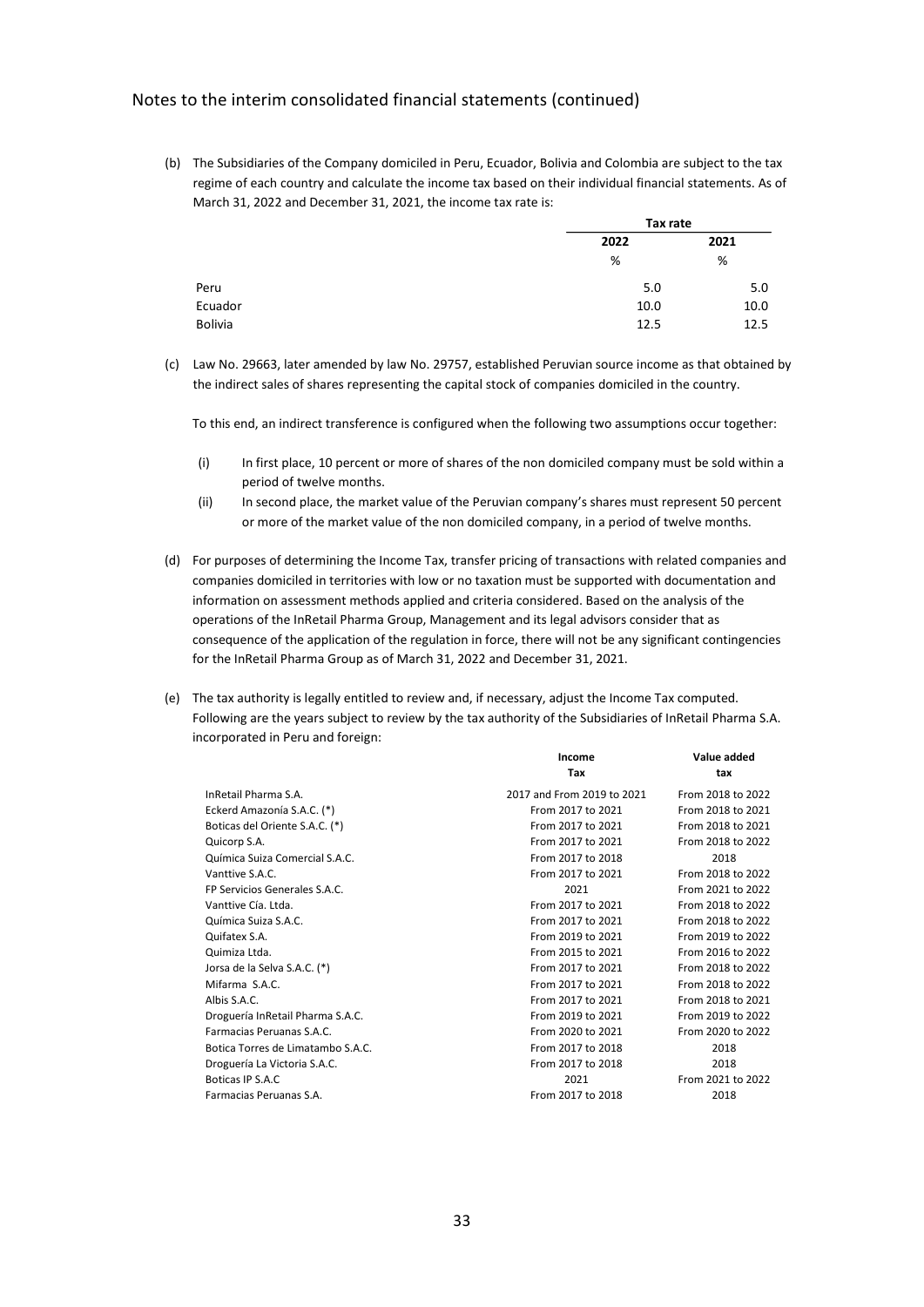Due to possible interpretations that the tax authority may give to legislation, it is not possible to determine, to date, whether the reviews will result in liabilities for the InRetail Pharma Group. Therefore, any major tax or surcharge that may result from eventual revisions by the tax authority would be charged to the consolidated statements of comprehensive income of the period in which such tax or surcharge is determined.

In opinion of Management of the InRetail Pharma Group as well as its legal advisor's opinion, any eventual additional tax settlement would not be significant to the consolidated financial statements as of March 31, 2022 and December 31, 2021.

(f) As of March 31, 2022 and December 31, 2021, estimated losses from previous periods for Subsidiaries for tax purposes are the following:

|                      | As of March 31, | As of December 31, |
|----------------------|-----------------|--------------------|
|                      | 2022            | 2021               |
|                      | S/(000)         | S/(000)            |
| InRetail Pharma S.A. | 53,831          | 20,839             |
| Total                | 53,831          | 20,839             |

According to the Income Tax Act and its amendments, entities domiciled in Peru have the faculty to choose one of the following methods to draw their tax losses:

- (i) The tax loss can be offset with future profits until its final extinction by applying said loss to up to 50 percent of the taxable income; or
- (ii) The tax loss can be used for four years after it has been generated.

InRetail Pharma S.A. has chosen the method (ii).

#### **17. Operating expenses**

(a) The table below presents the components of this item for the three-month period ended March 31, 2022 and  $2021$ 

| 2022<br>S/(000) | 2021<br>S/(000) |
|-----------------|-----------------|
| 1,425,803       | 1,383,009       |
| 375,186         | 403,491         |
| 78,585          | 63,335          |
| 1,879,574       | 1,849,835       |
|                 |                 |

The table below presents the components of operating expenses included in cost of sales, sales and administrative expenses items.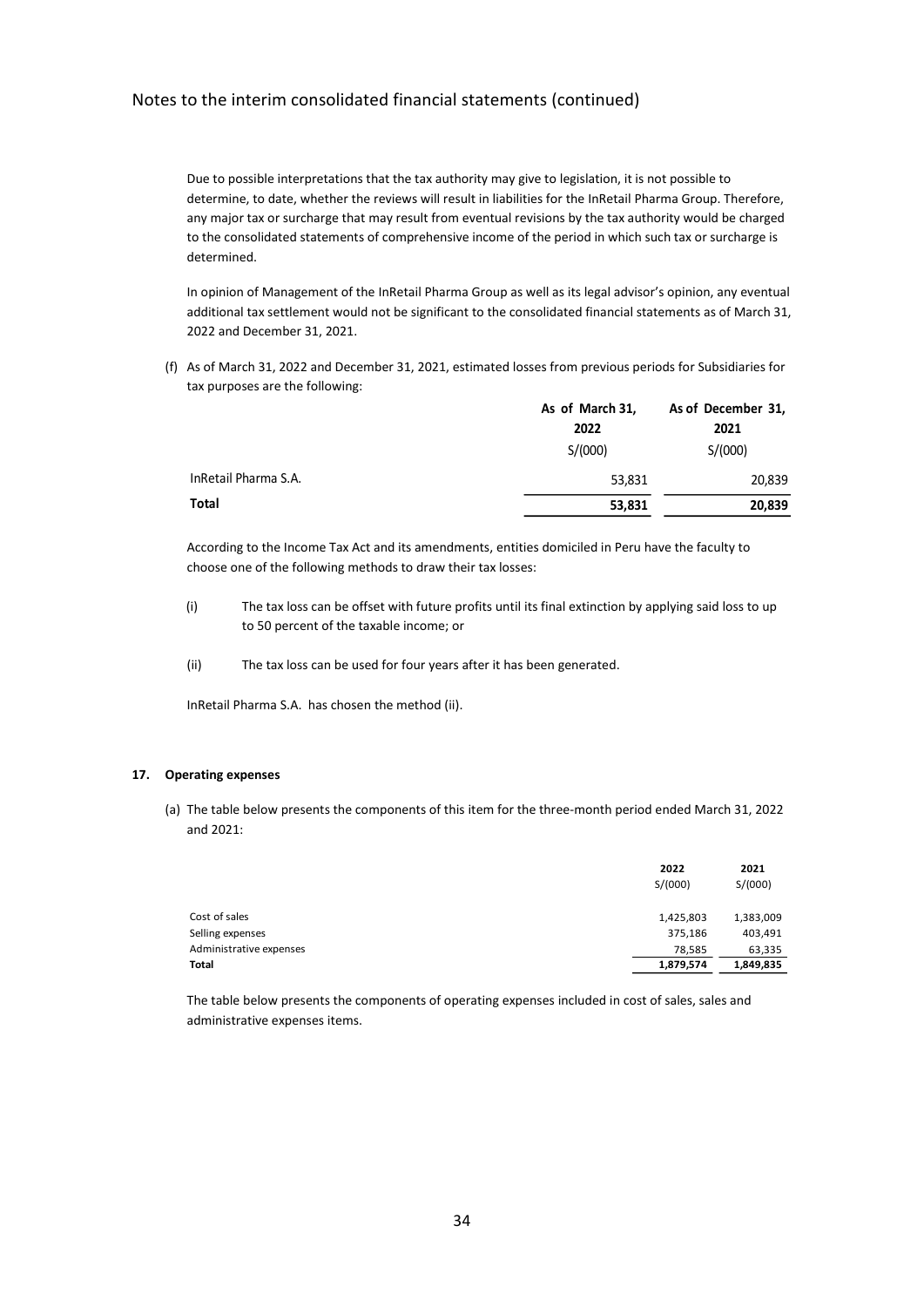|                                                              | 2022             |                     |                            |              |
|--------------------------------------------------------------|------------------|---------------------|----------------------------|--------------|
|                                                              | Cost of<br>sales | Selling<br>expenses | Administrative<br>expenses | <b>Total</b> |
|                                                              | S/(000)          | S/(000)             | S/(000)                    | S/(000)      |
| Initial balance of goods, Note 6 (a)                         | 1,235,753        |                     | ٠                          | 1,235,753    |
| Initial balance of raw material, Note 6 (a)                  | 860              |                     |                            | 860          |
| Initial balance of supplies, Note 6 (a)                      | 874              |                     |                            | 874          |
| Purchase of goods and supplies                               | 1,565,765        |                     |                            | 1,565,765    |
| Final balance of goods, Note 6 (a)                           | (1,393,117)      |                     |                            | (1,393,117)  |
| Final balance of raw materials, Note 6 (a)                   | (272)            |                     |                            | (272)        |
| Final balance of supplies, Note 6 (a)                        | (1,064)          |                     |                            | (1,064)      |
| Impairment of inventories, Note 6 (c)                        | 8,453            |                     |                            | 8,453        |
| Personnel expenses                                           |                  | 182,533             | 39,894                     | 222,427      |
| Depreciation, Note 9 (d)                                     | 277              | 16,611              | 2,646                      | 19,534       |
| Depreciation of right-of-use asset, Note 12 (b)              | 566              | 54,543              | 830                        | 55,939       |
| Amortization, Note 10 (d)                                    |                  | 10,991              | 3,499                      | 14,490       |
| Services provided by third parties (b)                       | ٠                | 64,642              | 20,790                     | 85,432       |
| Advertising                                                  |                  | 11,003              | 584                        | 11,587       |
| Packing and packaging                                        |                  | 3,494               | 257                        | 3,751        |
| Rental of premises                                           |                  | 7,069               |                            | 7,069        |
| Low-value asset leases                                       | 30               | 9,078               | 362                        | 9,470        |
| Taxes                                                        |                  | 1,817               | 2,928                      | 4,745        |
| Provision for doubtful trade receivables, Note 5(d)          |                  | 1,544               |                            | 1,544        |
| Provision for doubtful other account receivables             |                  | 86                  | 1,822                      | 1,908        |
| Recoveries of provision trade account receivables, Note 5(d) |                  | (689)               |                            | (689)        |
| Insurance                                                    |                  | 2,456               | 813                        | 3,269        |
| Other charges (c)                                            | 7,678            | 10,008              | 4,160                      | 21,846       |
| Total                                                        | 1,425,803        | 375,186             | 78,585                     | 1,879,574    |

|                                                                 | 2021          |          |                |               |
|-----------------------------------------------------------------|---------------|----------|----------------|---------------|
|                                                                 | Cost of       | Selling  | Administrative |               |
|                                                                 | sales         | expenses | expenses       | <b>Total</b>  |
|                                                                 | S/(000)       | S/(000)  | S/(000)        | S/(000)       |
| Initial balance of goods                                        | 1,091,368     |          |                | 1,091,368     |
| Initial balance of raw material                                 | 19,552        |          |                | 19,552        |
| Initial balance of supplies                                     | 550           |          |                | 550           |
| Initial balance of finished goods                               | 455           |          |                | 455           |
| Purchase of goods                                               | 1,396,964     |          |                | 1,396,964     |
| Final balance of goods                                          | (1, 145, 710) |          |                | (1, 145, 710) |
| Final balance of raw materials                                  | (105)         |          |                | (105)         |
| Final balance of supplies                                       | (340)         |          |                | (340)         |
| Impairment of inventories, Note 6 (c)                           | 7,158         |          |                | 7,158         |
| Factory overhead                                                | 4,702         |          |                | 4,702         |
| Personnel expenses                                              |               | 160,204  | 39,933         | 200,137       |
| Depreciation, Note 9 (d)                                        | 678           | 15,188   | 1,649          | 17,515        |
| Depreciation of right-of-use asset, Note 12 (b)                 | 993           | 53,726   | 1,510          | 56,229        |
| Amortization, Note 10 (d)                                       | 78            | 72,846   | 1.834          | 74,758        |
| Services provided by third parties (b)                          |               | 62,079   | 11,498         | 73,577        |
| Advertising                                                     |               | 10,908   |                | 10,908        |
| Packing and packaging                                           |               | 2,092    | 339            | 2,431         |
| Rental of premises                                              |               | 7,168    | 13             | 7,181         |
| Low-value asset leases                                          | 384           | 2,371    | 144            | 2,899         |
| Taxes                                                           |               | 2,539    | 1,521          | 4,060         |
| Provision for doubtful trade receivables, Note 5(d)             |               | 3,755    | 61             | 3,816         |
| Provision for doubtful other account receivables                |               |          |                |               |
| Recovery of provision for doubtful trade receivables, Note 5(d) |               | (209)    |                | (209)         |
| Insurance                                                       |               | 3,034    | 274            | 3,308         |
| Other charges (c)                                               | 6,282         | 8,303    | 4,559          | 19,144        |
| <b>Total</b>                                                    | 1,383,009     | 403,491  | 63,335         | 1,849,835     |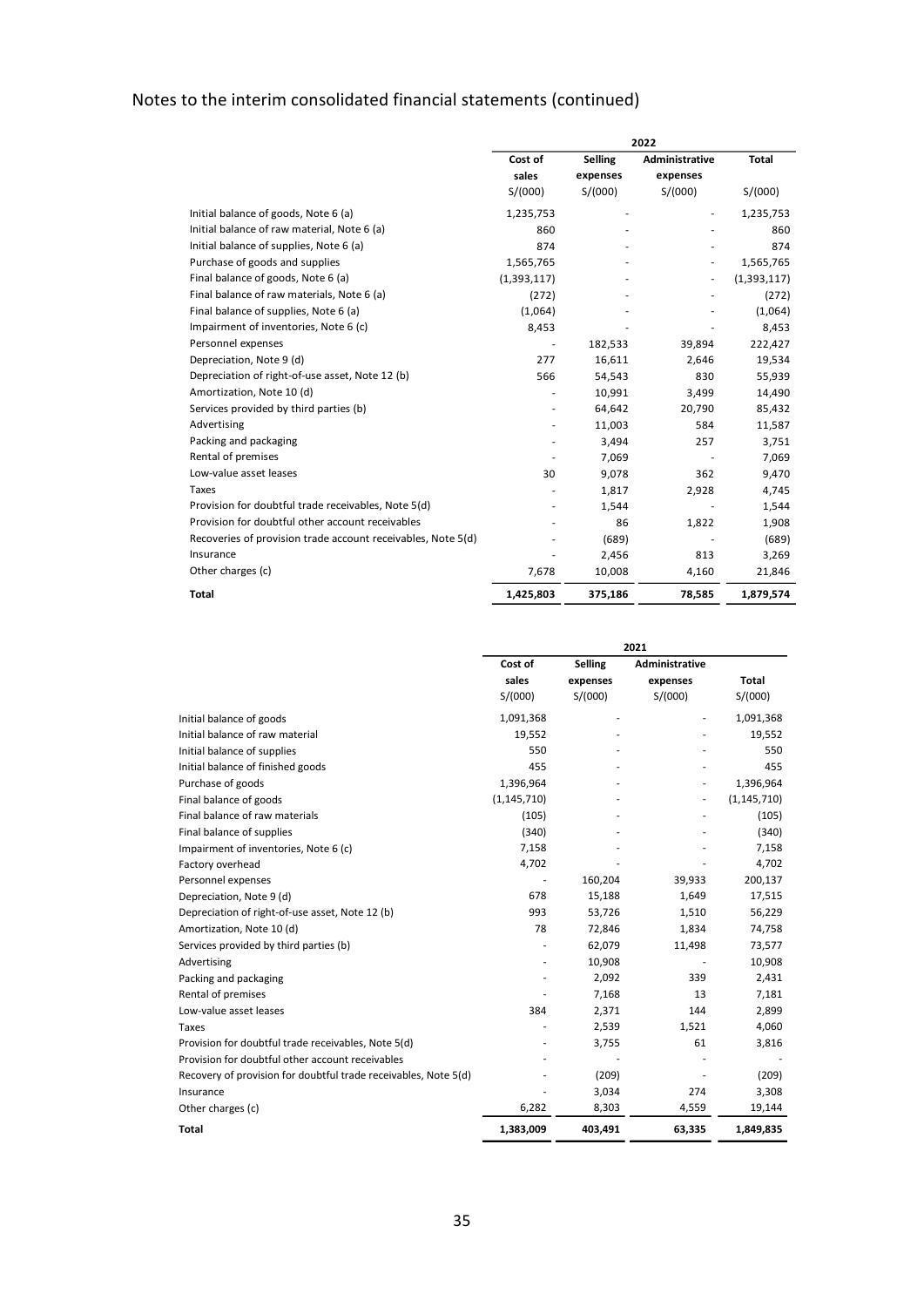- (b) Corresponds mainly to expenses of electricity, water, telephone, premises maintenance services and transport services.
- (c) Mainly includes general expenses in stores.

#### **18. Financial expenses**

(a) The table below presents the components of financial expenses:

|                                                                      | 2022    | 2021    |
|----------------------------------------------------------------------|---------|---------|
|                                                                      | S/(000) | S/(000) |
| Expenses for early settlement of "Call Spread" (e)                   |         | 70,141  |
| Premium for early cancelation of senior notes (c)                    |         | 47,530  |
| Interest on loans, borrowings and bonds payable                      | 14,028  | 28,956  |
| Interest on loans with related parties, Note 19 (c)                  | 11,128  | 1,428   |
| Interest on lease liability, Note 12 (c)                             | 9,022   | 10,546  |
| Accrual of structuring cost of financial obligation                  | 421     |         |
| Accrual of structuring cost of Senior Notes (d)                      |         | 11,983  |
| Interest from derivative instruments "Call Spread"                   | 1,049   | 455     |
| Premium accrual of "Call Spread"                                     | 4,785   | 3,174   |
| Accrual of the value in the time of exchange of derivative financial |         |         |
| instruments                                                          | 1,750   |         |
| Other financial expenses                                             | 3,412   | 3,787   |
| <b>Total</b>                                                         | 45,595  | 178,000 |

- (b) As of March 31, 2022 and December 31, 2021, there are interest payable for these obligations for approximately S/13,524,000 and S/7,268,000, respectively, which are recorded in the "Other payables" item of the consolidated statements of financial position.
- (c) As of March 31, 2021, includes the premium corresponding to the early redemption of the "Senior Notes Unsecured" issued by InRetail Pharma S.A. in US Dollars for US\$12,794,000 equivalent to S/47,530,000.
- (d) As of March 31, 2021, corresponds mainly to the accrual of the structuring costs related to the early redemption of the "Senior Notes Unsecured" issued by InRetail Pharma S.A. in (i) US Dollars for US\$3,284,000 equivalent to S/12,837,000 y (ii) Soles S/268,000.
- (e) As of March 31, 2021, it corresponds to the transfer of the value over time of other comprehensive income to income for the period, related to the early settlement of the "Call Spread". See Note 8(a).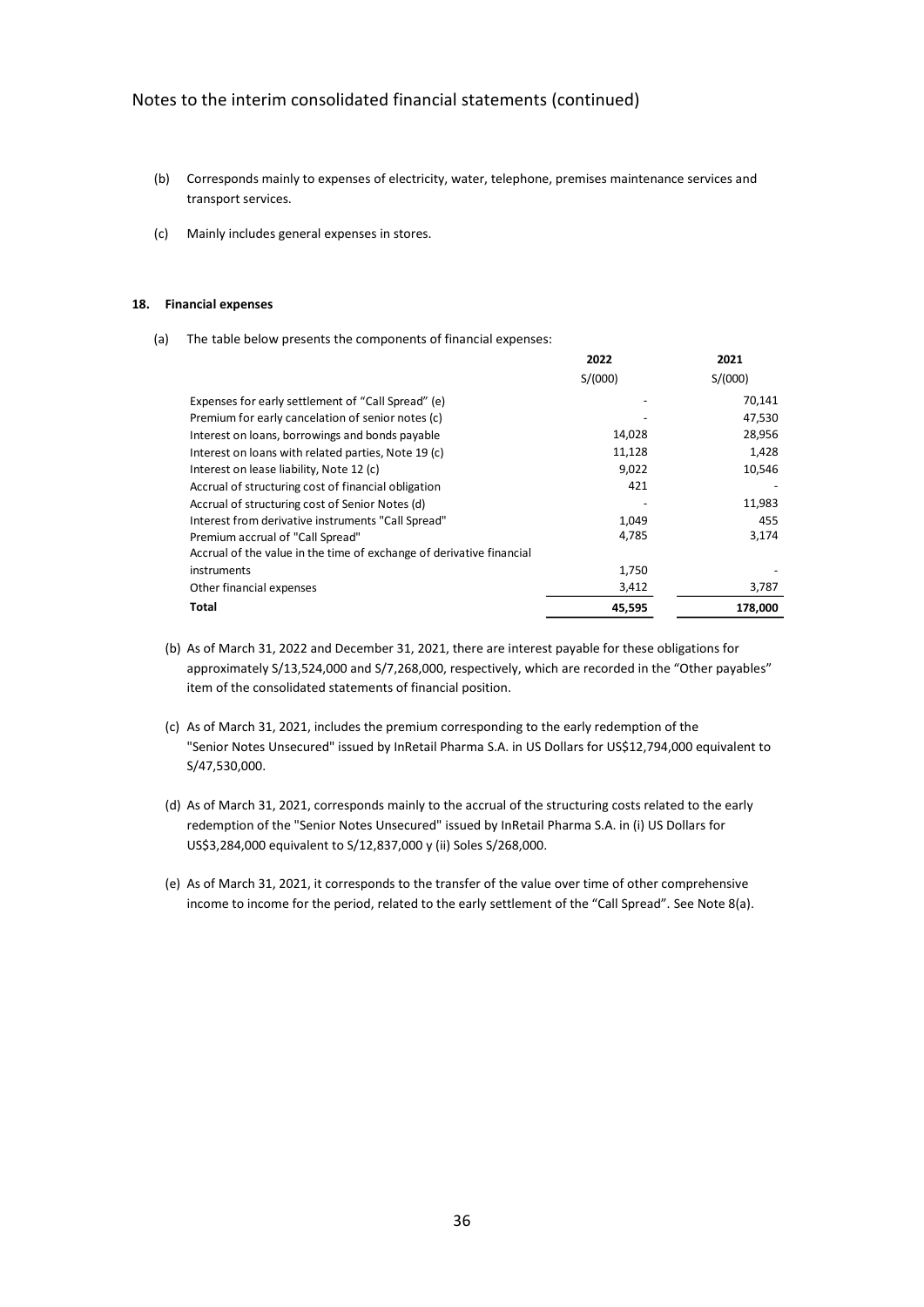### **19. Transactions with related parties**

(a) The following table provides the total amount of transactions that have been entered into with related parties for the three-month period ended as of March 31, 2022 and 2021:

|                              | 2022    | 2021    |
|------------------------------|---------|---------|
|                              | S/(000) | S/(000) |
| Income                       |         |         |
| Sales                        | 7,814   | 8,511   |
| Rendering of services        | 1,166   | 394     |
| Interest income              | 932     |         |
| Dividend income              |         | 973     |
| Others                       | 335     | 141     |
| <b>Total</b>                 | 10,247  | 10,019  |
| <b>Expenses</b>              |         |         |
| Renting of premises and land | 3,999   | 1,175   |
| Reimbursement of expenses    | 1,232   | 2,328   |
| <b>Minor services</b>        | 4,760   | 2,796   |
| Interest                     | 11,128  | 1,428   |
| Others                       | 924     | 4,805   |
| <b>Total</b>                 | 22,043  | 12,532  |

(b) As a result of the transactions with related companies, the InRetail Pharma Group recorded the following balances as of March 31, 2022 and December 31, 2021:

|                                  | As of March 31, | As of December 31, |
|----------------------------------|-----------------|--------------------|
|                                  | 2022            | 2021               |
|                                  | S/(000)         | S/(000)            |
| <b>Receivables</b>               |                 |                    |
| Supermercados Peruanos S.A. (e)  | 6,388           | 8,639              |
| Homecenters Peruanos S.A. (e)    | 373             | 325                |
| Homecenters Oriente S.A.C. (e)   | 14              | 15                 |
| Agora Servicios Digitales S.A.C. | 173             | 1                  |
| Tiendas Peruanas S.A.            | 66              | 69                 |
| Financiera Oh! S.A.              | 1,697           | 1,114              |
| InDigital XP S.A.C.              | ٠               | 1                  |
| Makro Supermayorista S.A.        | 2               | 17                 |
| Plaza Vea Oriente S.A.C. (e)     |                 | 3                  |
| Other                            | 131             | 157                |
| Total                            | 8,844           | 10,341             |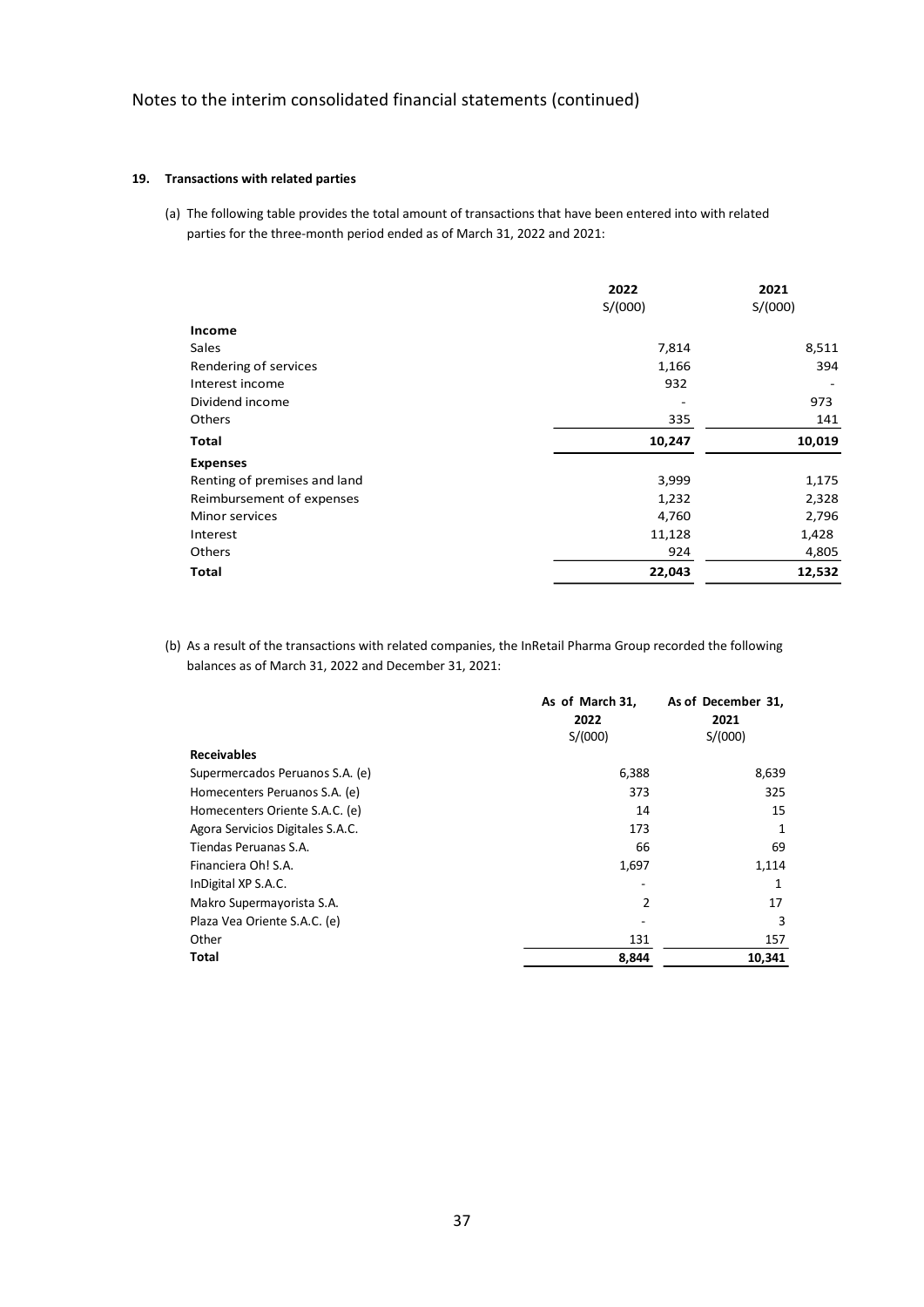|                                         | As of March 31,<br>2022 | As of December 31,<br>2021 |
|-----------------------------------------|-------------------------|----------------------------|
|                                         | S/(000)                 | S/(000)                    |
| <b>Payables</b>                         |                         |                            |
| Homecenters Peruanos S.A.               | 52                      | 33                         |
| InRetail Perú Corp.                     | 18                      | 19                         |
| Plaza Vea Oriente S.A.C.                | 30                      | 114                        |
| Financiera Oh! S.A.                     | 1,893                   | 3,004                      |
| Agora Servicios Digitales S.A.C.        | 448                     | 17                         |
| Homecenters Oriente S.A.C.              | $\Omega$                | 1                          |
| Real Plaza S.R.L.                       | 96                      | 78                         |
| Inmobiliaria Puerta del Sol S.A.        | 65                      | 25                         |
| Makro Supermayorista S.A.               | 4                       | 17                         |
| Supermercados Peruanos S.A.             | 1,821                   | 576                        |
| IR Management S.R.L.                    | 4,134                   | 950                        |
| InRetail Consumer (c)                   | 1,319,007               | 1,416,779                  |
| Interproperties Perú                    | 326                     | 191                        |
| InDigital XP S.A.C.                     | 1,543                   | 603                        |
| Other                                   | 410                     | 233                        |
| <b>Total</b>                            | 1,329,847               | 1,422,640                  |
| Remunerations payable to key management |                         |                            |
| <b>Total</b>                            | 1,329,847               | 1,422,640                  |
|                                         |                         |                            |
| Current portion                         | 12,255                  | 20,057                     |
| Non-current portion                     | 1,317,592               | 1,402,583                  |
| <b>Total</b>                            | 1,329,847               | 1,422,640                  |

The policy of the InRetail Pharma Group is to make transactions with related companies at terms equivalent to those that prevail in arm's length transactions.

(c) In March 2021, InRetail Consumer (Special Purpose Entity) related entity, granted a loan of US\$288,000,000, equivalent to S/1,065,888,000 as of March 31, 2022, (equivalent to S/1,151,424 as of December 31 , 2021) and S/266,400,000, said obligations were registered in the consolidated financial statements at amortized cost at an annual effective interest rate of 3.453 and 5.118 percent, respectively, after considering the respective initial charges of approximately US\$3,971,000, equivalent to a total of approximately S/11,746,000 (US\$3,048,000 equivalent to S/12,187,000 as of December 31, 2021) and S/2,950,000, respectively.

As of March 31, 2022 and 2021, an interest of S/11,128,000 and S/1,428,000 was accrued, which was recorded in the item "Financial expenses" of the consolidated statement of comprehensive income. Likewise, as of March 31, 2022, accumulated interest payable of S/1,415,000 (as of December 31, 2021 S/14,196,000) is maintained.

The funds obtained from the loan were used, mainly, for the early payment of the "Senior Notes Unsecured".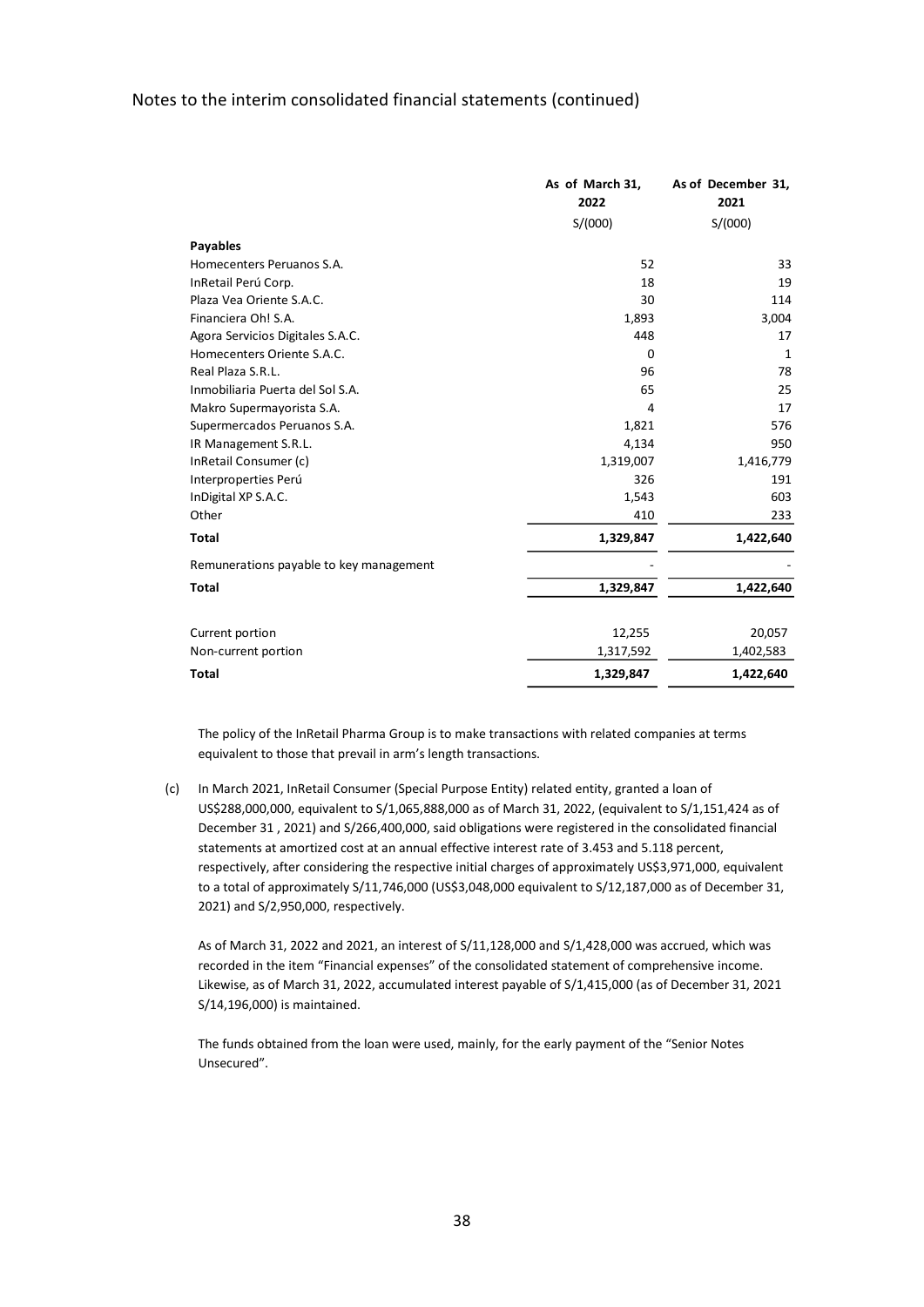- (d) Outstanding balances at period-end are unsecured and interest free, except for the financial obligations explained in this note. There have been no guarantees provided or received for any related party receivables or payables. As of March 31, 2022 and December 31, 2021, the InRetail Pharma Group has not recorded any impairment of receivables relating to amounts owed by related parties. This assessment is undertaken each financial year by examining the financial position of the related party and the market in which the related party operates.
- (e) Corresponds to the balances pending for the sale of goods of Química Suiza S.A.C. as of March 31, 2022.
- (f) The compensation of key management personnel of the InRetail Pharma Group for the three-month period ended March 31, 2022 and 2021, is detailed below:

|                                                     | 2022            | 2021    |
|-----------------------------------------------------|-----------------|---------|
|                                                     | S/(000)         | S/(000) |
| Short term employee benefits                        | 11,015          | 7,772   |
| Insurance and medical benefits                      | 13              | q       |
| <b>Employment benefits for contract termination</b> | $\qquad \qquad$ | 409     |
| Total                                               | 11.028          | 8,190   |

(g) As of March 31, 2022 and December 31, 2021, the InRetail Pharma Group maintains the following balances in the cash and cash equivalent items:

|                                                 | 2022    | 2021    |
|-------------------------------------------------|---------|---------|
|                                                 | S/(000) | S/(000) |
| Banco Internacional del Peru – Interbank S.A.A. | 35,748  | 72.559  |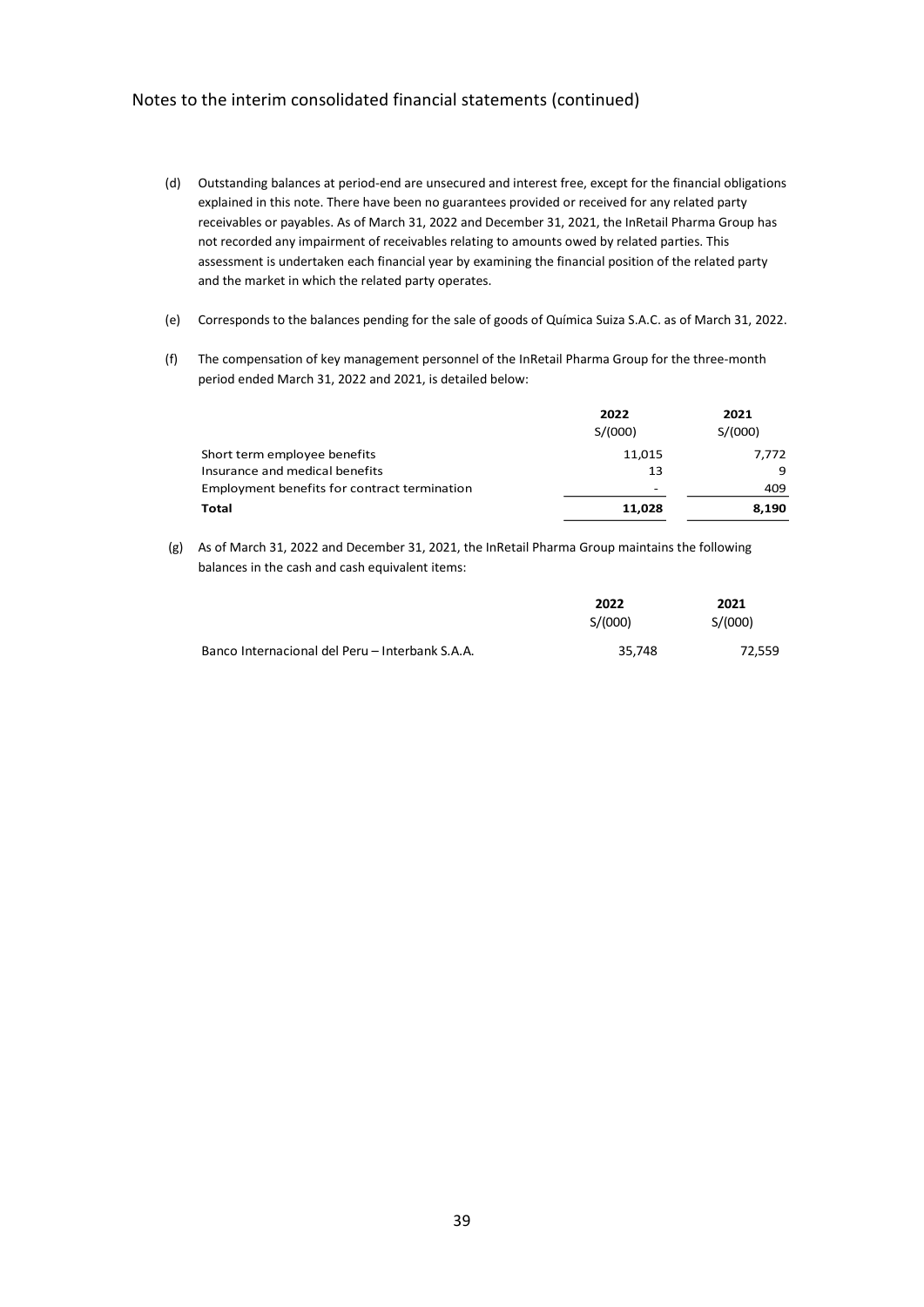### **20. Earnings per share**

Basic earnings per share amounts are calculated by dividing profit for the three-month period attributable to ordinary equity holders of InRetail Pharma S.A. by the weighted average number of ordinary shares outstanding during the same period. As there are no dilutive instruments outstanding, basic and diluted earnings per share are identical.

The following reflects basic and diluted earnings per share computations:

|                              |                       | <b>Ordinary shares</b>                    |                                  |
|------------------------------|-----------------------|-------------------------------------------|----------------------------------|
|                              | Outstanding<br>shares | <b>Effective days until</b><br>period-end | Weighted<br>average of<br>shares |
| Number as of January 1, 2021 | 15,839,379            | 90                                        | 15,839,379                       |
| Number as of March 31, 2021  | 15,839,379            |                                           | 15,839,379                       |
| Number as of January 1, 2022 | 15,839,379            | 90                                        | 15,839,379                       |
| Number as of March 31, 2022  | 15,839,379            |                                           | 15,839,379                       |

|                                      | For the three-months period ended March 31, 2022 |                                                  |                     |  |
|--------------------------------------|--------------------------------------------------|--------------------------------------------------|---------------------|--|
|                                      | <b>Net income</b>                                | <b>Shares</b>                                    | <b>Earnings per</b> |  |
|                                      | (numerator)                                      | (denominator)                                    | share               |  |
|                                      | S/                                               |                                                  | S/                  |  |
| Basic and diluted earnings per share | 93,569,000                                       | 15,839,379                                       | 5.907               |  |
|                                      |                                                  | For the three-months period ended March 31, 2021 |                     |  |
|                                      | <b>Net loss</b>                                  | <b>Shares</b>                                    | Loss per            |  |
|                                      | (numerator)                                      | (denominator)                                    | share               |  |
|                                      | S/                                               |                                                  | S/                  |  |
| Basic and diluted loss per share     | (30, 498, 000)                                   | 15,839,379                                       | (1.925)             |  |

There have been no other transactions involving ordinary shares or potential ordinary shares between the reporting date and the date of completion of these consolidated financial statements.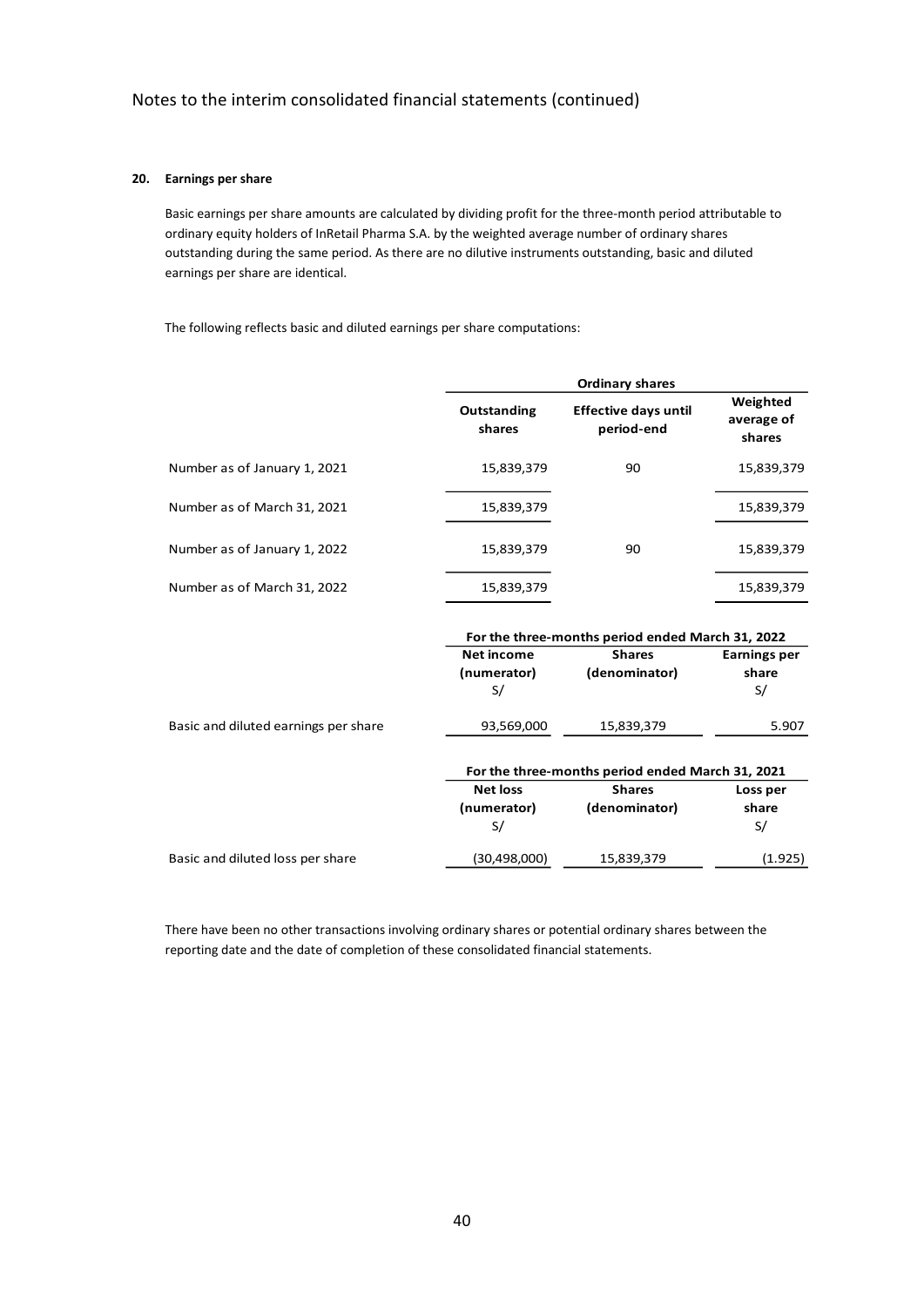### **21. Commitments and contingencies**

#### Commitments

The main commitments assumed are presented below:

(a) As of March 31, 2022, the Company and its Subsidiaries agreed with several financial entities on the issuance of solidary and irrevocable letters of guarantee for approximately S/50,833,000, US\$7,767,000, and B\$188,000 (S/54,711,000, US\$8,053,000 and B\$237,000 as of December 31, 2021), respectively, to comply with the payment of goods purchased to foreign suppliers.

### Contingencies

- (a) InRetail Pharma S.A., Albis S.A.C., Química Suiza S.A.C., Mifarma S.A.C., Jorsa de la Selva S.A.C. and Vanttive S.A.C. maintain various claims for civil, labor and tax processes for an approximate total amount of S/48,124,000 as of March 31, 2022 (S/52,988,000 as of December 31, 2021). In the opinion of Management and its legal advisors, said processes should be resolved favorably for these components, in opinion of Management, it is not necessary to record additional liabilities for these items.
- (b) Eckerd Amazonía S.A.C. is in the process of claiming against the Tax Authority for determinations of debts and fines related to VAT for the period between January 2003 and September 2005 for an approximate amount of S/17,943,000. In opinion of Management and its legal advisors these contingencies are stated as possible, and significant liabilities will not arise as result of this contingency as of March 31, 2022 and December 31, 2021. In July 2021, the tax court issued an unfavorable resolution to the Company for which a payment of S/17,943,000 has been made and recognized an expense of S/9,658,0000, the Company will continue with the claim.

### **22. Business segments**

For management purposes, the InRetail Pharma Group is organized into business units based on their products and services and has two reportable segments as follows:

- The pharmacies segment is a nationwide supplier of drugs, medicines and cosmetic related products through the chains of pharmacies named "Inkafarma" and "Mifarma".
- Distribution segment operates nationally and internationally.

Management monitors the operating results of its business units separately for the purpose of making decisions about resource allocation and performance assessment. Segment performance is evaluated based on operating profit or loss and is measured consistently with operating profit or loss in the consolidated financial statements.

Transfer prices between operating segments are on an arm's length basis in a manner similar to transactions with third parties.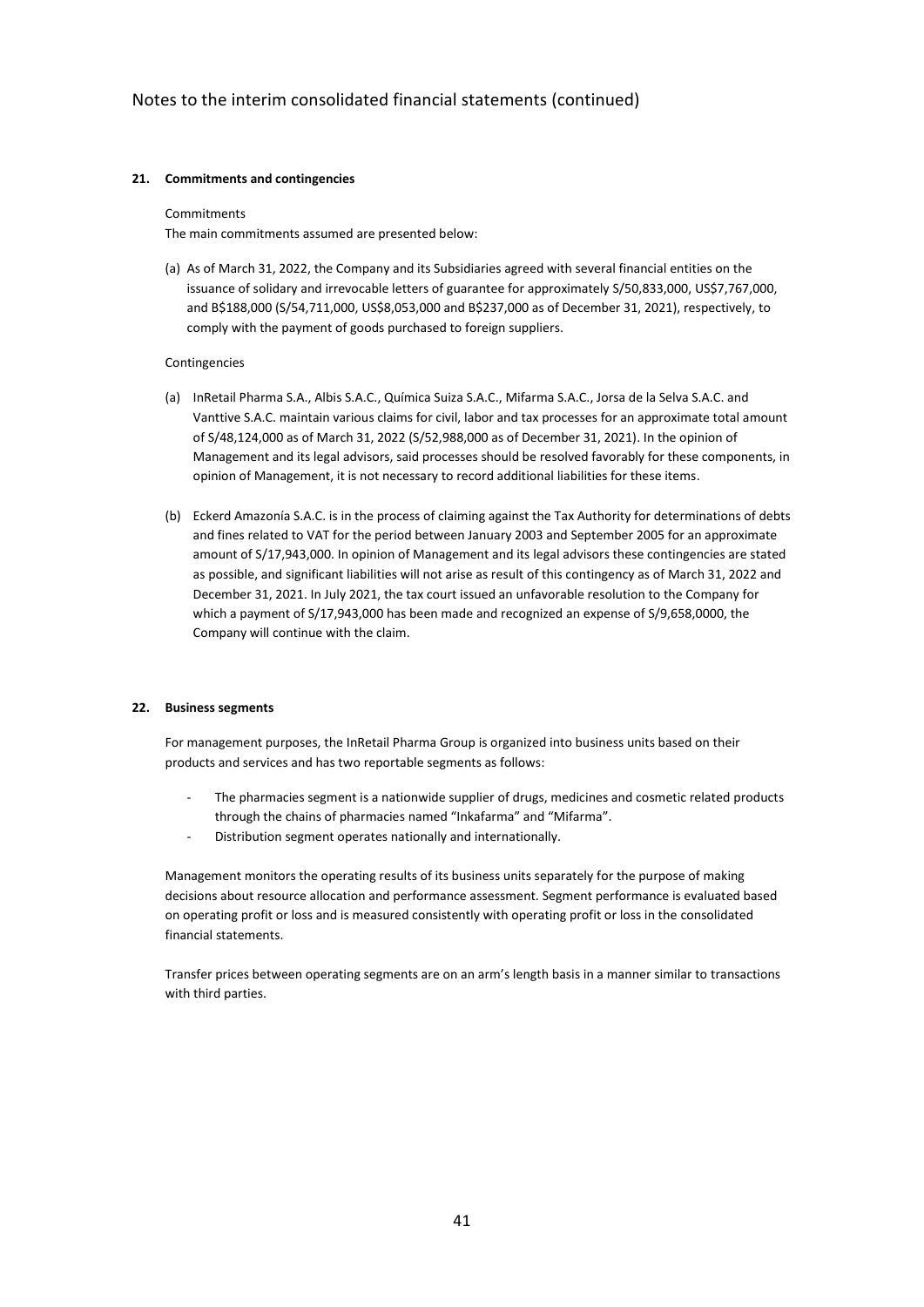As of March 31, 2022 and December 31, 2021, and for the three-month period ended March 31, 2022 and 2021, InRetail Pharma S.A. is organized into two main business lines. Transactions between the business segments are carried out under normal commercial terms and conditions. The following table presents the financial information of InRetail Pharma Group by business segments for the threemonth period ended March 31, 2022 and 2021

|                                                 |                   |                     |                       | Holding accounts,<br>consolidation<br>adjustments and<br>intercompany |                     |
|-------------------------------------------------|-------------------|---------------------|-----------------------|-----------------------------------------------------------------------|---------------------|
|                                                 | <b>Pharmacies</b> | <b>Distribution</b> | <b>Total segments</b> | eliminations                                                          | <b>Consolidated</b> |
| For the three-month period ended March 31, 2022 | S/(000)           | S/(000)             | S/(000)               | S/(000)                                                               | S/(000)             |
| Revenue                                         |                   |                     |                       |                                                                       |                     |
| External income                                 | 1,509,779         | 524,924             | 2,034,703             |                                                                       | 2,034,703           |
| Inter-segment                                   | 21,987            | 185,992             | 207,979               | (207, 979)                                                            |                     |
| <b>Total revenue</b>                            | 1,531,766         | 710,916             | 2,242,682             | (207, 979)                                                            | 2,034,703           |
| Cost of sales                                   | (978,095)         | (447,708)           | (1,425,803)           |                                                                       | (1,425,803)         |
| Inter-segment                                   | (17, 772)         | (189, 376)          | (207, 148)            | 207,148                                                               |                     |
| <b>Gross profit</b>                             | 535,899           | 73,832              | 609,731               | (831)                                                                 | 608,900             |
| Selling expenses                                | (325, 880)        | (43,071)            | (368, 951)            | (6, 235)                                                              | (375, 186)          |
| Administrative expenses                         | (62, 786)         | (16, 102)           | (78, 888)             | 303                                                                   | (78, 585)           |
| Other operating income, net                     | 5,850             | 917                 | 6,767                 |                                                                       | 6,767               |
| <b>Operating profit</b>                         | 153,083           | 15,576              | 168,659               | (6, 763)                                                              | 161,896             |
| Exchange difference, net                        | 25,860            | (2,559)             | 23,301                |                                                                       | 23,301              |
| Financial income                                | 2,335             | 288                 | 2,623                 | (102)                                                                 | 2,521               |
| Financial expenses                              | (42, 206)         | (3,514)             | (45, 720)             | 125                                                                   | (45, 595)           |
| Profit before income tax                        | 139,072           | 9,791               | 148,863               | (6, 740)                                                              | 142,123             |
| Income tax expense                              | (42, 620)         | (7, 773)            | (50, 393)             | 1,839                                                                 | (48, 554)           |
| Profit for the year                             | 96,452            | 2,018               | 98,470                | (4, 901)                                                              | 93,569              |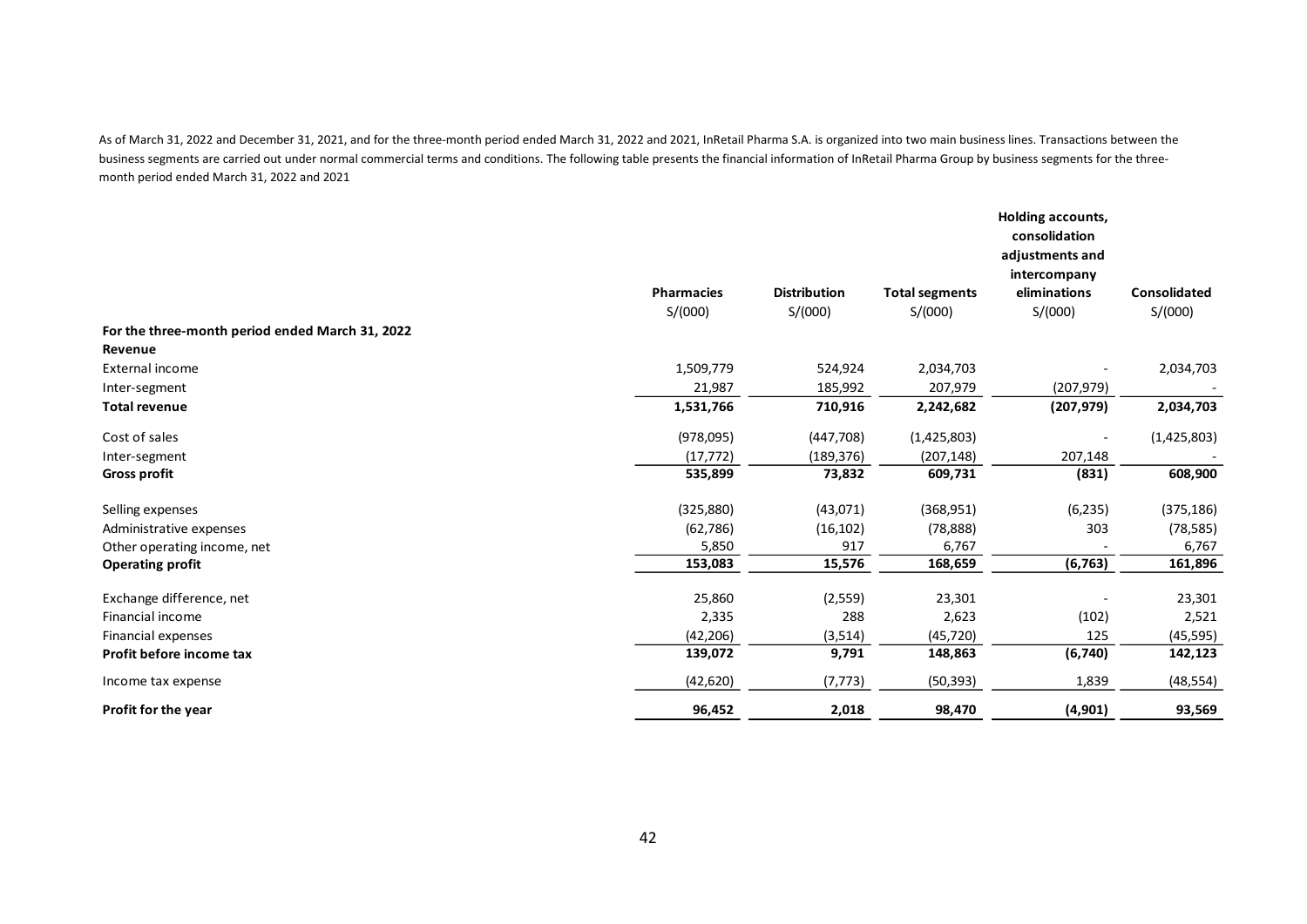|                                                 | <b>Pharmacies</b> | <b>Distribution</b> | <b>Total segments</b> | Holding accounts,<br>consolidation<br>adjustments and<br>intercompany<br>eliminations | <b>Consolidated</b> |
|-------------------------------------------------|-------------------|---------------------|-----------------------|---------------------------------------------------------------------------------------|---------------------|
|                                                 |                   | S/(000)             | S/(000)               | S/(000)                                                                               | S/(000)             |
| For the three-month period ended March 31, 2021 |                   |                     |                       |                                                                                       |                     |
| Revenue                                         |                   |                     |                       |                                                                                       |                     |
| <b>External income</b>                          | 1,504,248         | 491,183             | 1,995,431             |                                                                                       | 1,995,431           |
| Inter-segment                                   | 10,491            | 176,437             | 186,928               | (186, 928)                                                                            |                     |
| <b>Total revenue</b>                            | 1,514,739         | 667,620             | 2,182,359             | (186, 928)                                                                            | 1,995,431           |
| Cost of sales                                   | (974, 982)        | (408, 027)          | (1,383,009)           |                                                                                       | (1,383,009)         |
| Inter-segment                                   | (7, 438)          | (177, 614)          | (185,052)             | 185,052                                                                               |                     |
| <b>Gross profit</b>                             | 532,319           | 81,979              | 614,298               | (1, 876)                                                                              | 612,422             |
| Selling expenses                                | (291, 646)        | (44, 074)           | (335, 720)            | (67, 771)                                                                             | (403, 491)          |
| Administrative expenses                         | (46, 740)         | (17, 107)           | (63, 847)             | 512                                                                                   | (63, 335)           |
| Other operating income (expenses), net          | (182)             | 1,307               | 1,125                 | (3,779)                                                                               | (2,654)             |
| <b>Operating profit</b>                         | 193,751           | 22,105              | 215,856               | (72, 914)                                                                             | 142,942             |
| Exchange difference, net                        | (14, 659)         | 2,669               | (11,990)              |                                                                                       | (11,990)            |
| Financial income                                | 118,782           | 114,872             | 233,654               | (231, 688)                                                                            | 1,966               |
| Finance expenses                                | (176, 199)        | (1,889)             | (178,088)             | 88                                                                                    | (178,000)           |
| Loss before income tax                          | 121,675           | 137,757             | 259,432               | (304, 514)                                                                            | (45,082)            |
| Income tax expense                              | 10                | (7, 459)            | (7, 449)              | 22,033                                                                                | 14,584              |
| Loss for the year                               | 121,685           | 130,298             | 251,983               | (282, 481)                                                                            | (30, 498)           |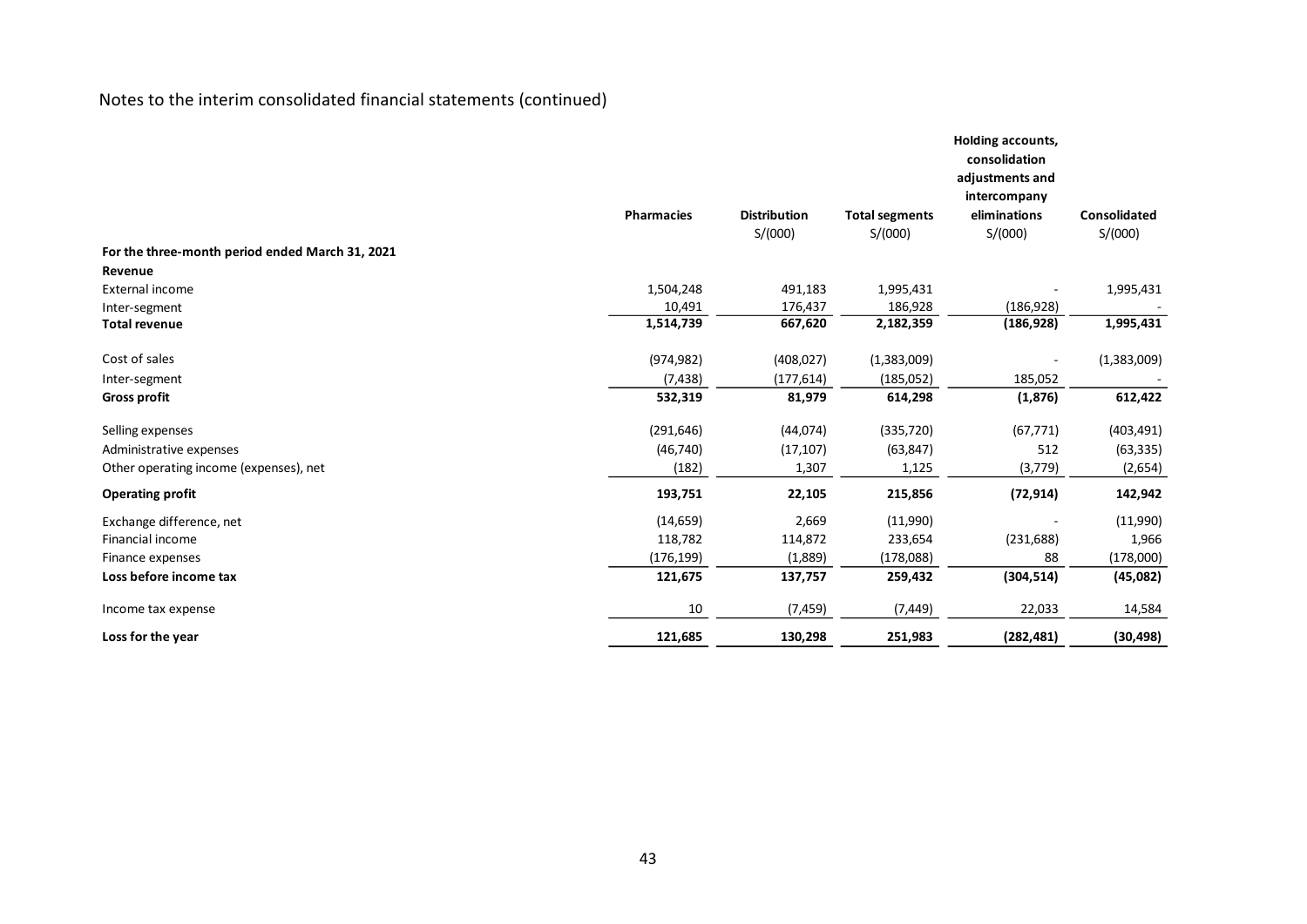Inter-segment revenues are eliminated upon consolidation and reflected also in the "Adjustments and eliminations" column.

#### **Geographic information-**

As of March 31, 2022 and December 31, 2021, the operations of all the Company's subsidiaries are mainly carried out in Peru; with income and assets from abroad not being significant at those dates.

### **23. Fair value**

The fair values of the financial assets and liabilities are included at the amount at which the instrument could be exchanged in a current transaction between willing parties, other than in a forced or liquidation sale.

When a financial instrument is traded in an active and liquid market, its quoted market price in an actual transaction provides the best evidence of its fair value. When a quoted market price is not available, or may not be indicative of the fair value of the financial instrument, other estimation techniques may be used to determine such fair value, including the current market value of another financial instrument that is substantially similar, discounted cash flow analysis or other techniques applicable, all of which are significantly affected by the assumptions used. Although Management uses its best judgment in estimating the fair value of these financial instruments, there isn't an exact estimation technique. As a result, the fair value may not be indicative of the net realizable of settlement value.

The following methods and assumptions were used to estimate the fair values:

- (a) Financial instruments whose fair value is similar to book value Assets and liabilities that are liquid or have short maturities (less than three months), such as cash and short-term deposits, trade and other receivables, trade and other payables and other current liabilities, approximate to their carrying amounts largely due to the short-term maturities of these instruments. Also, the derivative instrument by the InRetail Pharma Group is recorded at fair value.
- (b) Fixed-rate financial instruments

The fair value of financial assets and liabilities at fixed interest rates and amortized cost is determined by comparing market interest rates at their initial recognition to current market rates related to similar financial instrument. The estimated fair value of interest-bearing deposits is determined through discounted cash flows by using market interest rates in the prevailing currency with similar maturities and credit risks.

(c) Investment at fair value through equity

Fair value of investment at fair value through equity is derived from quoted market prices in active markets, if available. Fair value of unquoted investment at fair value through equity is estimated using a discounted cash flow technique.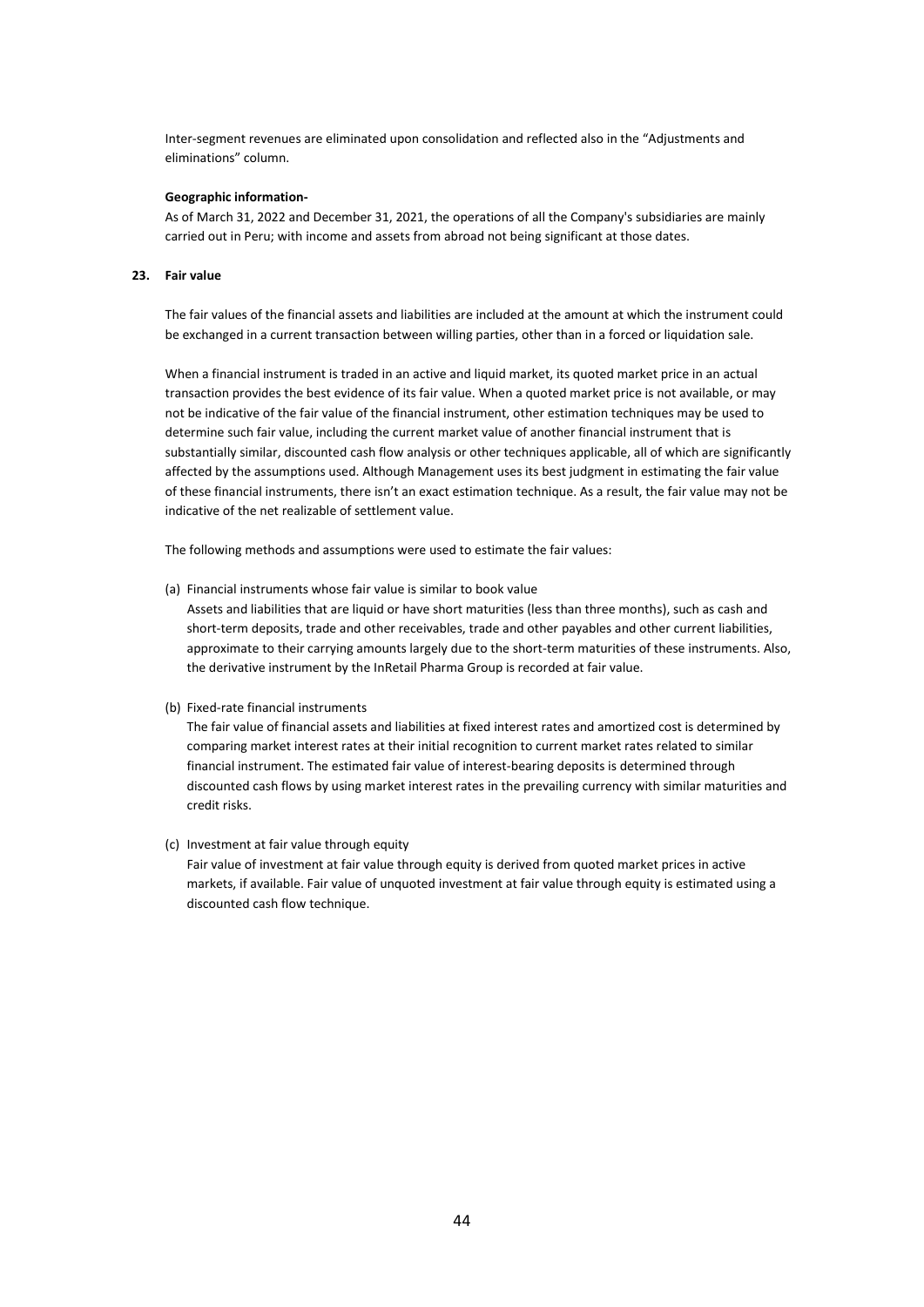### **Fair value hierarchy**

The InRetail Pharma Group uses the following hierarchy for determining and disclosing the fair value of its financial instrument recorded in the statement of financial position:

- Level 1: quoted (unadjusted) prices in active markets for identical assets or liabilities.
- Level 2: other techniques for which all inputs which have a significant effect on the recorded fair value are observable, either directly or indirectly.
- Level 3: techniques which use inputs that have a significant effect on the recorded fair value that are not based on observable market data.

The InRetail Pharma Group does not maintain any financial instrument with fair value determination under level 3 and there were no transfers between levels during the three-month period ended March 31, 2022 and 2021. The InRetail Pharma Group maintains the following financial instruments at fair value:

- Investment at fair value through equity which fair value was determined under level 1 hierarchy.
- Derivative instrument which fair value was determined under level 2 hierarchy.

### **24. Transactions in foreign currency**

The financial statements have been stated in Soles using exchange rates prevailing in the market as published by the Superintendence of Banks, Insurance and Pension Funds Administration. As of March 31, 2022 the end of period exchange rates in the market for transactions in US Dollars were S/3.695 per US\$1.00 bid and S/3.701 per US\$ 1.00 ask (S/3.975 and S/3.998 per US\$1.00 for bid and ask as of December 31, 2021).

Transactions in foreign currency are carried out using exchange rates prevailing in the market as published by authorized entities of the country in which the Company and its Subsidiaries operate. As of March 31, 2022 and December 31, 2021, the end of period exchange rate at the market for transactions of the different currency in relation to the Sol are as following:

| <b>Exchange rate per Soles</b> | 2022  | 2021  |  |
|--------------------------------|-------|-------|--|
| U. S. Dollars (US\$)           | 0.27  | 0.25  |  |
| Bolivian Peso (B\$)            | 1.881 | 1.741 |  |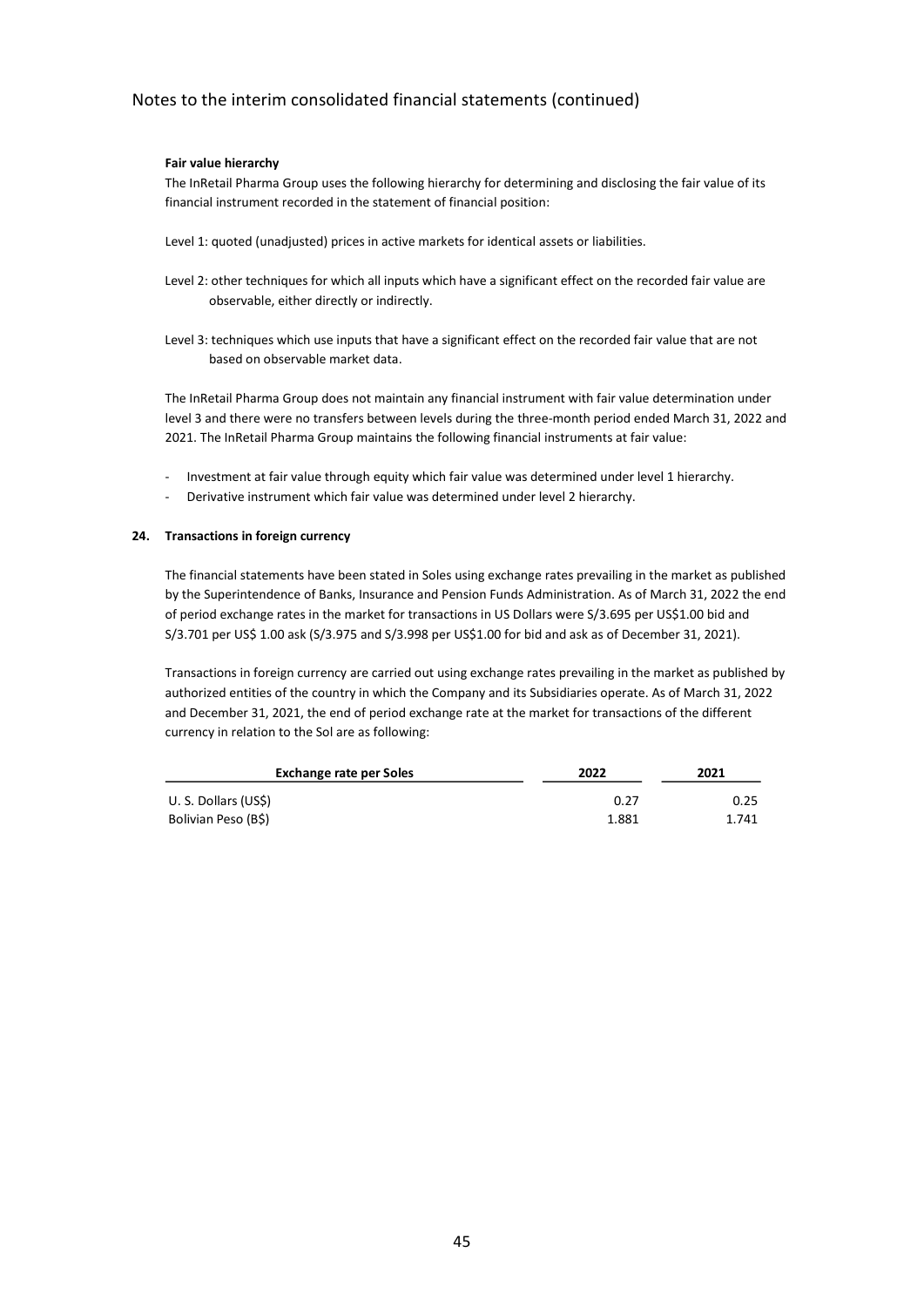As of March 31, 2022 and December 31, 2021, the InRetail Pharma Group held the following foreign currency assets and liabilities:

|                                          | As of March 31, 2022 |           | As of December 31, 2021 |           |
|------------------------------------------|----------------------|-----------|-------------------------|-----------|
|                                          | US\$(000)            | b\$ (000) | US\$(000)               | b\$ (000) |
| <b>Assets</b>                            |                      |           |                         |           |
| Cash and short-term deposits             | 11,636               | 25,291    | 11,636                  | 21,383    |
| Investments at fair value through equity | 42,438               |           | 43,322                  |           |
| Trade receivables, net                   | 47,621               | 32,143    | 47,595                  | 31,704    |
| Other accounts receivables, net          | 9,592                | 4,198     | 9,618                   | 3,986     |
| Accounts receivable from related parties | 38                   |           | 38                      |           |
| <b>Total assets</b>                      | 111,325              | 61,632    | 112,209                 | 57,073    |
| <b>Liabilities</b>                       |                      |           |                         |           |
| Trade payables                           | (83, 122)            | (17, 455) | (80,070)                | (15, 171) |
| Other payables                           | (8,513)              | (7,219)   | (6, 372)                | (7,851)   |
| Accounts payable to related parties      | (288,247)            |           | (290, 607)              |           |
| Lease liability                          | (91, 929)            | (1,071)   | (88, 806)               | (1,267)   |
| Interest - bearing loans and borrowings  | (12,981)             |           | (10, 923)               |           |
| <b>Total Liabilities</b>                 | (484,792)            | (25, 745) | (476,778)               | (24,289)  |
| Hedge amount                             | 288,000              |           | 288,000                 |           |
| Net (liability) assets position          | (85, 467)            | 35,887    | (76, 569)               | 32,784    |

As of March 31, 2022 and December 31, 2021, InRetail Pharma and its Subsidiaries have decided to reduce its exchange rate risk by entering into a hedging operations through a derivative financial instruments written over its intercompany loan with InRetail Consumer, which is considered an effective hedging instrument.

These instruments have been subscribed for a nominal value of US\$138,000,000, US\$100,000,000 and US\$50,000,000 as of March 31, 2022 and December 31, 2021, the Call Spread protects fluctuations in the exchange rate between S/3.70 and S/4.20 and the Range Only Principal Swap between S/ 3.70 and S/6.00 and will be effective until the maturity of the loans for pay to related parties. See note 8.

For the three-month period ended as of March 31, 2022 and 2021, InRetail Pharma has incurred in the following results for exchange difference:

|                                                                  | 2022<br>S/(000) | 2021<br>S/(000) |
|------------------------------------------------------------------|-----------------|-----------------|
| Exchange difference generated by hedged assets and liabilities   | 85.536          | (46.544)        |
| Compensation of exchange difference for hedging derivative       | (85, 536)       | 46.544          |
| Exchange difference generated by unhedged assets and liabilities | 23.301          | (11,990)        |
| Net profit (loss)                                                | 23.301          | (11,990)        |

### **25. Subsequent event**

(a) The Company's Management and its Subsidiaries continue monitoring the evolution of the situation and the guidance of national and international authorities, since events beyond Management's control may arise that require modifying the established business plan. Further spread of COVID-19 and subsequent measures taken to limit the spread of the disease could affect the ability to conduct business in the normal way and therefore affect financial condition and results of operations.